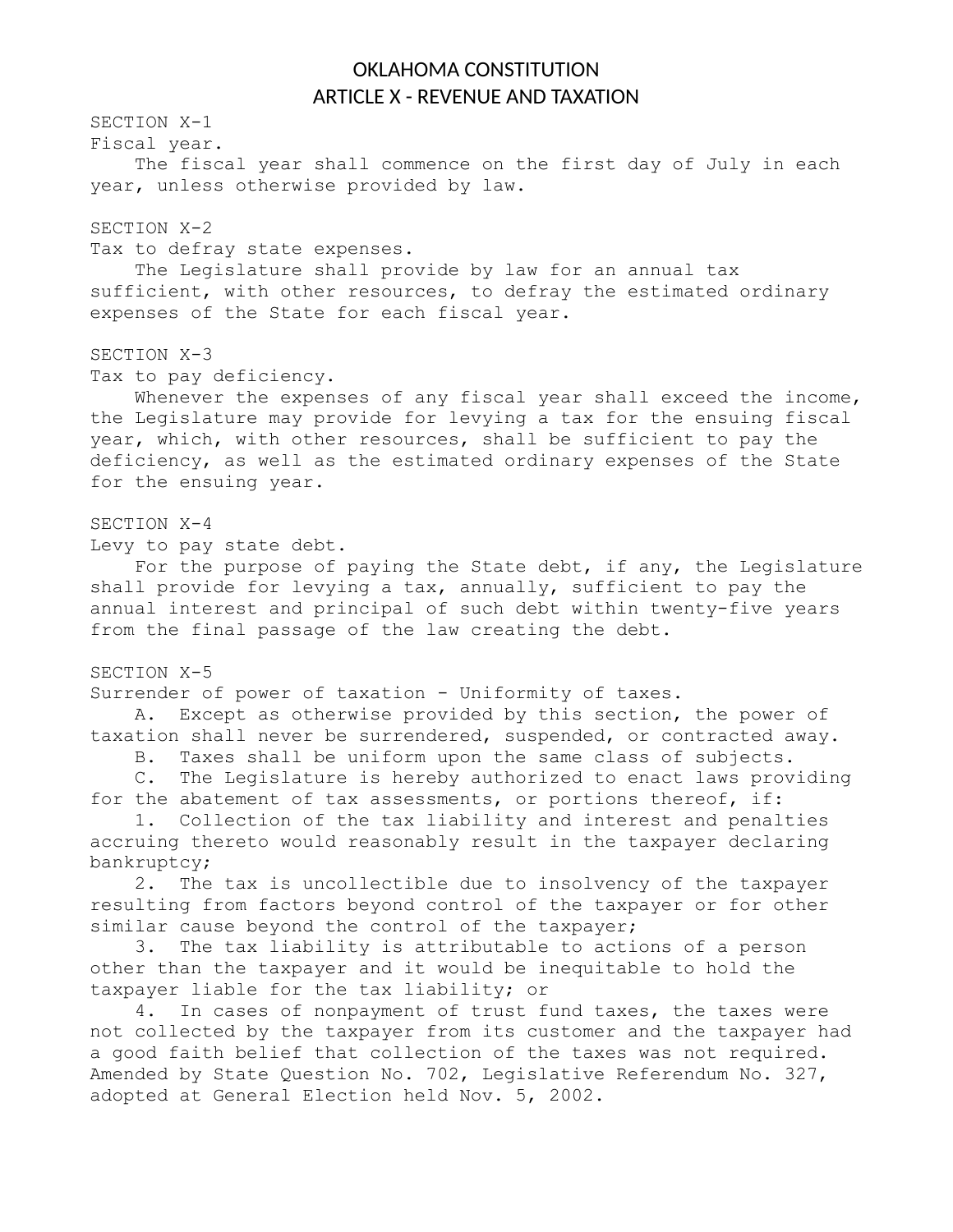SECTION X-6

Property exempt from taxation – Property exempt under territorial law - Certain property exempted for limited time – Special election to determine whether certain property exempt.

A. Except as otherwise provided in subsection B of this section, all property used for free public libraries, free museums, public cemeteries, property used exclusively for nonprofit schools and colleges, and all property used exclusively for religious and charitable purposes, and all property of the United States except property for which a federal agency obtains title through foreclosure, voluntary or involuntary liquidation or bankruptcy unless the taxation of such property is prohibited by federal law; all property of this state, and of counties and of municipalities of this state; household goods of the heads of families, tools, implements, and livestock employed in the support of the family, not exceeding One Hundred Dollars (\$100.00) in value, and all growing crops, shall be exempt from taxation: Provided, that all property not herein specified now exempt from taxation under the laws of the Territory of Oklahoma, shall be exempt from taxation until otherwise provided by law.

All property owned by the Murrow Indian Orphan Home, located in Coal County, and all property owned by the Whitaker Orphan Home, located in Mayes County, so long as the same shall be used exclusively as free homes or schools for orphan children, and for poor and indigent persons, and all fraternal orphan homes, and other orphan homes, together with all their charitable funds, shall be exempt from taxation, and such property as may be exempt by reason of treaty stipulations, existing between the Indians and the United States government, or by federal laws, during the force and effect of such treaties or federal laws. The Legislature may authorize any incorporated city or town, by a majority vote of its electors voting thereon, to exempt manufacturing establishments and public utilities from municipal taxation, for a period not exceeding five (5) years, as an inducement to their location.

Up to one hundred (100) square feet of a storm shelter designed for protection and safety from tornadoes or tornadic winds and installed or added to an improvement to real property after January 1, 2002, shall be exempt from taxation. A storm shelter shall include, but not be limited to, a safe room built as part of and within an improvement to real property. If title to property with an exempt storm shelter is transferred, changed or conveyed to another person, such storm shelter shall be assessed for that year based on the fair cash value as set forth in Section 8 of this article.

B. The board of county commissioners of any county may call a special election to determine whether or not household goods of the heads of families and livestock employed in support of the family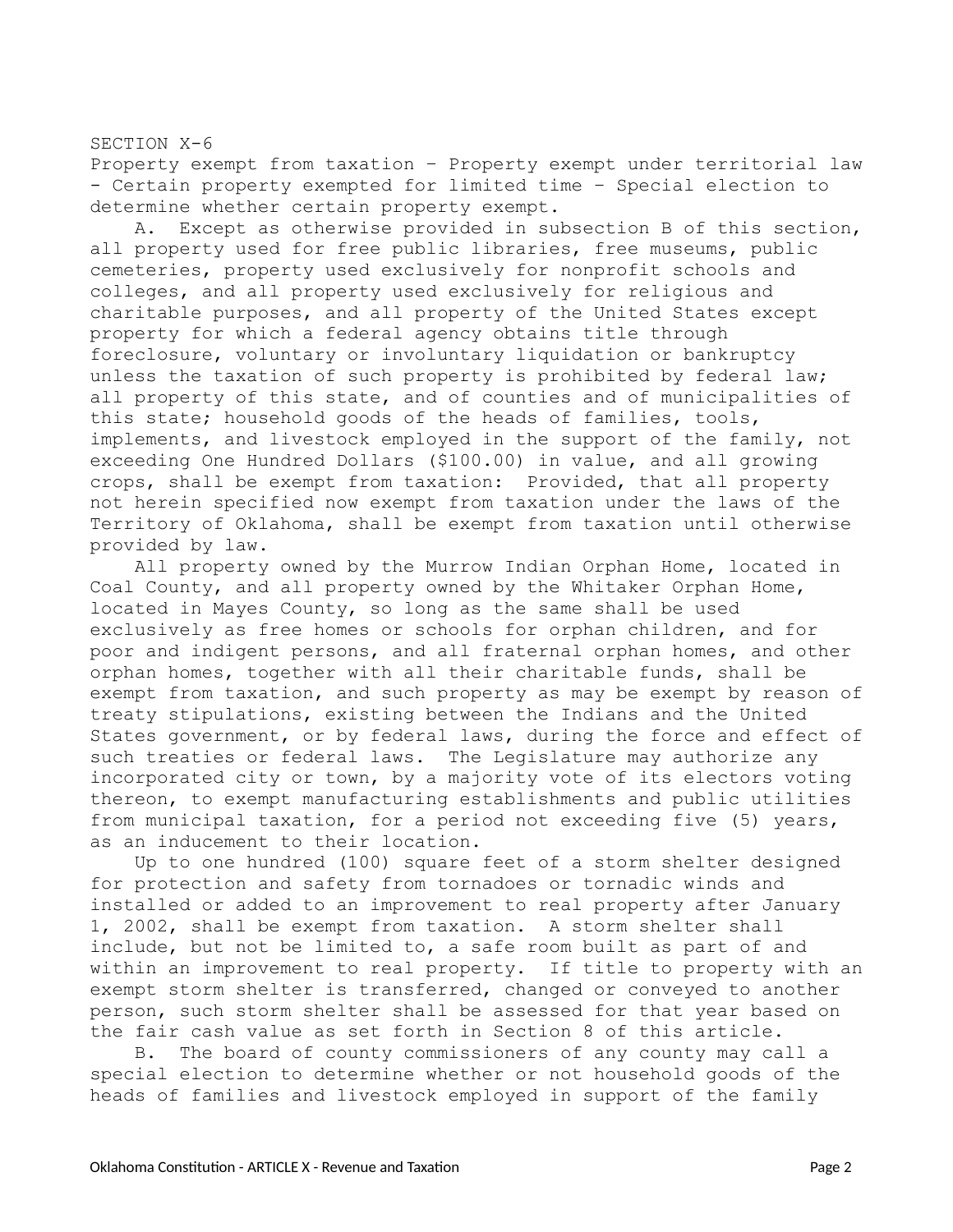located within the county shall be exempt from ad valorem taxation. Such an election shall also be called by the board upon petition signed by not less than twenty-five percent (25%) of the registered voters of the county. Upon passage of the question, the exemption provided for in this subsection shall become effective on January 1 of the following year. Amended by State Question No. 582, Legislative Referendum No. 249, adopted at election held on Nov. 6, 1984; State Question No. 597, Legislative Referendum No. 260, adopted at election held on Nov. 4, 1986; State Question No. 648, Legislative Referendum No. 292, adopted at election held on Nov. 3, 1992; State Question No. 696, Legislative Referendum No. 323, adopted at election held on Nov. 5, 2002.

#### SECTION X-6A

See the following versions:

OC 10-6Av1 (State Question No. 443, Legislative Referendum No. 159, adopted at election held Sept. 17, 1968). OC 10-6Av2 (State Question No. 766, Legislative Referendum No. 363, adopted at election held on Nov. 6, 2012).

# SECTION X-6B

Qualifying manufacturing concern - Ad valorem tax exemption.

A. For the purpose of inducing any manufacturing concern to locate or expand manufacturing facilities within any county of this state, a qualifying manufacturing concern shall be exempt from the levy of any ad valorem taxes upon new, expanded or acquired manufacturing facilities for a period of five (5) years.

B. For purposes of this section, a "qualifying manufacturing concern" means a concern that:

1. Is not engaged in business in this state or does not have property subject to ad valorem tax in this state and constructs a manufacturing facility in this state or acquires an existing facility that has been unoccupied for a period of twelve (12) months prior to acquisition; or

2. Is engaged in business in this state or has property subject to ad valorem tax in this state and constructs a manufacturing facility in this state at a different location from present facilities and continues to operate all of its facilities or acquires an existing facility that has been unoccupied for a period of twelve (12) months prior to acquisition and continues to operate all of its facilities.

C. The exemption allowed by this section shall apply to expansions of existing facilities. Provided, however that any exemption shall be limited to the increase in ad valorem taxes directly attributable to the expansion.

D. The Legislature shall define the term "manufacturing facility" for purposes of the ad valorem tax exemption provided by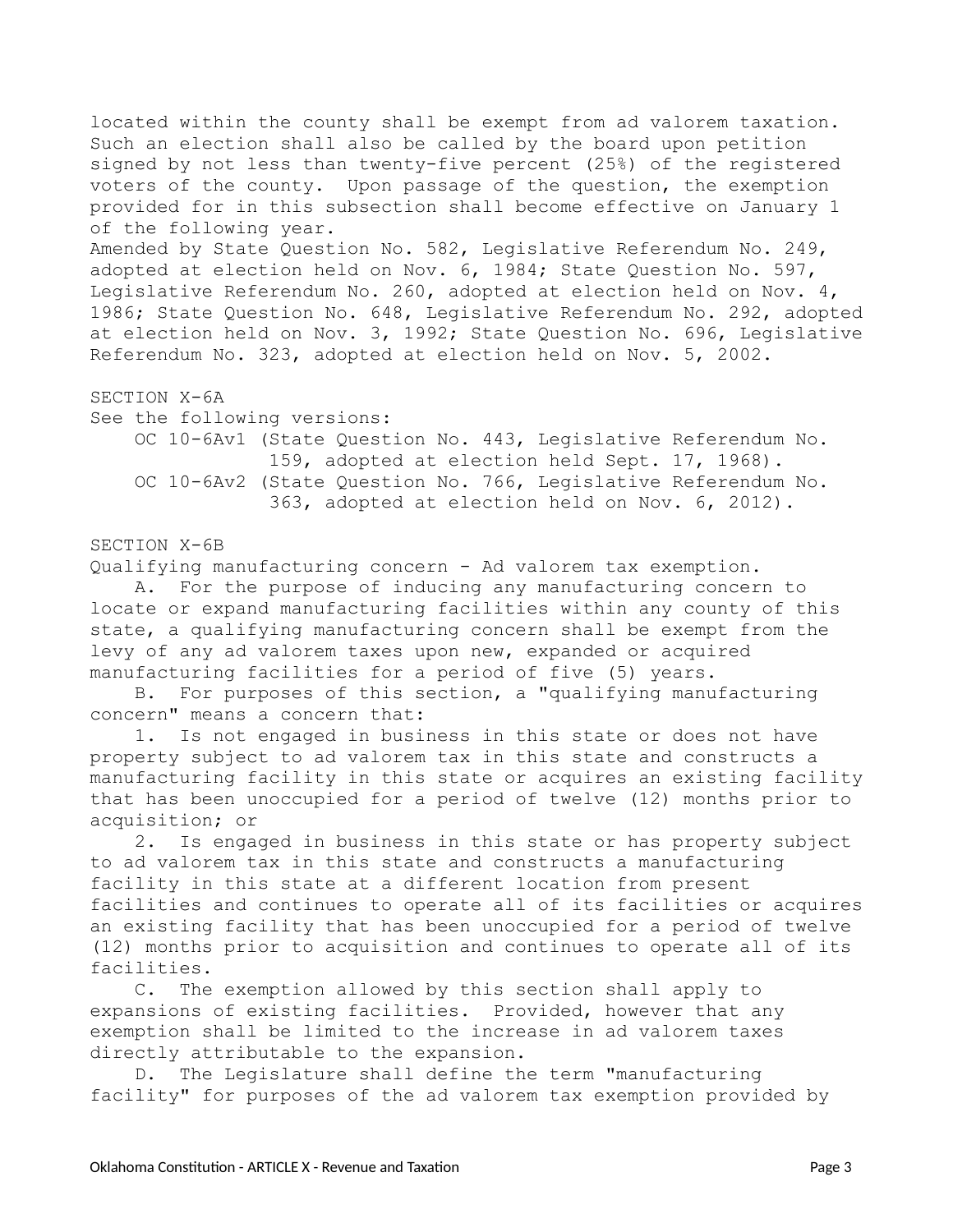this section in order to promote full employment of labor resources within the state; provided, however, that a manufacturing facility that qualifies for the ad valorem tax exemption provided by this section, pursuant to the definition of "manufacturing facility" then applicable, shall be eligible for the exemption without regard to subsequent changes in the definition of the term "manufacturing facility".

E. The Legislature shall enact laws to carry out the provisions of this section and to provide for the reimbursement to common schools, county governments, cities and towns, emergency medical services districts, vocational-technical schools, junior colleges, county health departments and libraries for revenues lost to such entities as a result of the exemption provided by this section.

F. The assessed valuation of property exempt from taxation by virtue of this section shall be added to the assessed valuation of taxable property in computing the limit on indebtedness of political subdivisions contained in Section 26 of this article.

G. Pursuant to an affirmative vote of a majority of the eligible voters of the county at an election for such purpose which may be called by the county commissioners of each county, after the expiration of the period prescribed by this section for the exemption, a county may retain not to exceed twenty-five percent (25%) of the increased ad valorem taxes derived from the levy imposed by the county upon the taxable value of property previously exempt pursuant to this section. The revenue retained by the county pursuant to this subsection may be used by the county as an economic development incentive to attract additional investment which will result in additional employment in the county. Only ad valorem tax revenue derived from ten (10) mills of the total ad valorem tax levy imposed by the county may be used for this purpose. The ad valorem tax revenue derived from the levy imposed by any other taxing jurisdiction shall be apportioned as otherwise required by law. The provisions of this subsection shall be applicable to qualified manufacturing concerns exempt prior to the adoption of the amendment contained in this subsection and which become taxable, either by expiration of the exemption period or for other reasons, on or after the date as of which the provisions of this subsection become law and to qualified manufacturing concerns which are exempt for the first time on or after the date of the adoption of the amendment contained in this subsection and which subsequently become taxable. Added by State Question No. 588, Legislative Referendum No. 252, adopted at election held on April 30, 1985. Amended by State Question No. 618, Legislative Referendum No. 275, adopted at election held on Aug. 23, 1988; State Question No. 697, Legislative Referendum No. 324, adopted at election held on Nov. 5, 2002.

SECTION X-6C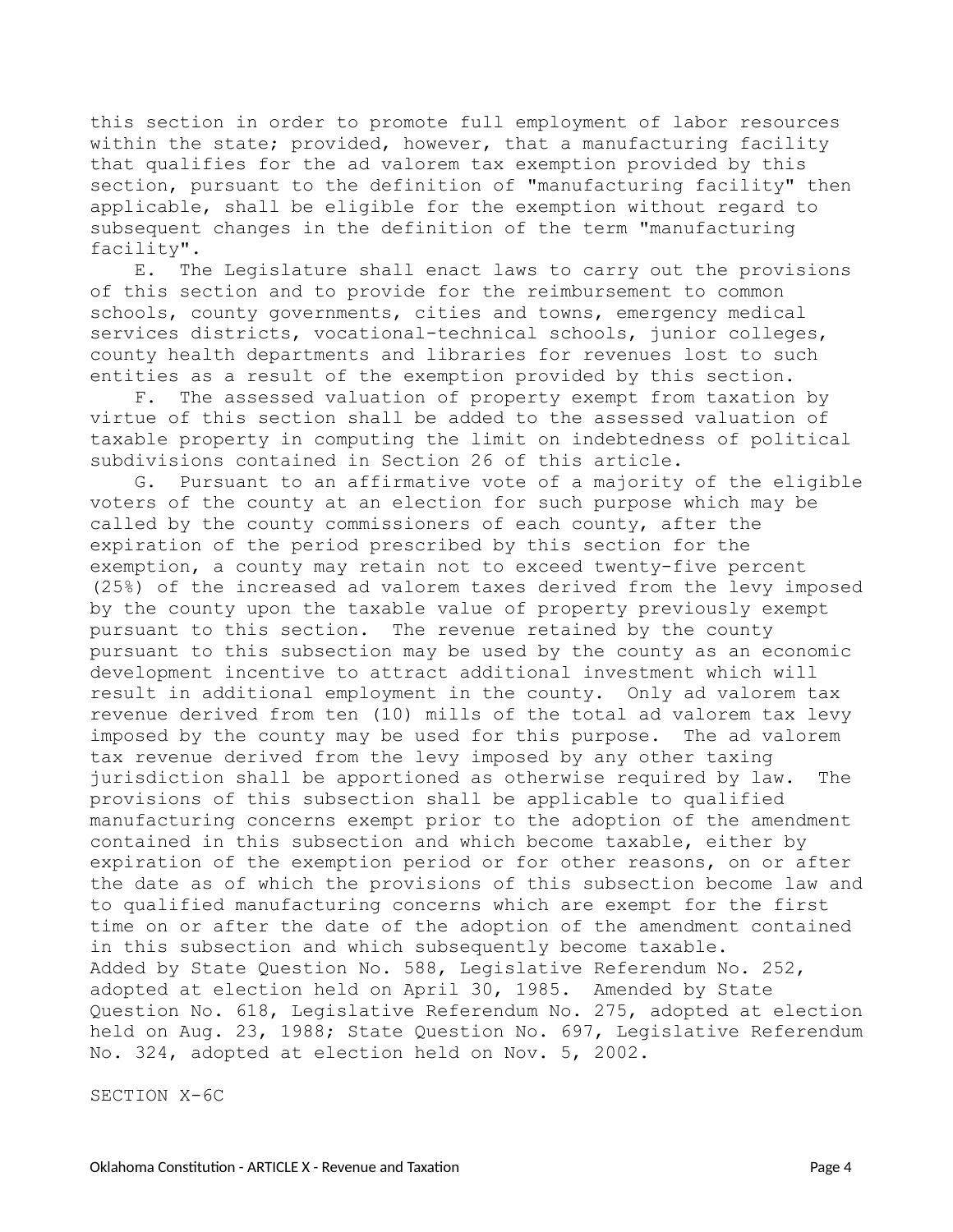Tax relief for historic preservation, reinvestment, or enterprise areas - Economic stagnation or decline - Use of local taxes and fees for public investments - Development or redevelopment of unproductive, etc. areas.

A. The Legislature, by law, may grant incorporated cities, towns, or counties the ability to provide incentives, exemptions and other forms of relief from taxation for historic preservation, reinvestment, or enterprise areas that are exhibiting economic stagnation or decline. Relief from taxes imposed by other local taxing jurisdictions shall only be allowed by contractual arrangement with the municipal or county governing body. The law shall require public hearings before such relief may be granted and shall provide for the local initiative power and referendum of the people. The Legislature may set limitations on the cumulative incentives and relief provided pursuant to the provisions of this section, the time period for the exemptions, the geographical area of the jurisdiction covered, the percentage of the tax base of the jurisdiction eligible for the relief programs, and threshold limits of investment credit and jobs created.

B. The Legislature, by law, may authorize that the cities, towns, or counties may specifically use local taxes and local fees, in whole or in part, for specific public investments, assistance in development financing, or as a specific revenue source for other public entities in the area in which the improvements take place and may direct the apportionment of the taxes and fees specified in this subsection for the purposes specified in this section. A direction of apportionment may be prospective and may continue for one or more years, and apportioned tax increments may be pledged beyond the current fiscal year to the repayment of indebtedness of other public entities, notwithstanding the provisions of Section 26 of Article X of the Oklahoma Constitution, or other constitutional provisions. The Legislature may establish for this subsection, the same procedures and limitations authorized in subsection A of this section.

C. The Legislature, by law, may authorize any city, town, or county to plan, finance and carry out the development or redevelopment of areas determined by the governing body of such city, town, or county to be unproductive, undeveloped, underdeveloped or blighted. The authority of the county shall be limited to the unincorporated areas of such county but any city, town or county may by agreement jointly plan, finance or carry out a development plan with any other public or private entity for one or more development projects within their respective boundaries.

D. Any city, town, or county may exercise the provisions of this section separately or in combination with powers granted by any other laws of this state.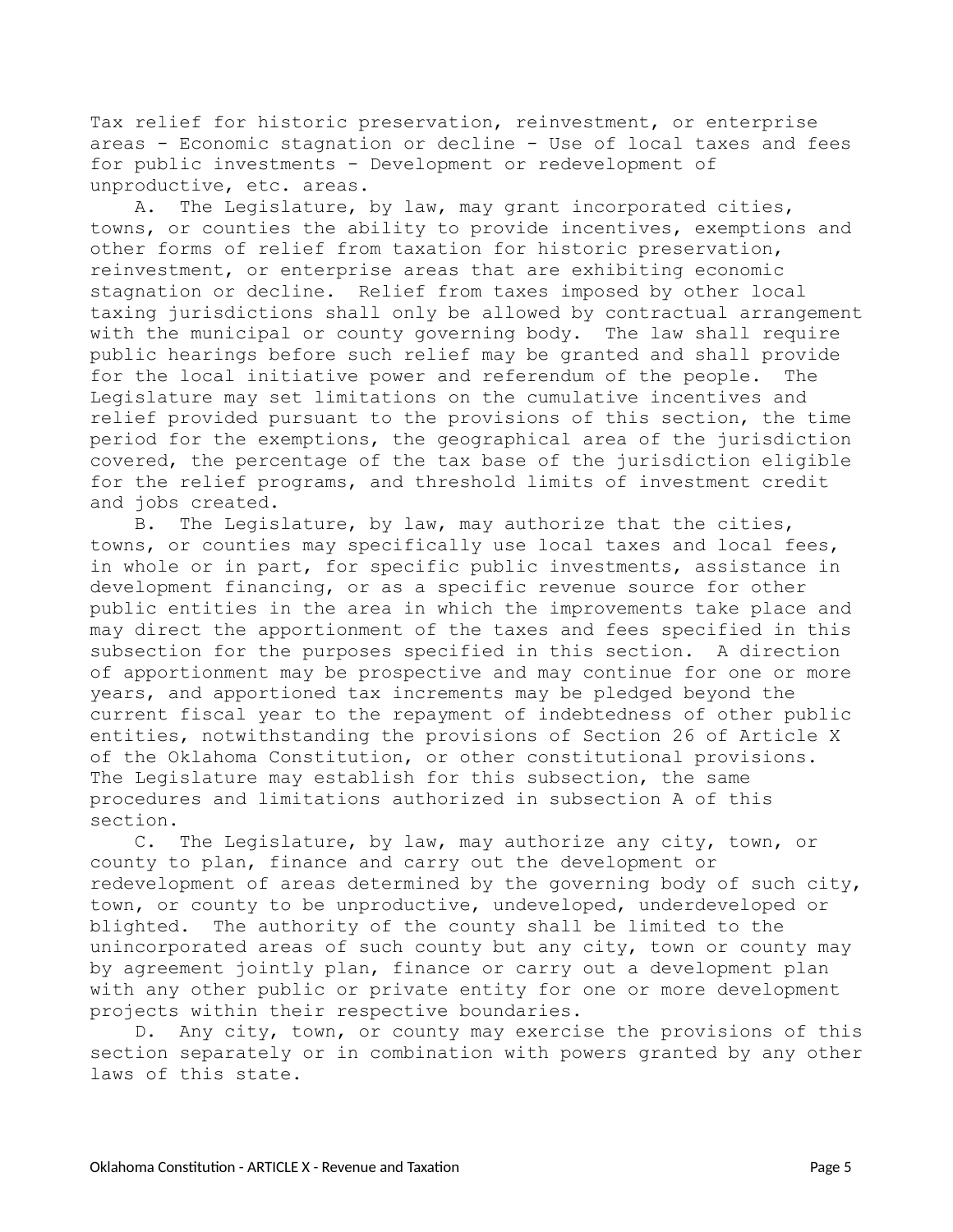Added by State Question No. 641, Legislative Referendum No. 287, adopted at election held on Nov. 6, 1990. Amended by State Question No. 707, Legislative Referendum No. 332, adopted at election held on Nov. 2, 2004. Amendment proposed by Laws 2003, S.J.R. No. 12, § 1.

## SECTION X-7

Assessments for local improvements.

The Legislature may authorize county and municipal corporations to levy and collect assessments for local improvements upon property benefited thereby, homesteads included, without regard to a cash valuation.

### SECTION X-8

Valuation of property for taxation - Limit on percentage of fair cash value - Approval by voters.

A. Except as otherwise provided in Article X of this Constitution, beginning January 1, 1997, all property which may be taxed ad valorem shall be assessed for taxation as follows:

1. Tangible personal property shall not be assessed for taxation at less than ten percent (10%) nor more than fifteen percent (15%) of its fair cash value, estimated at the price it would bring at a fair voluntary sale;

2. Real property shall not be assessed for ad valorem taxation at a value less than eleven percent (11%) nor greater than thirteen and one-half percent (13.5%) of its fair cash value for the highest and best use for which such property was actually used, or was previously classified for use, during the calendar year next preceding the first day of January on which the assessment is made. The transfer of property without a change in its use classification shall not require a reassessment based exclusively upon the sale value of such property. In connection with the foregoing, the Legislature shall be empowered to enact laws defining classifications of use for the purpose of applying standards to facilitate uniform assessment procedures in this state; and

3. All other property which is assessed by the State Board of Equalization shall be assessed for ad valorem taxation at the percentage of its fair cash value, estimated at the price it would bring at a fair voluntary sale, at which it was assessed on January 1, 1996.

B. Beginning January 1, 1997, the percentage at which real or tangible personal property is assessed within a county shall not be increased except upon approval by a majority of the registered voters of the county, voting at an election called for that purpose by a majority of the county commissioners, or upon a petition initiated by not less than ten percent (10%) of the registered voters of the county based on the total number of votes cast at the last general election for the county office receiving the highest number of votes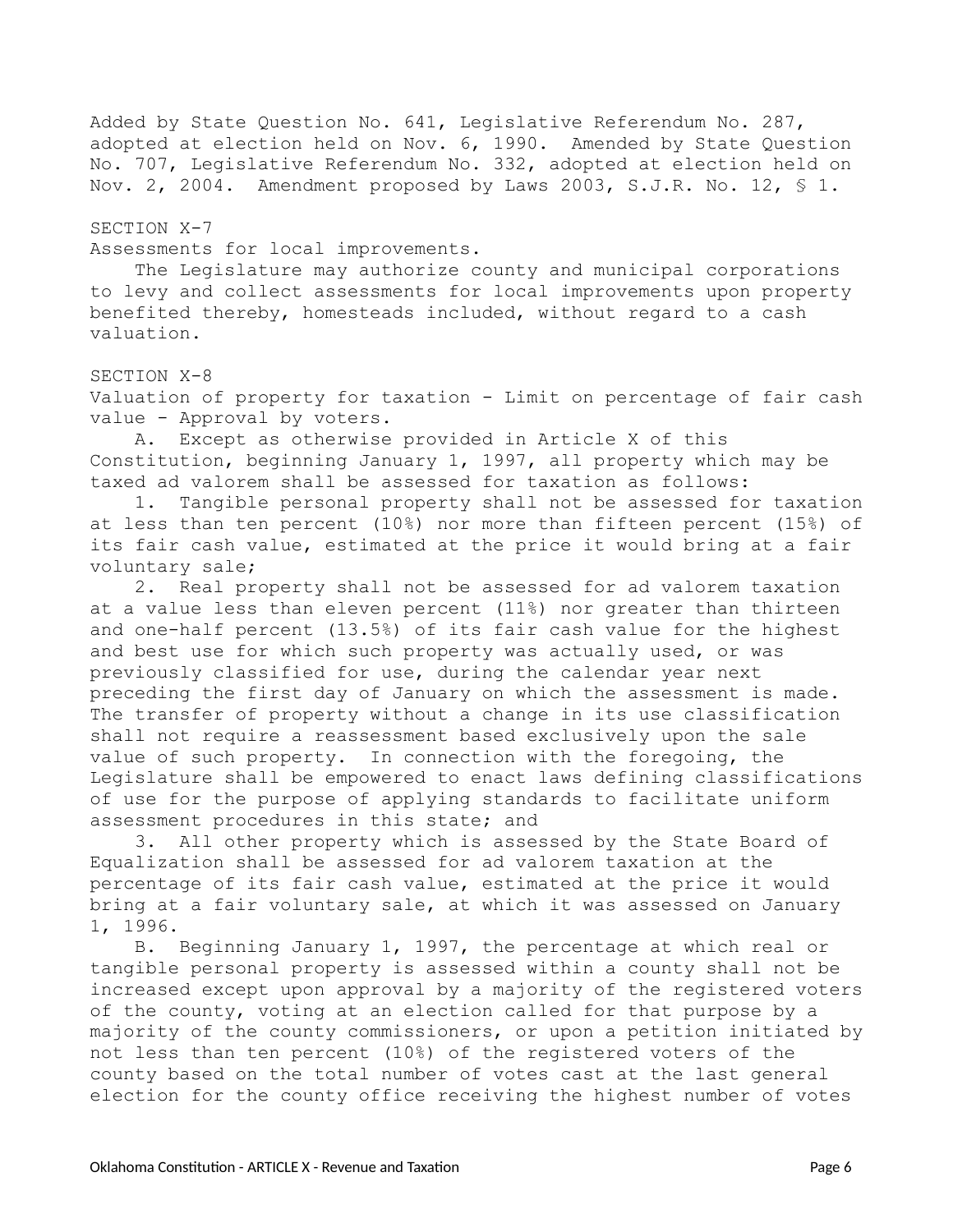at the election. In no event shall the percentage be increased by more than one percentage point per year or increase in excess of the limitations set forth in paragraphs 1 and 2 of subsection A of this section. The percentage at which real or tangible personal property is assessed within a county may be decreased, within the limitations set forth in paragraphs 1 and 2 of subsection A of this section, without approval of the voters of the county.

C. Any officer or other person authorized to assess values or subjects for taxation, who shall commit any wilful error in the performance of the duties of the office, shall be deemed guilty of malfeasance, and upon conviction thereof shall forfeit the office and be otherwise punished as may be provided by law. Amended by State Question No. 379, Legislative Referendum No. 117, adopted at special election held on July 1, 1958; State Question No. 486, Legislative Referendum No. 192, adopted at election held on Nov. 7, 1972; State Question No. 675, Legislative Referendum No. 305, adopted at election held on Nov. 5, 1996.

#### SECTION X-8A

Approval of exemption of household goods of heads of families and livestock employed in support of family - Adjusted millage rate - Computation procedure - Maximum rate.

(a) If a county approves an exemption of household goods of the heads of families and livestock employed in support of the family from taxation pursuant to the provisions of subsection (b) of Section 6 of this article, the millage rate levied against the net taxable valuation of all property of each taxing jurisdiction located within such county levying ad valorem taxes for a general fund or a building fund shall be adjusted pursuant to the provisions of subsection (b) of this section to compensate for the potential loss of revenue to the taxing jurisdiction directly attributable to the exemption of all such property. For purposes of this section, "taxing jurisdiction" shall include, but not be limited to, counties, cities, towns, common school districts, vocational-technical school districts and any other unit of government authorized to collect ad valorem taxes from millage levied against the taxable value of property.

(b) The adjusted millage rate for a general fund or building fund of each taxing jurisdiction located within a county which exempts household goods of the heads of families and livestock employed in support of the family from ad valorem taxation pursuant to the provisions of subsection (b) of Section 6 of this Article shall be computed, for each taxing jurisdiction, by dividing the net taxable valuation of all property for the year preceding the year in which the exemption of such property becomes effective by the difference between the net taxable valuation of all property for the year preceding the year in which the exemption of such property becomes effective and the net taxable valuation of the household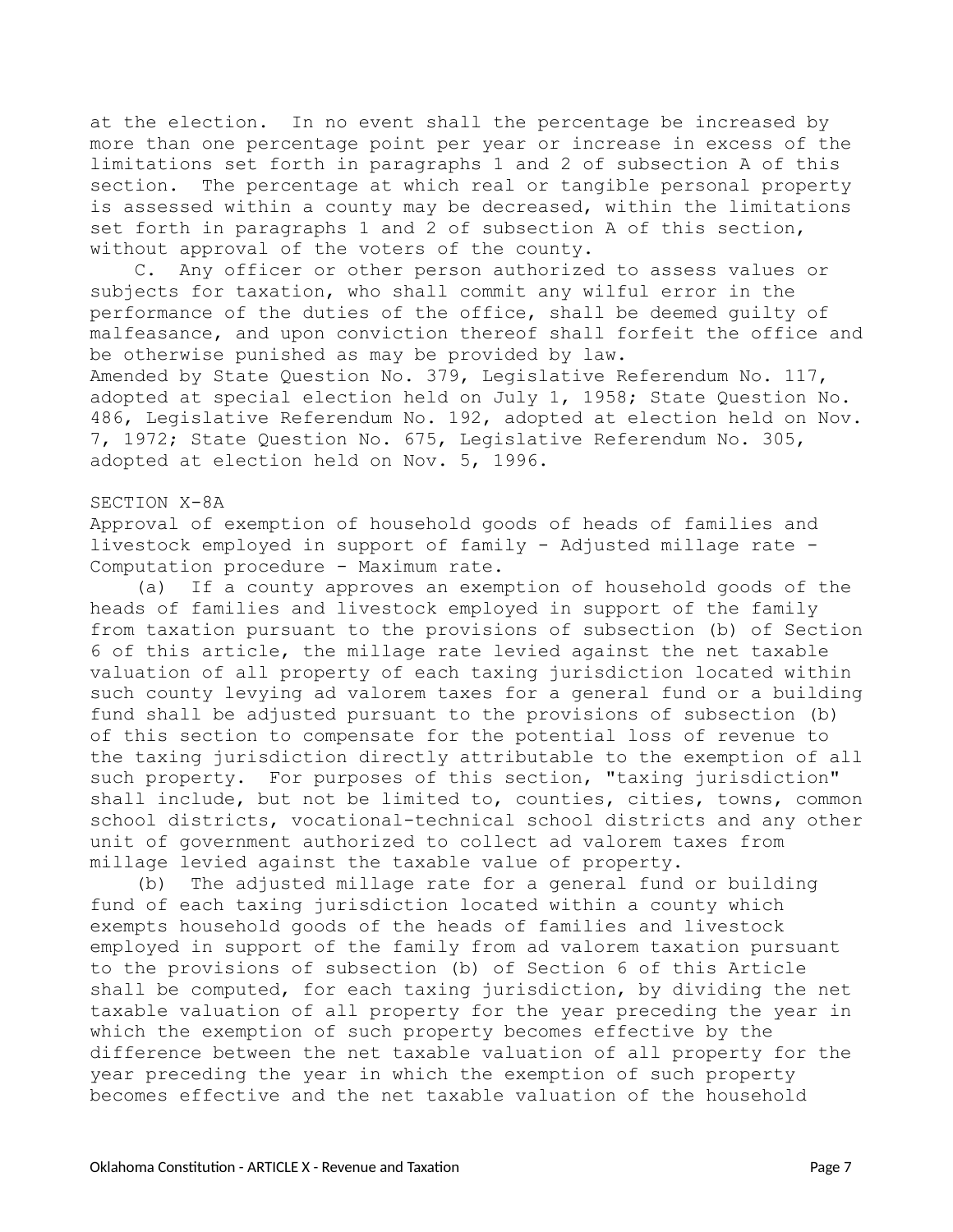goods of the heads of families and livestock employed in support of the family for the year preceding the year in which the exemption of such property becomes effective. The resulting quotient shall be the millage adjustment factor, and shall be multiplied by the millage rate which would otherwise have been applied for the year in which the exemption of such property becomes effective to derive the adjusted millage rate, which shall be levied against the net taxable valuation of all property, other than the exempt property, within the jurisdiction for the year in which the exemption of household goods of the heads of families and livestock employed in support of the family becomes effective; provided, such adjusted millage rate may be increased or decreased in the manner provided by the provisions of this Article.

(c) If a county approves an exemption of household goods of the heads of families and livestock employed in support of the family from ad valorem taxation pursuant to the provisions of subsection (b) of Section 6 of this article, the maximum allowable millage for any millage levied by any taxing jurisdiction located within such county for a general fund or building fund, as prescribed by Sections 9, 9A, 9B, 9C, 9D, 10, 10A, 10B and 35 of this article or as otherwise authorized by Section 36 of Article V of the Oklahoma Constitution, shall be adjusted by multiplying such millage by the millage adjustment factor as specified in subsection (b) of this section. The resulting product shall be the adjusted maximum allowable millage for that particular millage levied by such taxing jurisdiction for a general fund or building fund.

(d) If approved by the people, this section will become effective January 1, 1993.

Added by State Question No. 648, Legislative Referendum No. 292, adopted at election held on Nov. 3, 1992.

### SECTION X-8B

Valuation of real property for ad valorem taxation.

Despite any provision to the contrary, on and after January 1, 2013, the fair cash value of any parcel of locally assessed real property shall not increase by more than five percent (5%) in any taxable year; provided, if such property qualified for a homestead exemption or is classified as agricultural land, any increase to the fair cash value of such locally assessed real property in a taxable year shall be limited to three percent (3%). The provisions of this section shall not apply in any year when title to the property is transferred, changed, or conveyed to another person or when improvements have been made to the property. If title to the property is transferred, changed, or conveyed to another person, the property shall be assessed for that year based on the fair cash value as set forth in Section 8 of Article X of this Constitution. If any improvements are made to the property, the increased value to the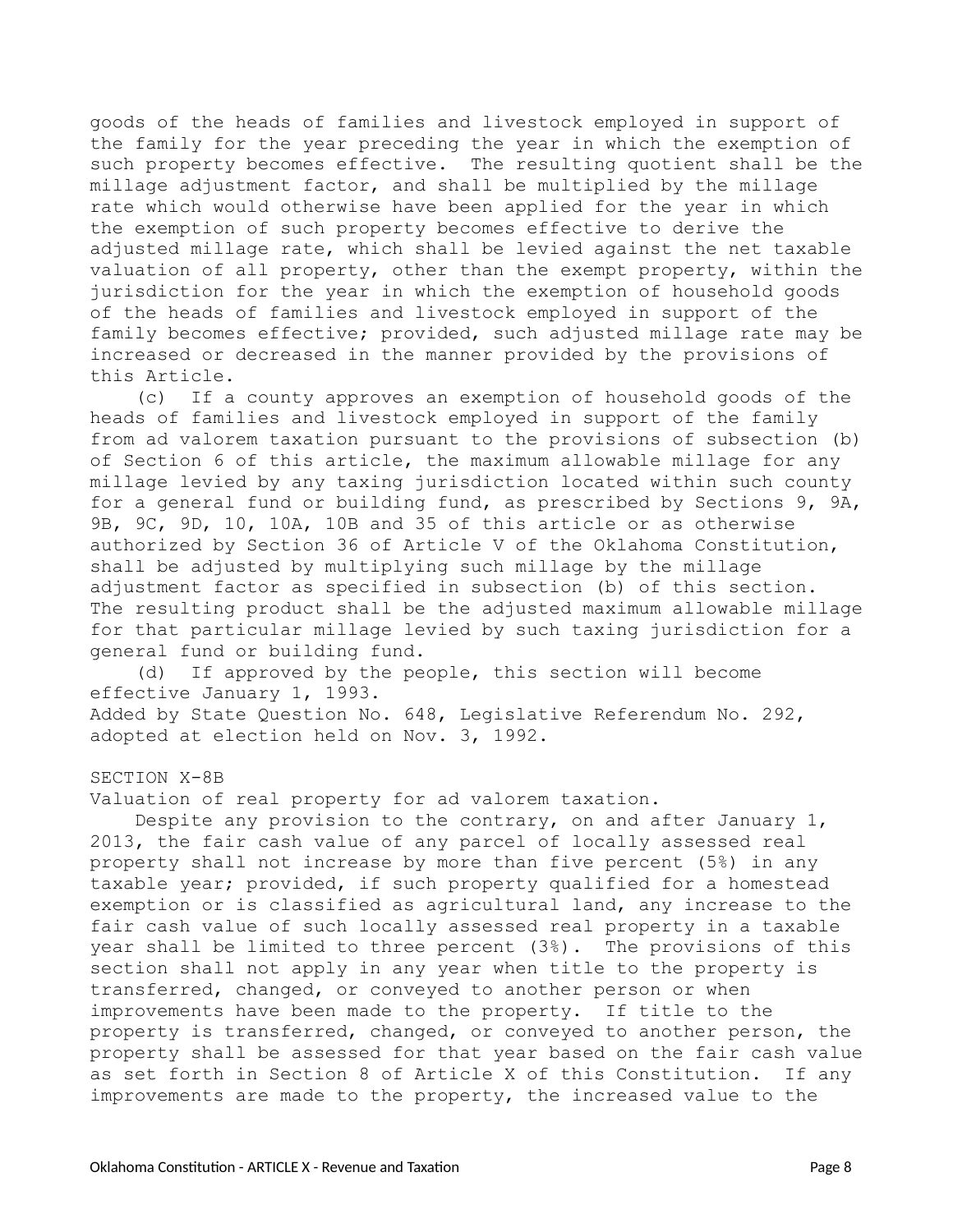property as a result of the improvement shall be assessed for that year based on the fair cash value as set forth in Section 8 of Article X of this Constitution. The provisions of this section shall not apply to any personal property which may be taxed ad valorem or any property which may be valued or assessed by the State Board of Equalization.

The Legislature shall enact any laws necessary to implement the provisions of this section.

Added by State Question No. 676, Legislative Referendum No. 306, adopted at election held on Nov. 5, 1996. Amended by State Question No. 758, Legislative Referendum No. 358, adopted at election held on Nov. 6, 2012.

#### SECTION X-8C

Limit on fair cash value on homestead.

A. Despite any provision to the contrary, beginning January 1, 2005, the fair cash value, as determined by law, on each homestead of an individual head of household whose gross household income from all sources for the preceding calendar year did not exceed an amount as provided in subsection B of this section, and which individual head of household is sixty-five (65) years of age or older, shall not exceed the fair cash value placed upon the property during the first year in which the individual head of household was sixty-five (65) years of age or older and had gross household income from all sources which did not exceed an amount as provided in subsection B of this section. Subject to the limitations of this section, the fair cash value shall not exceed such amount as long as the individual head of household who is sixty-five (65) years of age or older owns and occupies the property and as long as the gross household income from all sources does not exceed an amount as provided in subsection B of this section. If any improvements are made to the property, the fair cash value of the improvements shall be assessed in accordance with law by the county assessor and added to the assessed value of the property. Once the fair cash value of the improvements has been added to the fair cash value of the property, the total fair cash value shall not exceed the revised valuation of the property so long as the individual head of household who is sixty-five (65) years of age or older owns and occupies the property and so long as the gross household income from all sources does not exceed an amount as provided in subsection B of this section. For any individual head of household who is sixty-five (65) years of age or older prior to January 1, 1997, and has gross household income from all sources of Twenty-five Thousand Dollars (\$25,000.00) or less in calendar year 1996, the fair cash value of the real property shall be the fair cash value placed upon the property on January 1, 1997. If the individual head of household ceases to own and occupy the property or if the gross household income from all sources exceeds an amount as provided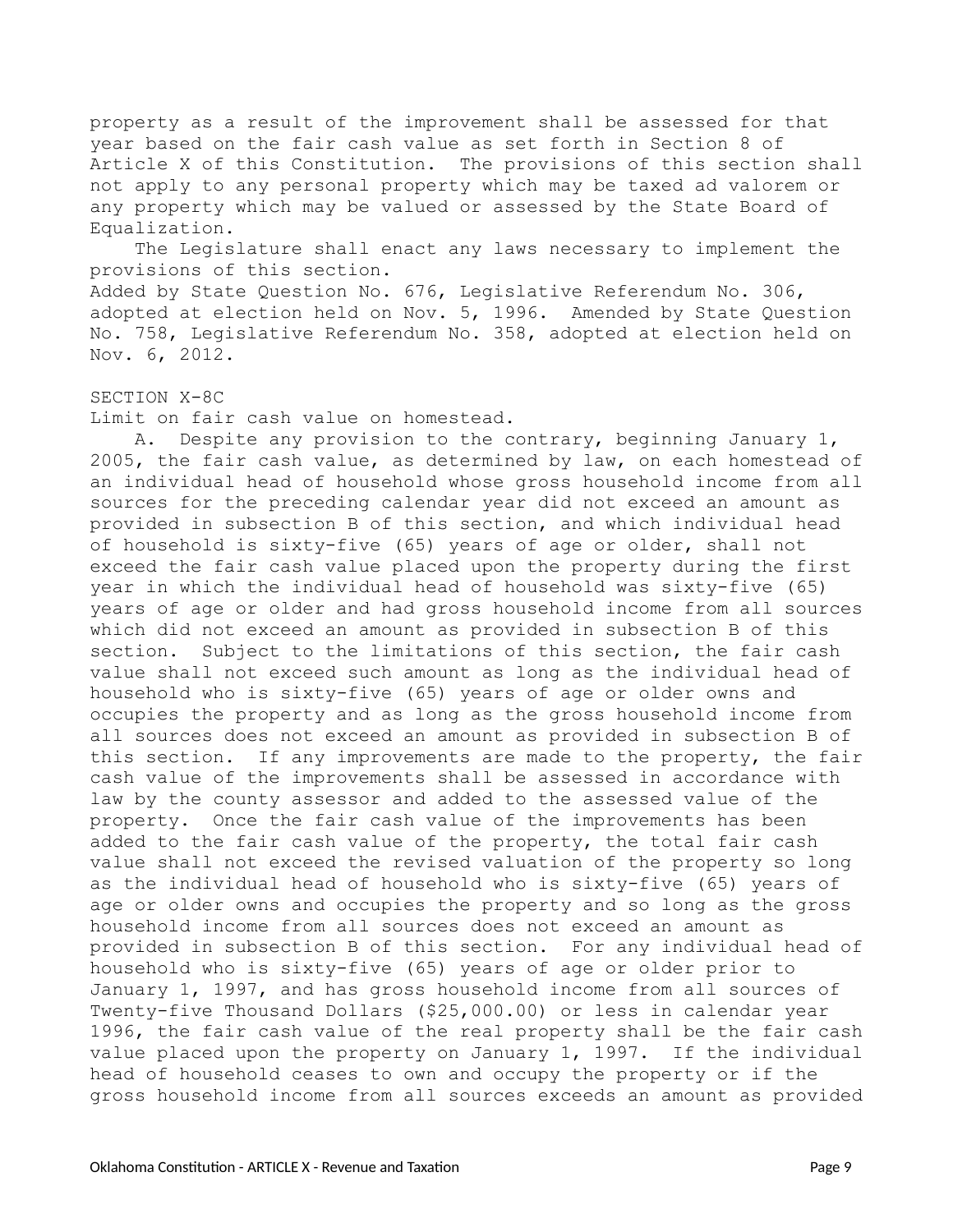in subsection B of this section, the fair cash value of the property shall be determined as if the provisions of Section 8 of Article X of the Constitution of the State of Oklahoma or any other provisions relating to a limitation on the fair cash value of locally assessed real property had been in effect during the time the property was valued pursuant to the provisions of this section.

B. The income threshold for the gross household income from all sources for an individual head of household under this section shall not exceed the amount determined by the United States Department of Housing and Urban Development to be the estimated median income for the preceding year for the county or metropolitan statistical area which includes such county. The Oklahoma Tax Commission shall provide such information to each county assessor each year as soon as such information becomes available.

Added by State Question No. 677, Legislative Referendum No. 307, adopted at election held on Nov. 5, 1996. Amended by State Question No. 714, Legislative Referendum No. 337, adopted at election held on Nov. 2, 2004. Amendment proposed by Laws 2004, S.J.R. No. 30, § 1.

SECTION X-8D

Household personal property exemption – Permanently disabled veterans.

A. Despite any provision to the contrary, beginning January 1, 2009, each head of household who has been honorably discharged from active service in any branch of the Armed Forces of the United States or Oklahoma National Guard and who has been certified by the United States Department of Veterans Affairs or its successor to have a onehundred-percent (100%) permanent disability sustained through military action or accident or resulting from disease contracted while in such active service or the surviving spouse of such head of household shall be entitled to claim an exemption for the full amount of all household personal property which is subject to ad valorem taxation and which is not subject to any form of taxation in lieu of ad valorem taxation.

B. In order to be eligible for the exemption authorized by this section, the individual shall be required to prove residency within the State of Oklahoma.

C. The Legislature shall be authorized to enact such laws as may be necessary in order to implement the exemption provided by this section; however, the exemption amount shall not be subject to modification by such enactments and shall be for the full amount of the valuation of any household personal property as otherwise prescribed by this section.

Added by State Question No. 735, Legislative Referendum No. 343, adopted at election held on Nov. 4, 2008. Addition proposed by Laws 2007, c. 160, § 1.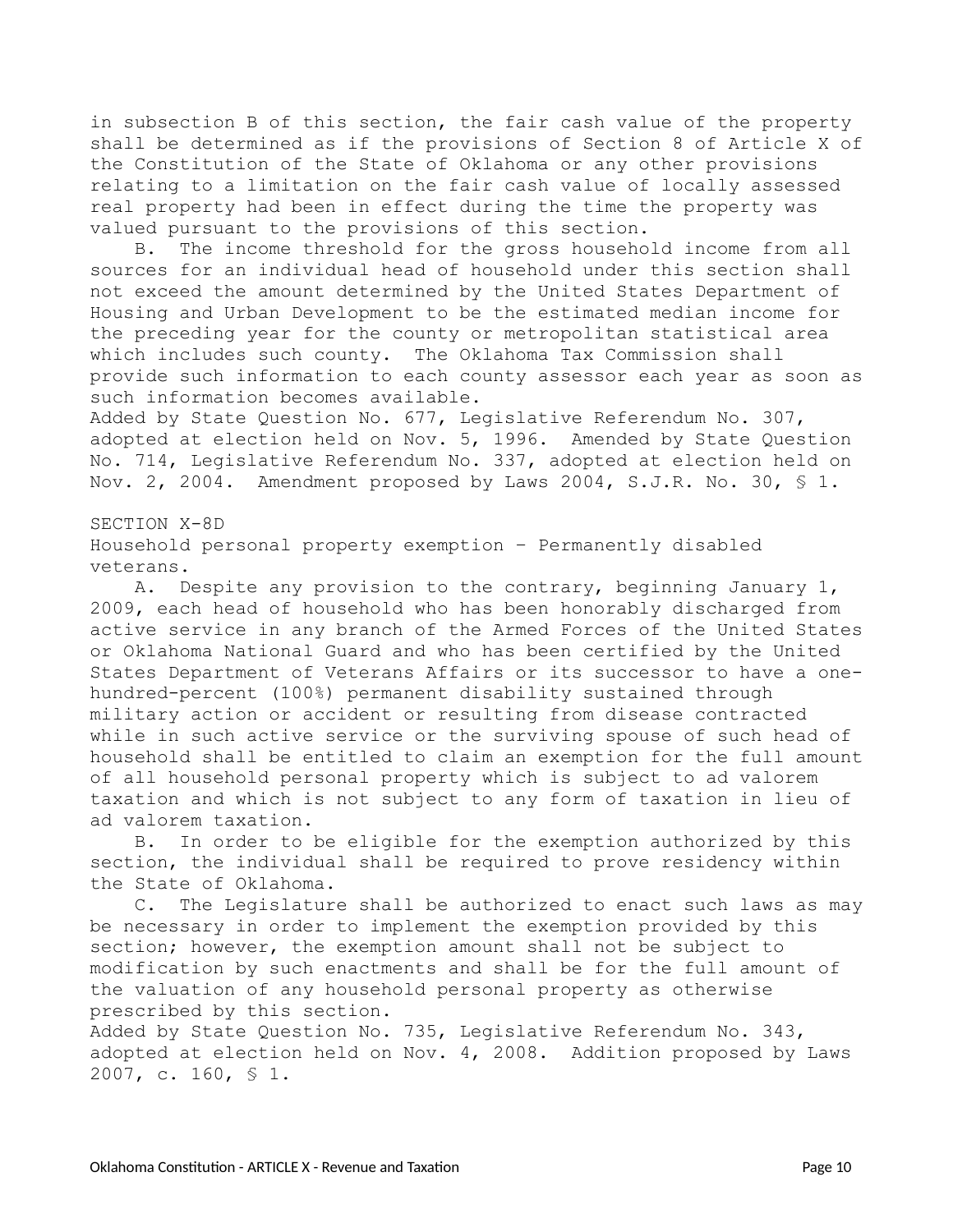SECTION X-8E Homestead exemption – Military service disability.

A. Despite any provision to the contrary, beginning January 1, 2006, each head of household who has been honorably discharged from active service in any branch of the Armed Forces of the United States or Oklahoma National Guard and who has been certified by the United States Department of Veterans Affairs or its successor to have a one hundred percent (100%) permanent disability sustained through military action or accident or resulting from disease contracted while in such active service or the surviving spouse of such head of household shall be entitled to claim an exemption for the full amount of the fair cash value of the homestead.

B. In order to be eligible for the exemption authorized by this section, the individual shall be required to prove residency within the State of Oklahoma and must have previously qualified for the homestead exemption authorized by law or be eligible for the homestead exemption pursuant to law.

C. If a homestead otherwise eligible for the exemption authorized by this section is transferred on or after January 1 of a calendar year, another homestead property acquired by the qualifying head of household or by the surviving spouse of such qualifying head of household shall be exempt to the same extent as the homestead property previously owned by such person or persons for the year during which the new homestead is acquired and, subject to the requirements of this section, for each year thereafter. Added by State Question No. 715, Legislative Referendum No. 338, adopted at election held on Nov. 2, 2004 (addition proposed by Laws 2004, H.J.R. No. 1044, § 1). Amended by State Question No. 770, Legislative Referendum No. 365, adopted at election held on Nov. 4, 2014 (amendment proposed by Laws 2014, c. 317, § 1).

SECTION X-8F

Homestead exemption – Surviving spouse of veteran.

A. Despite any provision to the contrary, and except as otherwise provided by subsection D of this section, beginning January 1, 2015, the surviving spouse of the head of household who is determined by the United States Department of Defense or any branch of the United States military to have died while in the line of duty shall be entitled to claim an exemption for the full amount of the fair cash value of the homestead until such surviving spouse remarries.

B. In order to be eligible for the exemption authorized by this section, the surviving spouse shall be required to prove residency within the State of Oklahoma and must have previously qualified for the homestead exemption authorized by law or be eligible for the homestead exemption pursuant to law.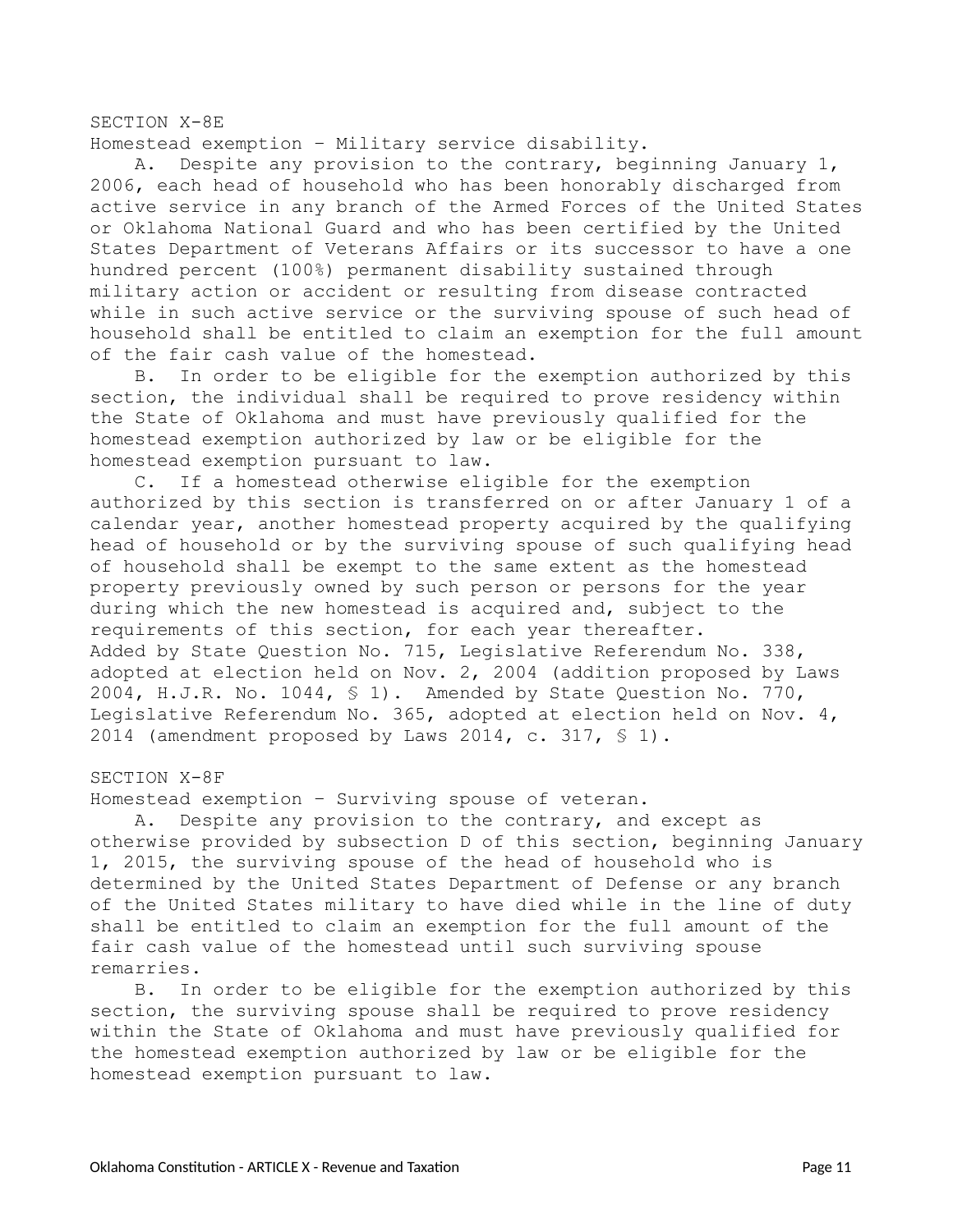C. If a homestead otherwise eligible for the exemption authorized by this section is transferred on or after January 1 of a calendar year, another homestead property acquired by the surviving spouse shall be exempt to the same extent as the homestead property previously owned by such person for the year during which the new homestead is acquired and, subject to the requirements of this section, for each year thereafter.

D. The provisions of this section shall be applicable for the 2014 calendar year with respect to an existing homestead property owned by the surviving spouse of a person previously determined to have died while in the line of duty by the United States Department of Defense or applicable branch of the United States military. Added by State Question No. 771, Legislative Referendum No. 366, adopted at election held on Nov. 4, 2014 (addition proposed by Laws 2014, c. 317, § 3).

## SECTION X-9

#### Amount of ad valorem tax.

(a) Except as herein otherwise provided, the total taxes for all purposes on an ad valorem basis shall not exceed, in any taxable year, fifteen (15) mills on the dollar, no less than five (5) mills of which is hereby apportioned for school district purposes, the remainder to be apportioned between county, city, town and school district, by the County Excise Board, until such time as a regular apportionment thereof is otherwise provided for by the Legislature.

No ad valorem tax shall be levied for State purposes, nor shall any part of the proceeds of any ad valorem tax levy upon any kind of property in this State be used for State purposes.

(b) A tax of four (4) mills on the dollar valuation of all taxable property in the county shall be levied annually in each county of the State for school purposes and, until otherwise provided by law, the proceeds thereof shall be apportioned to the school districts of the county by the County Treasurer on the basis of the legal average daily attendance for the preceding school year as certified by the State Board of Education. Provided that in case a school district lies in more than one county, such district shall be deemed a school district of the county having the greater part of the area comprising such district, unless otherwise provided by law, and shall be entitled to participate in the proceeds of such tax on the same basis as districts lying wholly within such county but revenue from such tax on the assessed valuation of the district in other counties shall, when collected, be transmitted to the County Treasurer of such county having the greater part of the area comprising the district, unless otherwise provided by law, and be apportioned as hereinbefore provided for the proceeds of such tax on the assessed valuation of such county. Not to exceed seventy-five per centum (75%) of the amount received by a school district from the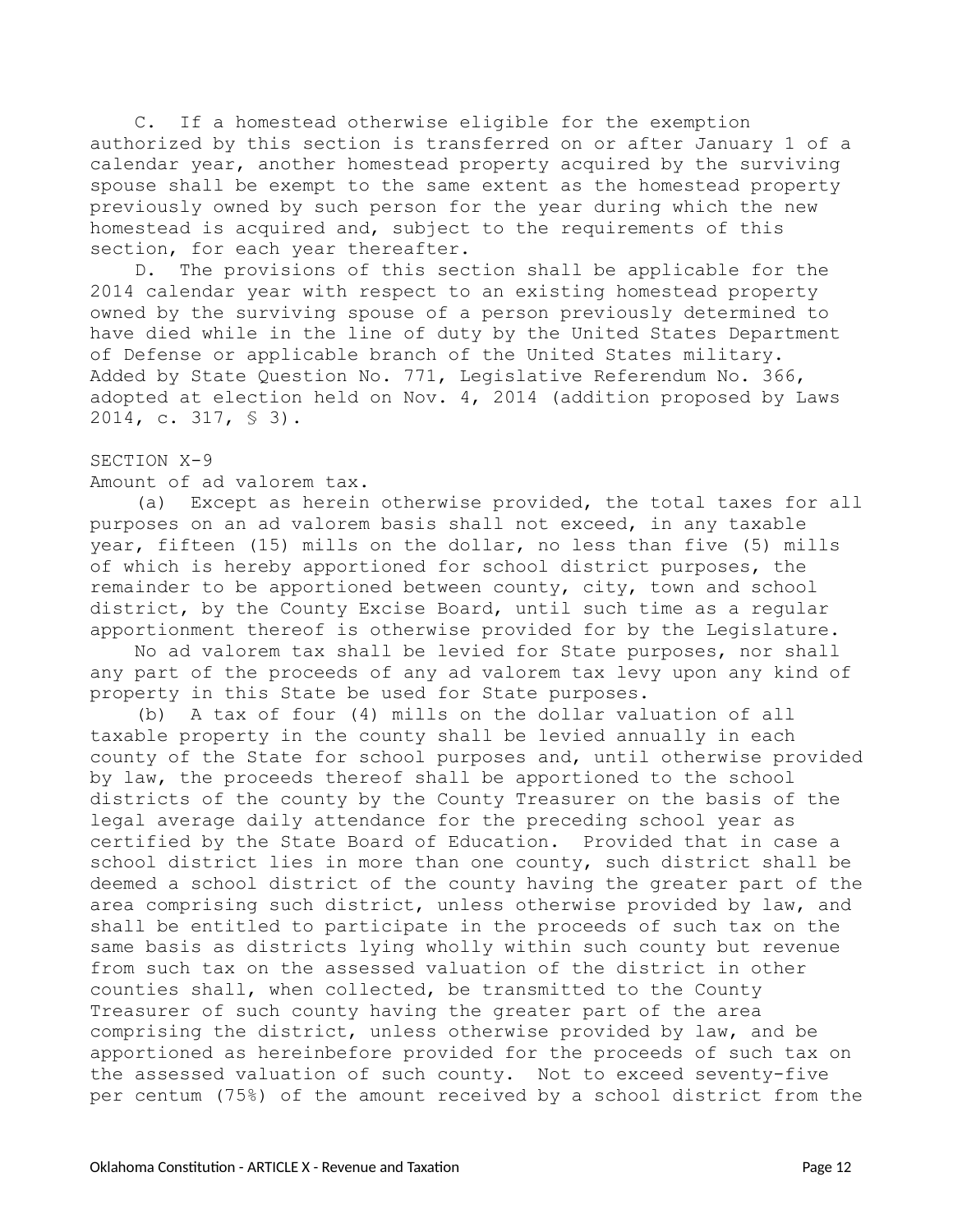proceeds of such county levy in any year shall be required to finance the State guaranteed program of such district.

(c) Upon certification of a need therefor by the board of education of any school district an additional tax of not to exceed fifteen (15) mills on the dollar valuation of all taxable property in the district shall be levied for the benefit of the schools of such district.

(d) In addition to the levies hereinbefore authorized, any school district may make an emergency levy for the benefit of the schools of such district, in an amount not to exceed five (5) mills on the dollar valuation of the taxable property in such district when approved by a majority of the electors of the district voting on the question at an election called for such purpose. This emergency levy shall provide only sufficient additional revenue to meet the needs of the district each fiscal year as determined by the board of such district and must be approved by a majority of the electors voting on said question at such an election for each fiscal year.

(d-1) In addition to the levies hereinbefore authorized, any school district may make a local support levy for the benefit of the schools of such district, in an amount not to exceed ten (10) mills on the dollar valuation of the taxable property in such district, when approved by a majority of the ad valorem taxpaying voters voting on said question at an election for each fiscal year called for such purposes. This local support levy shall provide only sufficient additional revenue to meet the needs of the district for each such fiscal year as determined by the board of such district; provided, an elector desiring to vote upon such local support levy must present an ad valorem tax receipt for the year immediately preceding before being issued a ballot, or sign a sworn affidavit certifying the fact of such payment.

(d-2) A school district may upon approval by a majority of the electors of the district voting on the question make the ad valorem levy for emergency levy and local support levy under (d) and (d-1) of this section permanent. If the question is approved, the levies, in the amount approved as required by this section, shall be made each fiscal year thereafter until such time as a majority of the electors of the district voting on the question rescind the making of the levy permanent. An election on such question shall be held at such time as a petition is signed by ten percent (10%) of the school district electors or a recommendation by the board of education of the school district is made asking that the levies be made each fiscal year.

(e) The amount of revenue from school district ad valorem taxes levied under (a) and (c) of this Section which any school district may be required to use to finance its State guaranteed program shall not be in excess of its share, based upon its relative taxpaying ability as may be defined by law, of an amount equivalent to the net proceeds from a fifteen (15) mill tax levy on the aggregate net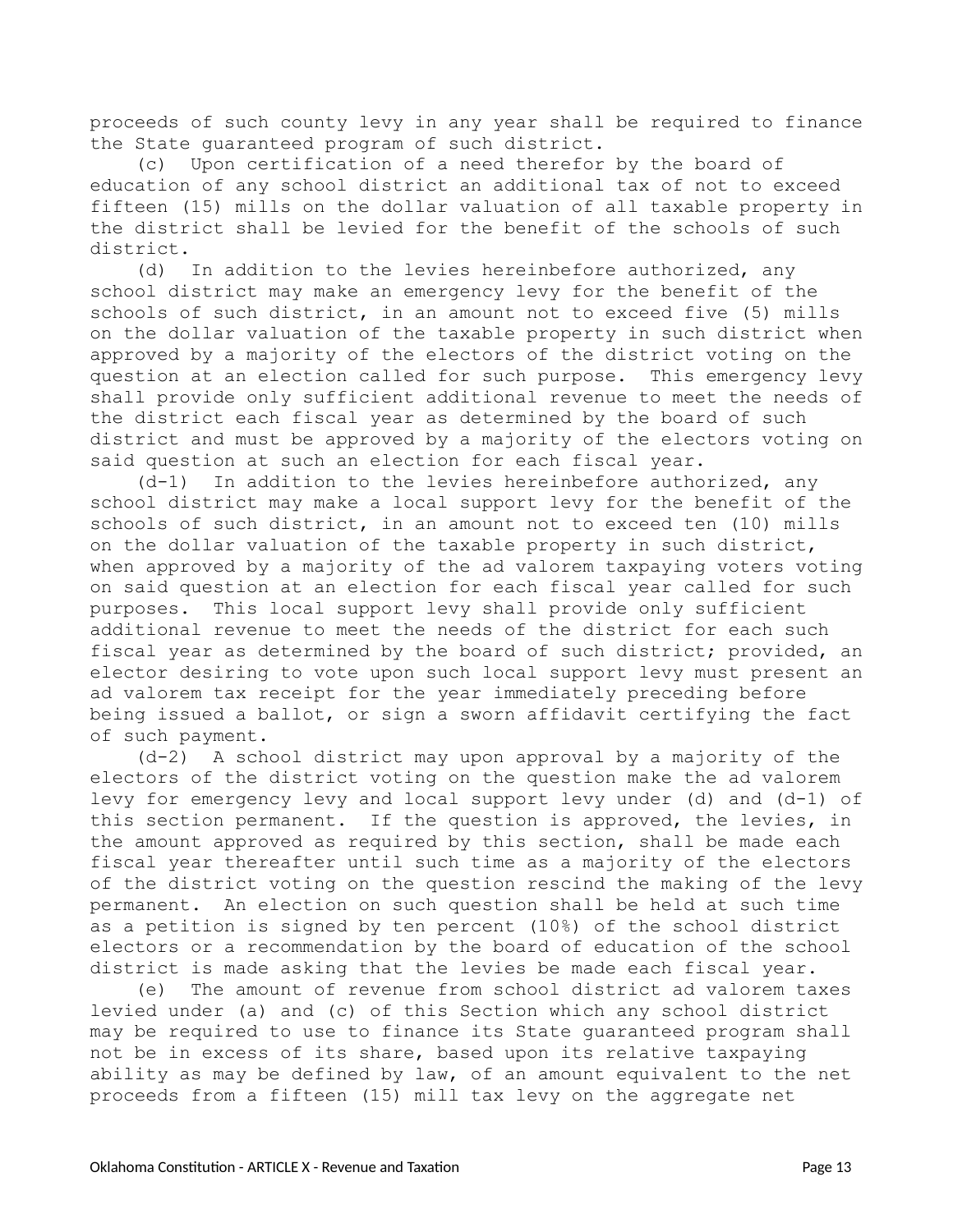assessed valuation of the State; but until such relative taxpaying ability is defined by the Legislature, the amount of revenue from such taxes which any school district may be required to use to finance its State guaranteed program shall not be in excess of the net proceeds from an ad valorem tax levy of fifteen (15) mills on the dollar net assessed valuation of the district. No part of the proceeds from any ad valorem levy for emergency levy and local support levy under (d) and (d-1) of this Section shall be required to finance the State guaranteed program of such district.

Nothing in the amendments to the Constitution incorporated herein shall be construed to amend, alter or supersede the present application of Article XII-A, Sections 1 and 2 of the Oklahoma Constitution.

Amended by State Question No. 185, Referendum Petition No. 61, adopted at election held on Aug. 15, 1933; State Question No. 319, Referendum Petition No. 91, adopted at election held on July 2, 1946; State Question No. 314, Initiative Petition No. 224, adopted at election held on Nov. 5, 1946; State Question No. 316, Initiative Petition No. 226, adopted at election held on Nov. 5, 1946; State Question No. 327, Referendum Petition No. 92, adopted at election held on July 6, 1948; State Question No. 368, Referendum Petition No. 109, adopted at election held on April 5, 1955; State Question No. 430, Referendum Petition No. 151, adopted at election held on Sept. 14, 1965; State Question No. 690, Legislative Referendum No. 318, adopted at election held on Nov. 7, 2000.

### SECTION X-9A

Additional county ad valorem tax levy for department of health. For the purpose of maintaining or aiding in maintaining a department of health within any county of the State, an additional levy not to exceed two and one-half mills on the dollar of the assessed valuation of the county may be levied annually, when such levy is approved by a majority of the qualified ad valorem tax paying voters of the county, voting on the question at an election called for such purpose by the Board of County Commissioners, or by initiative petition by voters of a county. A maximum levy of two and one-half mills may be made for such purpose after such approval until repealed by a majority of the qualified ad valorem tax paying voters of the county, voting on the question at an election called for such purpose by the Board of County Commissioners, or by initiative petition by voters of a county. Such department of health may be maintained jointly or in conjunction with one or more counties, cities, towns or school districts, or any combination thereof, and shall be maintained as now or hereafter provided by law. Nothing herein shall prohibit other levies or the use of other public funds for such department of health.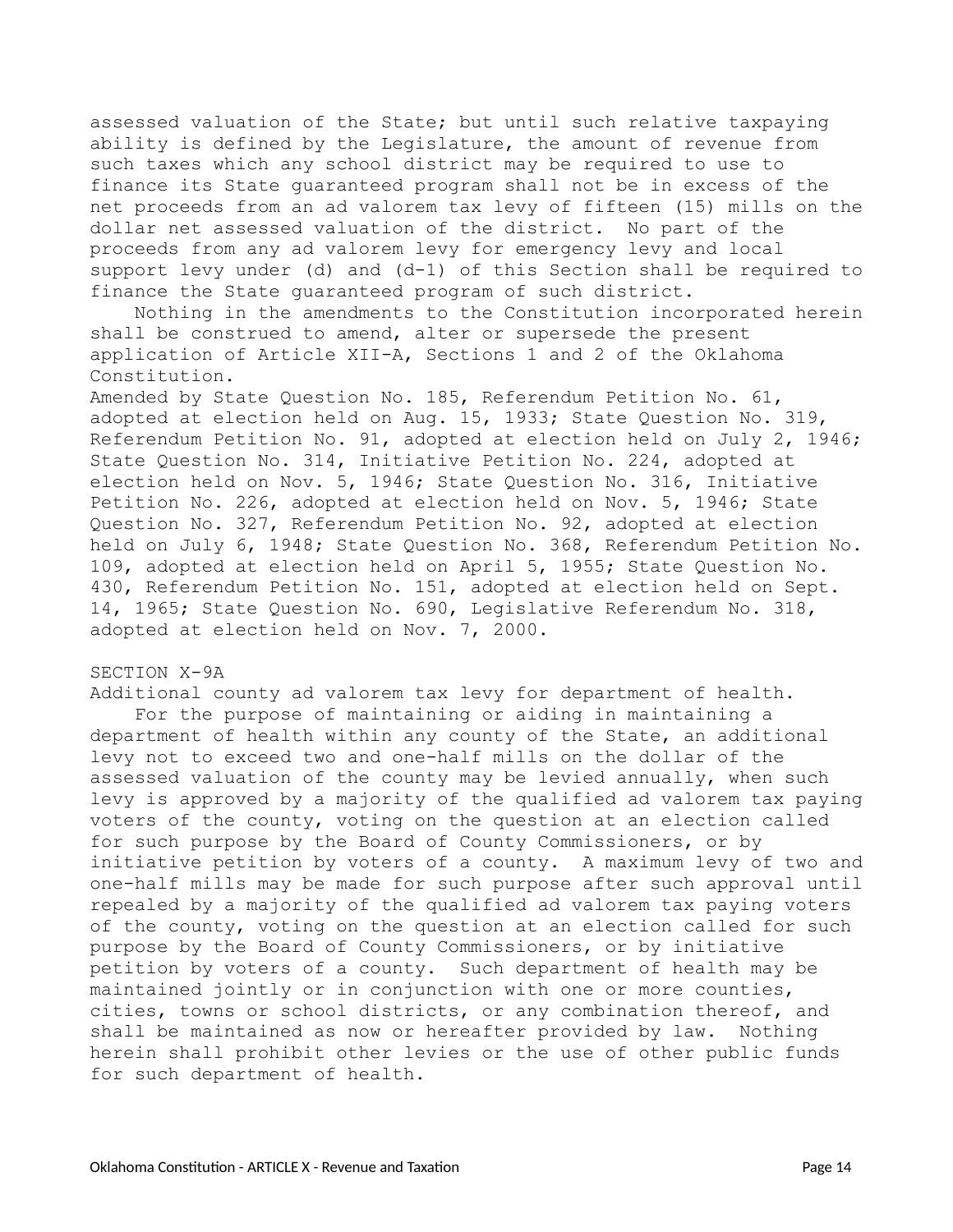### SECTION X-9B

Technology center school districts for technology center schools – Tax levies.

A. Technology center school districts for technology center schools may be established and a levy of not to exceed five (5) mills on the dollar valuation of the taxable property in any technology center school district so established may be made annually, for the district, when the levy is approved by a majority of the electors of the technology center school district, voting on the question at an election called for that purpose. The levy shall be in addition to all other levies authorized by this Constitution, and when approved, shall be made each fiscal year thereafter until repealed by a majority of the electors of the technology center school district, voting on the question at an election called for that purpose.

B. Any technology center school district so established shall be considered as a school district for the purposes of Sections 10 and 26 of this Article. The administrative control and direction of the technology center school district shall be vested in a school board which shall be constituted and empowered as provided for by law for school boards of independent school districts.

C. Provisions of other subsections of this section notwithstanding, in any case where a college technology center school district recognized pursuant to Section 4423 of Title 70 of the Oklahoma Statutes and established by vote of the people after December 31, 1968, overlaps and includes territory which is included within the district of a technology center school established as prescribed by the State Board of Career and Technology Education pursuant to Section 14-108 of Title 70 of the Oklahoma Statutes, except as otherwise provided in this section, only the levies made by the college technology center school district shall be applied to the overlap territory. Incentive levies may be applied to the overlap area by either the college technology center school district or technology center school district and revenues from the overlap area collected pursuant to any incentive levy so made shall be apportioned one-half (1/2) to the college technology center school district making the levy and one-half (1/2) to the overlapped technology center school district. Only one district shall make an incentive levy in the overlap territory during any given time period. In any case where a college technology center school district recognized pursuant to Section 4420 or 4420.1 of Title 70 of the Oklahoma Statutes overlaps and includes territory which is included within the district of a technology center school established as prescribed by the State Board of Career and Technology Education pursuant to Section 14-108 of Title 70 of the Oklahoma Statutes, said overlap territory shall be subject to all levies of both kinds of districts that are approved by a majority of the electors.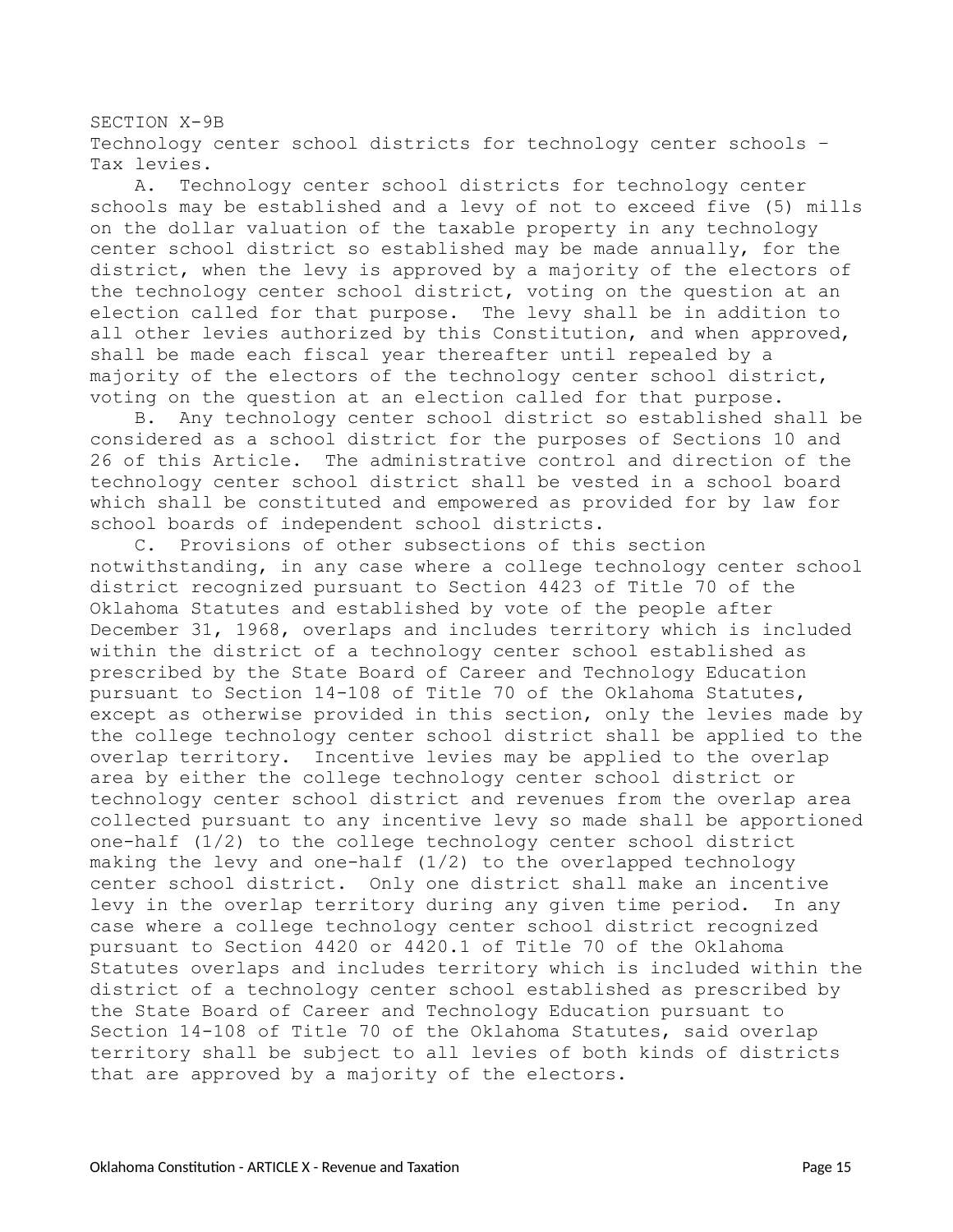D. Provisions of other subsections of this section notwithstanding, in any case where a college technology center school district recognized pursuant to Section 4423 of Title 70 of the Oklahoma Statutes and established by vote of the people after December 31, 1968, but before July 1, 2012, overlaps and includes territory which is included within the district of a technology center school established as prescribed by the State Board of Career and Technology Education pursuant to Section 14-108 of Title 70 of the Oklahoma Statutes, except as otherwise provided in this section, the building fund levy made pursuant to Section 10 of this Article may be applied to the overlap area by either the college technology center school district or technology center school district and revenues from the overlap area collected pursuant to any building fund levy so made shall be apportioned one-half  $(1/2)$  to the college technology center school district making the levy and one-half (1/2) to the overlapped technology center school district. Only one district shall make a building fund levy in the overlap territory during any given time period.

E. In addition to any other levies authorized by this section, a technology center school district may make a local incentive levy for the benefit of the technology center school district in an amount not to exceed five (5) mills on the dollar valuation of the taxable property in the technology center school district when approved by a majority of those registered voters of the technology center school district voting on the question at an election called for that purpose. Except as otherwise provided, this levy, when approved, shall be made each fiscal year thereafter until repealed by a majority of the electors of the technology center school district voting on the question at an election called for that purpose. A technology center school district which has previously failed to approve a local incentive levy at two consecutive elections held between January 1, 1994, and May 31, 1994, may make a local incentive levy for the benefit of the technology center school district only if approved by a majority of the registered voters of the technology center school district voting on the question at an election for each fiscal year. If a majority of voters approve the local incentive levy for three (3) consecutive years, the levy approved on the third year shall be made each fiscal year thereafter until repealed by a majority of the electors of the technology center school district voting on the question at an election called for that purpose.

F. Upon the establishment of technology center school districts, the districts are authorized to become indebted separate and apart from the indebtedness of any school district included in the technology center school district up to five percent (5%) of the net valuation of taxable property within the technology center school district for capital improvements, including purchasing sites and constructing, purchasing, improving, and equipping real property and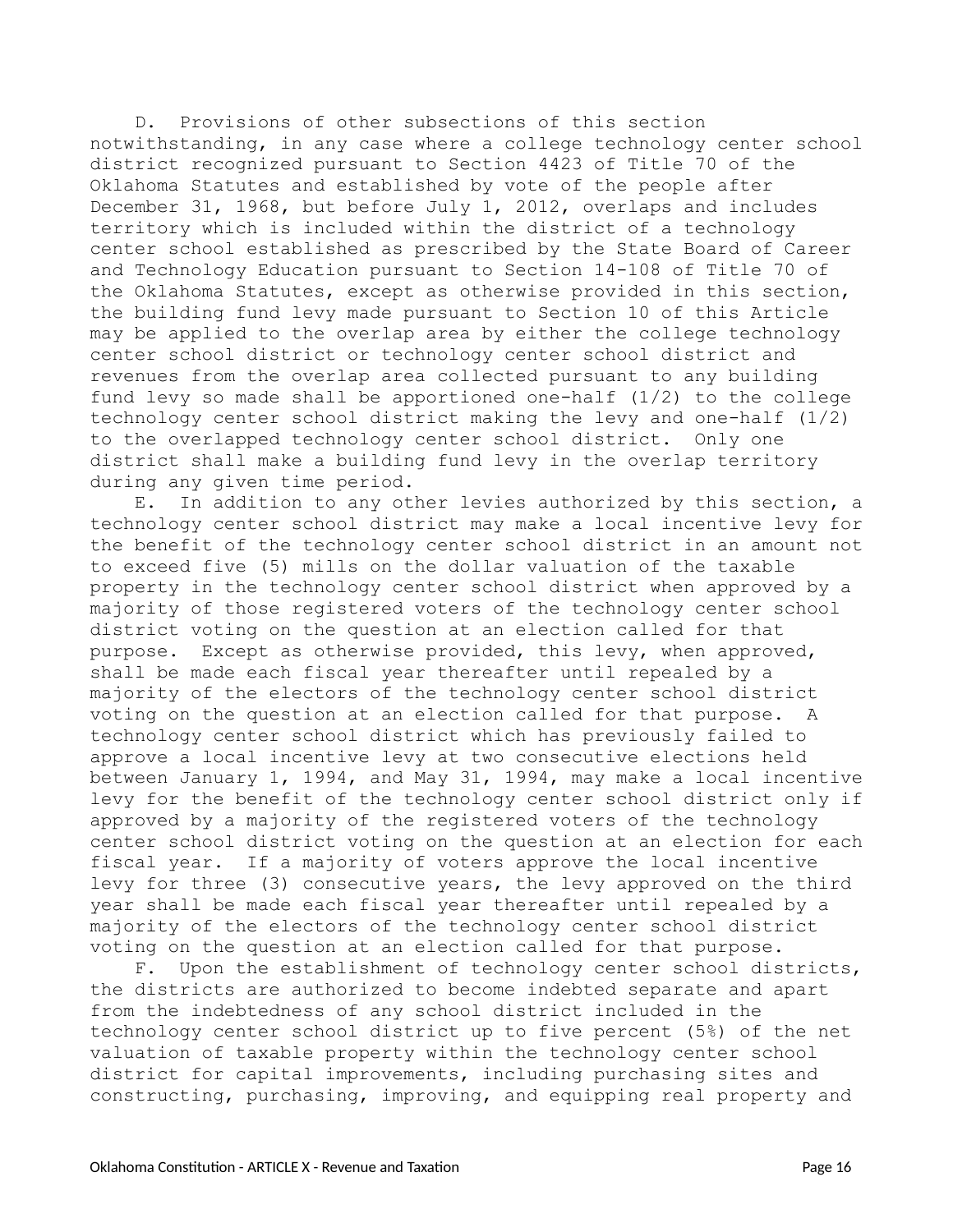buildings when the indebtedness is approved by a majority of the electors of the technology center school district voting on the question in an election called for that purpose.

G. Until otherwise provided for by law, technology center school districts and the government of technology center school districts shall be established in accordance with criteria and procedures prescribed by the State Board of Career and Technology Education.

H. The Legislature may alter, amend, delete, or add to the provisions of this section by law.

Added by State Question No. 434, Legislative Referendum No. 155, adopted at election held on May 24, 1966. Amended by Laws 1984, c. 63, § 1, emerg. eff. March 29, 1984; Laws 1989, c. 41, § 1, eff. Jan. 1, 1991; Laws 1990, c. 263, § 148, operative July 1, 1990; Laws 1991, c. 206, § 1, emerg. eff. May 17, 1991; Laws 1993, c. 149, § 1, eff. July 1, 1993; Laws 1994, c. 232, § 7, emerg. eff. May 25, 1994; Laws 2001, c. 33, § 183, eff. July 1, 2001; Laws 2002, c. 480, § 1, emerg. eff. June 6, 2002; Laws 2007, c. 123, § 1, eff. July 1, 2007; Laws 2012, c. 180, § 1, eff. July 1, 2012.

#### SECTION X-9C

Emergency Medical Service Districts

(a) The board of county commissioners, or boards if more than one county is involved, may call a special election to determine whether or not an ambulance service district shall be formed. An election shall also be called by the board or boards involved upon petition signed by not less than ten percent (10%) of the registered voters of the area affected. Said area may embrace a county, a part thereof, or more than one county or parts thereof, and in the event the area covers only a part or parts of one or more counties, the area must follow school district boundary lines. All registered voters in such area shall be entitled to vote, as to whether or not such district shall be formed, and at the same time and in the same question authorize a tax levy not to exceed three (3) mills for the purpose of providing funds for the purpose of support, organization, operation and maintenance of district ambulance services, known as emergency medical service districts and hereinafter referred to as "districts." If the formation of the district and the mill levy is approved by a majority of the votes cast, a special annual recurring ad valorem tax levy of not more than three (3) mills on the dollar of the assessed valuation of all taxable property in the district shall be levied. The number of mills shall be set forth in the election proclamation, and may be increased in a later election, not to exceed a total levy of three (3) mills. This special levy shall be in addition to all other levies and when authorized shall be made each fiscal year thereafter.

Each district which is herein authorized, or established, shall have a board of trustees composed of not less than five members.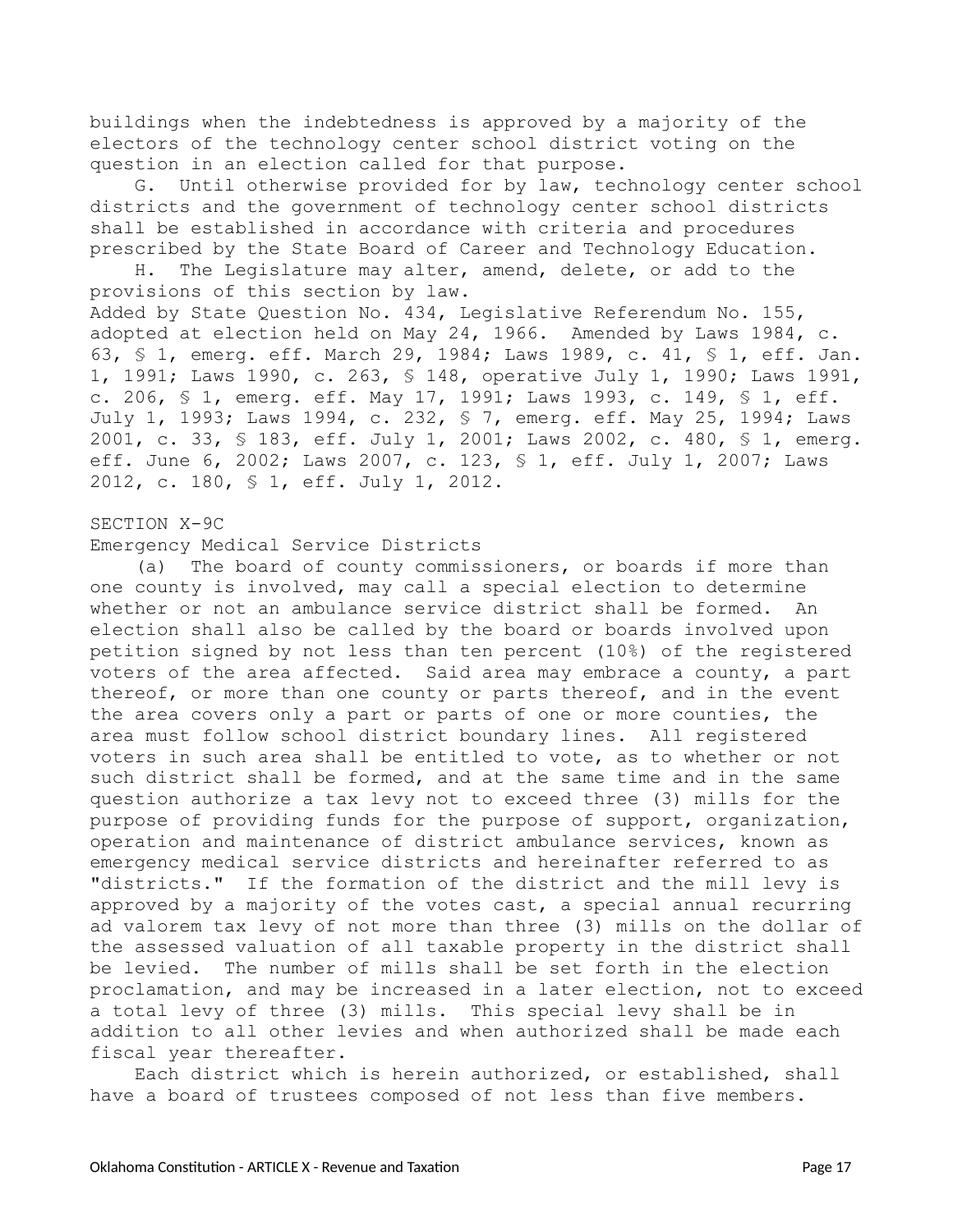Such trustees shall be chosen jointly by the board or boards of county commissioners, provided that such membership shall be composed of not less than one individual from each county or part thereof which is included in said district.

Original members of the board of trustees shall hold office, as follows: At the first meeting of said board, board members shall draw lots to determine each trustee's original length of term in office. The number of lots to be provided shall be equal to the number of original members of the board, and lots shall be numbered sequentially from one through five, with lots in excess of the fifth lot being also numbered sequentially from one through five until all lots are numbered. Each original member or members added by an expansion area of the board shall hold office for the number of years indicated on his or her lot. Each year, as necessary, the board or boards of county commissioners shall appoint successors to such members of the board of trustees whose terms have expired, and such subsequent appointments shall be for terms of five (5) years.

Such board of trustees shall have the power and duty to promulgate and adopt such rules, procedures and contract provisions necessary to carry out the purposes and objectives of these provisions, and shall individually post such bond as required by the county commissioners, which shall not be less than Ten Thousand Dollars (\$10,000.00).

The district board of trustees shall have the additional powers to hire a manager and appropriate personnel, contract, organize, maintain or otherwise operate the emergency medical services within said district and such additional powers as may be authorized by the Legislature.

(b) Any district board of trustees may issue bonds, if approved by a majority vote at a special election for such purpose. All registered voters within the designated district shall have the right to vote in said election. Such bonds shall be issued for the purpose of acquiring emergency vehicles and other equipment and maintaining and housing the same.

(c) The bonds authorized above shall not bear interest at a greater rate than that authorized by statute for the issuance of city municipal bonds. Such bonds shall be sold only at public sale after twenty (20) days' advertisement in a newspaper for publication of legal notices with circulation in the district. Any district may refund its bonds as is now provided by law for refunding municipal bonds.

(d) Any district board of trustees, upon issuing bonds as authorized in subsection (b) of this section, shall levy a special annual ad valorem tax upon the property within the district, payable annually, in a total amount not to exceed three (3) mills on the dollar, on the real and personal taxable property in such district, for the payment of principal and interest on outstanding bonds, until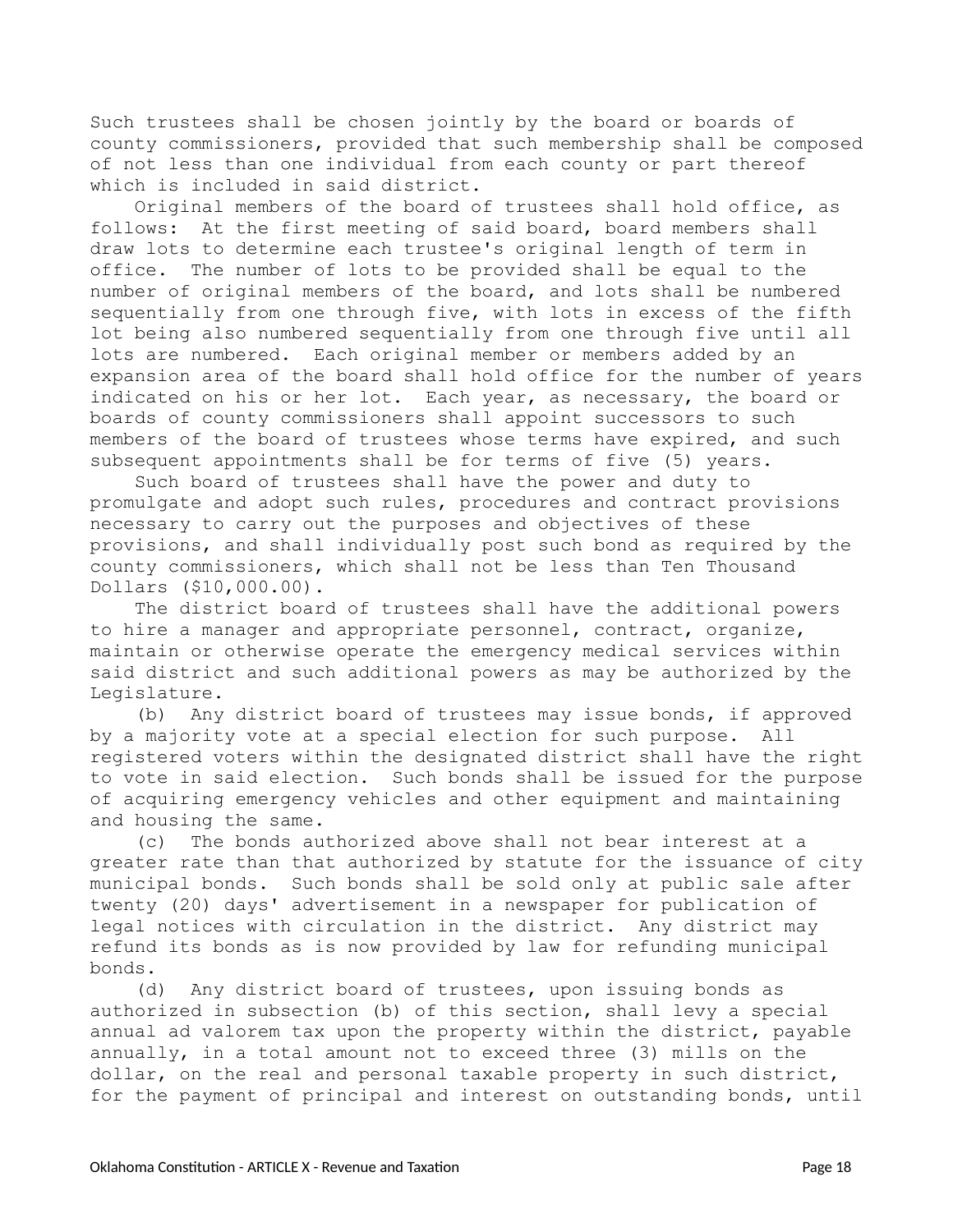same are paid. However, the trustees may, from time to time, suspend the collection of such annual levy when not required for the payment of the bonds. In no event shall the real and personal taxable property in any city or town be subject to a special tax in excess of three (3) mills for the payment of bonds issued hereunder.

(e) There may also be pledged to the payment of principal and interest of the bonds herein authorized to be issued: (1) any net proceeds from operation of the district that the board of trustees of the district shall deem not necessary to the future operation and maintenance of said emergency medical service; or (2) any monies available from other funds of the district not otherwise obligated.

(f) Bonds shall be issued for designated sums with serial numbers thereon and maturing annually after three (3) years from date of issue. All bonds and interest thereon shall be paid upon maturity and no bonds shall be issued for a period longer than thirty (30) years. Any district board of trustees may in its discretion schedule the payment of principal over the thirty-year period so that when interest is added there will be approximately level annual payments of principal and interest.

(g) In the event the mill levy as set forth in the original election proclamation is less than three (3) mills, the board of trustees may request the county commissioners to call a subsequent election to consider increasing the mill levy; provided, however, the total levy authorized by subsection (a) hereof shall not exceed three (3) mills.

(h) The board of trustees of any district shall have jurisdiction over the sale or refunding of any bonds issued by the district and shall be responsible for the economical expenditure of the funds derived from the bonds.

(i) Such districts shall be empowered to charge fees for services, and accept gifts, funds or grants from sources other than the mill levy, which shall be used and accounted for in a like manner. Persons served outside the district shall be charged an amount equal to the actual costs for the service, not taking into account any income the district receives from millage or sources within the district. The board of trustees shall have legal authority to bring suits necessary to collect accounts owed and to sue and defend as necessary for the protection of the board. The State Auditor and Inspector shall conduct an annual audit of the operations of such districts.

(j) Any emergency medical service district may expand to include other counties or parts thereof, provided that an election is called by the county commissioners whose county or counties, or parts thereof, are to be added to in the established district; and provided further, that the county commissioners in the original district concur in the calling of said election. The proposed expansion area shall only be added to the original district if approved separately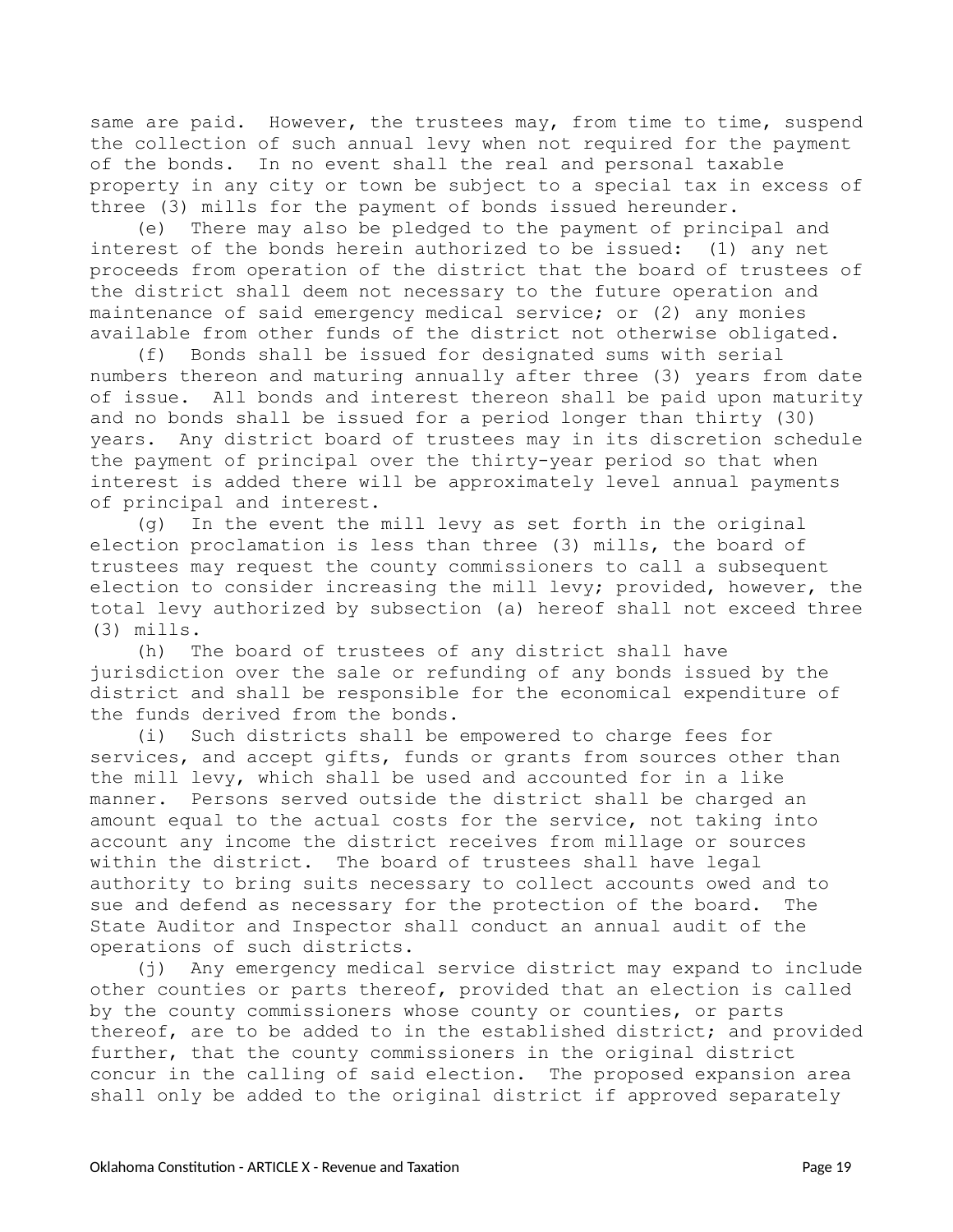by a majority vote, by the voters in both the original district and in the expansion area, at an election called for that purpose. The county in which the expansion area is located shall have not less than one member on the board of trustees. Appropriate millage or other approved method of financial support shall be levied in the expansion area, when said area is added to the original district which millage shall be levied at the rate used to cover operational costs and outstanding bonded indebtedness as provided in Section 9C, (d) and (e), Article X.

(k) Any county or parts thereof may withdraw from a district provided that an election is called by the county commissioners of the county whose county or parts thereof is to be withdrawn from the district. The county or parts thereof shall be withdrawn from the district if approved by a majority vote of the voters in the county at an election called for such purpose. If the county commissioners are presented a petition signed by not less than twenty percent (20%) of all registered voters in the county, the county commissioners shall call an election. The petition for an election for a county or parts thereof to withdraw from a district and the ballot shall provide for the payment of any debt for operational costs and outstanding bonded indebtedness in proportional shares, for which the county or parts thereof would be responsible as a result of the membership of the county or parts thereof in the district.

(l) Any district may be dissolved, or the millage levy changed, by a majority vote of the registered voters voting at an election called for that purpose by the county commissioners of each county or part thereof included within the district; provided that such an election shall not be called unless either three-fifths (3/5) of the trustees of such district request the county commissioners to call such an election, or the respective county commissioners are presented a petition signed by not less than twenty percent (20%) of all registered voters in the district.

(m) In the event a district is dissolved, any mill levy used to support, organize, operate and maintain the emergency medical service district shall cease, provided that such mill levy shall not cease until all outstanding emergency medical service bonds of that district are retired and all other debts incurred by the emergency medical service district have been satisfied.

(n) All elections called under the provisions hereof shall be conducted by the county election board or boards of each county or counties involved, upon receipt of an election proclamation, issued by a majority of the board or boards of county commissioners in the area affected. In the event more than one county is involved, said proclamation must be a joint proclamation from a majority of the board of county commissioners of each county involved. Said proclamation shall be published in one issue of a newspaper of general circulation in each county involved in the area affected at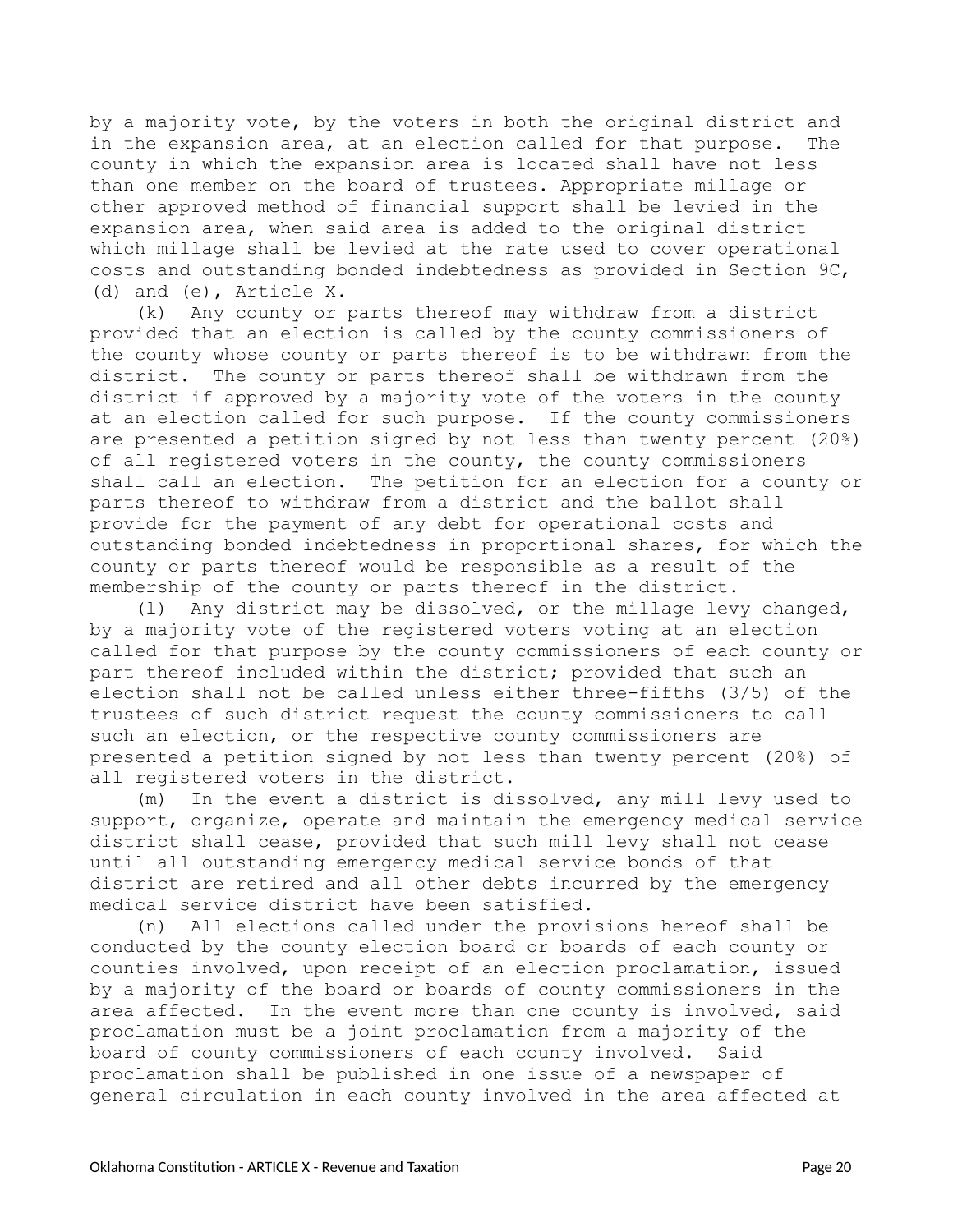least ten (10) days prior to said election, and said proclamation shall set forth the purpose of the election, and the date thereof. The county election board or boards shall certify the results of an election to the board or boards issuing such proclamation.

(o) The board of any district shall have capacity to sue and be sued. Provided, however, the board shall enjoy immunity from civil suit for actions or omissions arising from the operation of the district, so long as, and to the same extent as, municipalities and counties within the state enjoy such immunity.

(p) In lieu of proceeding to establish a district as outlined hereinabove through the county commissioners, the governing body of any incorporated city or town may proceed to form a district, join an existing district or join with other incorporated cities or towns in forming a district. In such case, said governing body shall be considered as being substituted as to the powers and duties of said county commissioners as set forth hereinabove; provided, further, said city or town shall be considered as being substituted as to the powers and duties of a district formed, as set forth hereinabove. All rights, duties, privileges and obligations of the residents and voters in such city or town shall be the same as those outlined for the district as set forth above.

Added by State Question No. 552, Legislative Referendum No. 217, adopted at election held on Aug. 24, 1976. Amended by State Question No. 678, Legislative Referendum No. 308, adopted at election held on Nov. 3, 1998.

SECTION X-9D

Solid waste management services.

A. The board of county commissioners of any county may call a special election to determine whether or not the board shall provide solid waste management services for the county. An election shall also be called by the board upon petition signed by not less than ten percent (10%) of the registered voters of the county. All registered voters in such county shall be entitled to vote, as to whether or not such services shall be provided, and at the same time and in the same question authorize a tax levy of not to exceed three (3) mills for the purpose of providing funds for the purpose of support, organization, operation and maintenance of such services. If the provision of the services and the mill levy is approved by a majority of the votes cast, a special annual recurring ad valorem tax levy of not more than three (3) mills on the dollar of the assessed valuation of all taxable property in the county shall be levied. The number of mills shall be set forth in the election proclamation, and may be increased in a later election, not to exceed a total levy of three (3) mills. This special levy shall be in addition to all other levies and when authorized shall be made each fiscal year thereafter.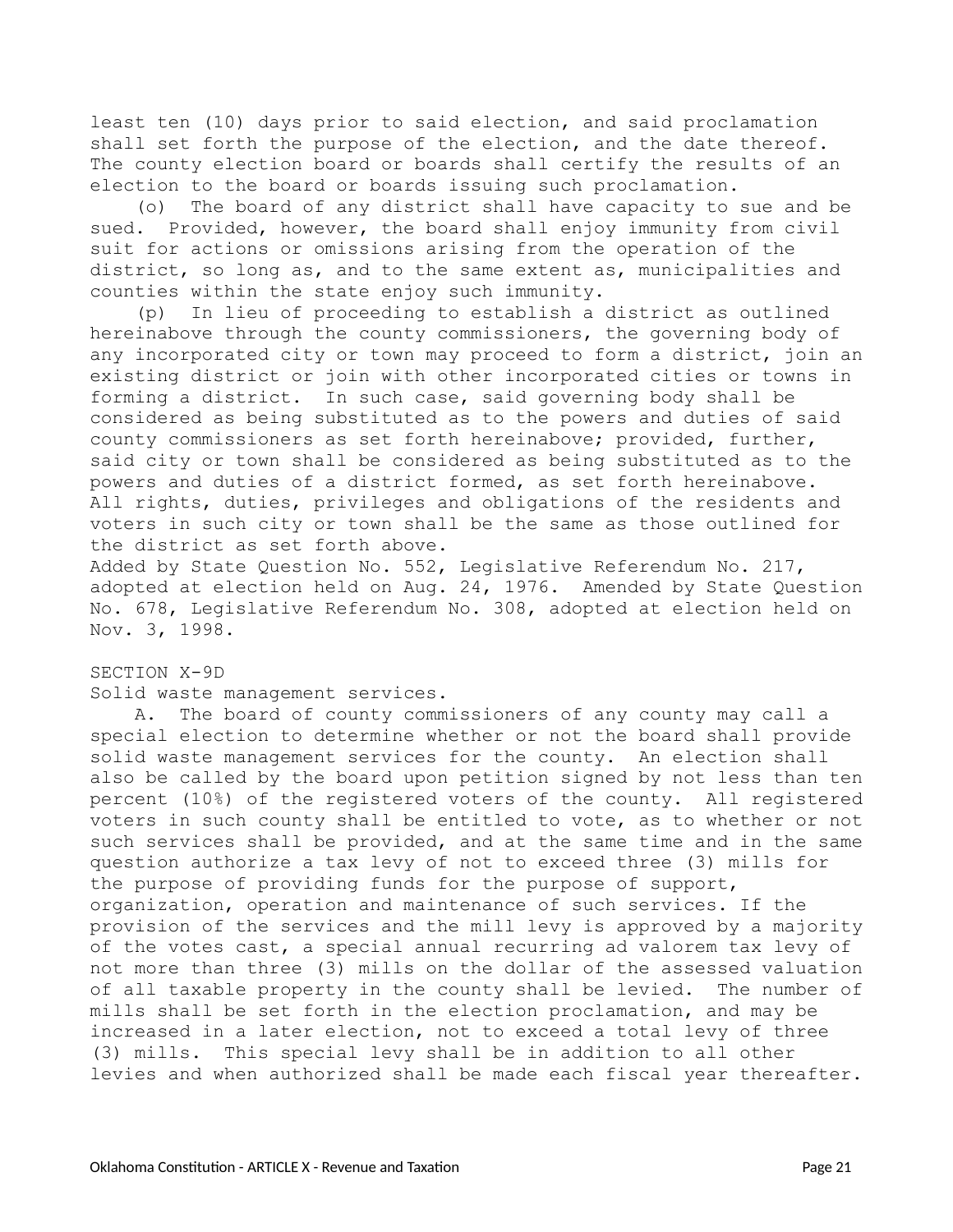B. Upon passage of the question, the board of county commissioners shall provide solid waste management services for county residents and businesses. The board may provide for one or more disposal facilities and for solid waste collection services. The board may purchase landfill sites, construct and operate landfills and transfer stations and other solid waste disposal and handling facilities. The board shall provide a solid waste disposal and collection system for the county, using the funds available from the millage levy and any service charges the board may assess. The board may purchase, operate, and maintain vehicles for curbside or roadside solid waste collection. In rural areas where curbside collection services may not be economically feasible, the board may construct and operate transfer stations for areawide collection and transfer of solid waste to ultimate disposal sites.

C. The board of county commissioners of a county in which the question has passed shall have the power and duty to promulgate and adopt such rules, procedures and contract provisions necessary to implement the purposes and objectives of this section. The board of county commissioners shall have the additional powers to hire a manager and appropriate personnel, contract, organize, maintain or otherwise operate the solid waste management services within said county and such additional powers as may be authorized by the Legislature.

D. Two or more counties in which the question has passed may enter into agreements with each other to provide solid waste management services in all counties involved in the most economical fashion, including agreements to provide collection and disposal services for each other where areas in one county may be more economically served by facilities located in another county.

E. In addition to other powers provided for pursuant to the provisions of this section, the board of county commissioners of any county in which the question has passed may issue bonds, if approved by a majority vote at a special election for such purpose. All registered voters within the county shall have the right to vote in said election. Such bonds may be issued for the purpose of:

1. acquiring vehicles, equipment and other necessary items;

2. purchasing landfill sites;

3. constructing landfills, transfer stations, or other facilities for solid waste management, disposal, and recycling; and

4. operating and maintaining all of the above listed items.

Landfill sites, equipment and other items, no longer needed, shall be disposed of as provided for by law for the sale of countyowned property.

F. The bonds authorized, pursuant to the provisions of subsection E of this section shall not bear interest at a greater rate than that authorized by statute for the issuance of city municipal bonds. Such bonds shall be sold only at public sale after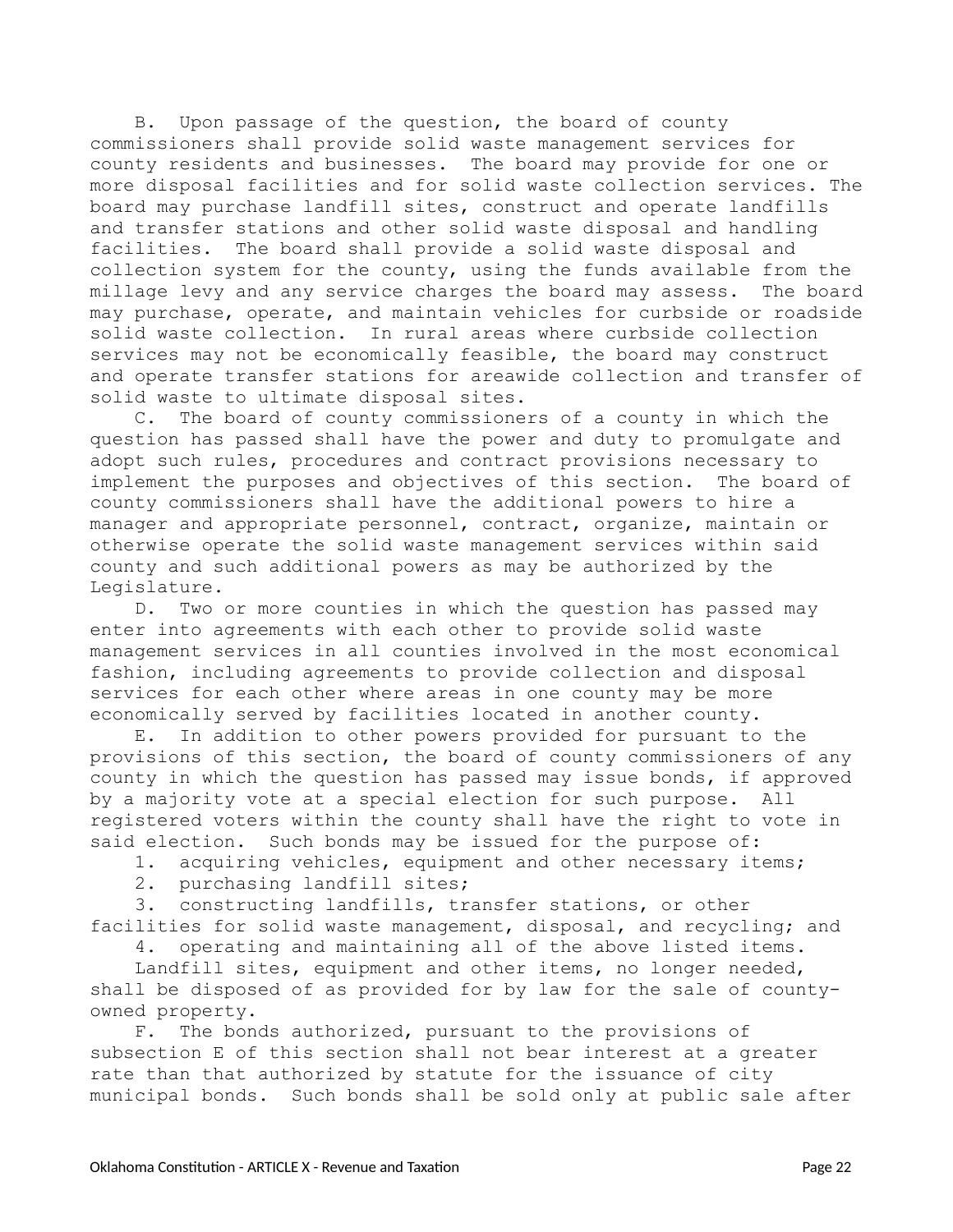twenty (20) days' advertisement in a newspaper of general circulation in the county. Any county may refund its bonds as is now provided by law for refunding municipal bonds.

G. Any board of county commissioners, upon issuing bonds as authorized in subsection E of this section, shall levy a special annual ad valorem tax upon the property within the county, payable annually, in a total amount not to exceed three (3) mills on the dollar, on the real and personal taxable property in such county, for the payment of principal and interest on outstanding bonds, until same are paid. However, the board may suspend, from time to time, the collection of such annual levy when not required for the payment of the bonds.

H. There may also be pledged to the payment of principal and interest of the bonds authorized to be issued:

1. any net proceeds from operation of the county solid waste management services that the board of county commissioners shall deem not necessary to the future operation, maintenance or closure of said solid waste management services and facilities; or

2. any monies available from other funds of the county not otherwise obligated.

I. Bonds shall be issued for designated sums with interest payable semiannually and with the principal maturing annually beginning not more than three (3) years from date of issue. All bonds and interest thereon shall be paid upon maturity and no bonds shall be issued for a period longer than thirty (30) years. Any board of county commissioners may in its discretion schedule the payment of principal over the period of maturity of the bond issue, so that when interest is added there will be approximately level annual payments of principal and interest.

J. In the event the mill levy as provided for in the original election proclamation is less than three (3) mills, the board of county commissioners may call a subsequent election to consider increasing the mill levy; provided, however, the total levy authorized by subsection A of this section shall not exceed three (3) mills.

K. The board of county commissioners shall have jurisdiction over the sale or refunding of any bonds issued by the county pursuant to the provisions hereof, and shall be responsible for the economical expenditure of the funds derived from the bonds.

L. The board of county commissioners shall be empowered to charge fees for services, and accept gifts, funds or grants from sources other than the mill levy, which shall be used and accounted for in a like manner. Persons served outside the county shall be charged an amount equal to the actual costs for providing the service, not taking into account any income the county receives from millage or sources within the county. The board shall have legal authority to bring such suits necessary to collect accounts owed and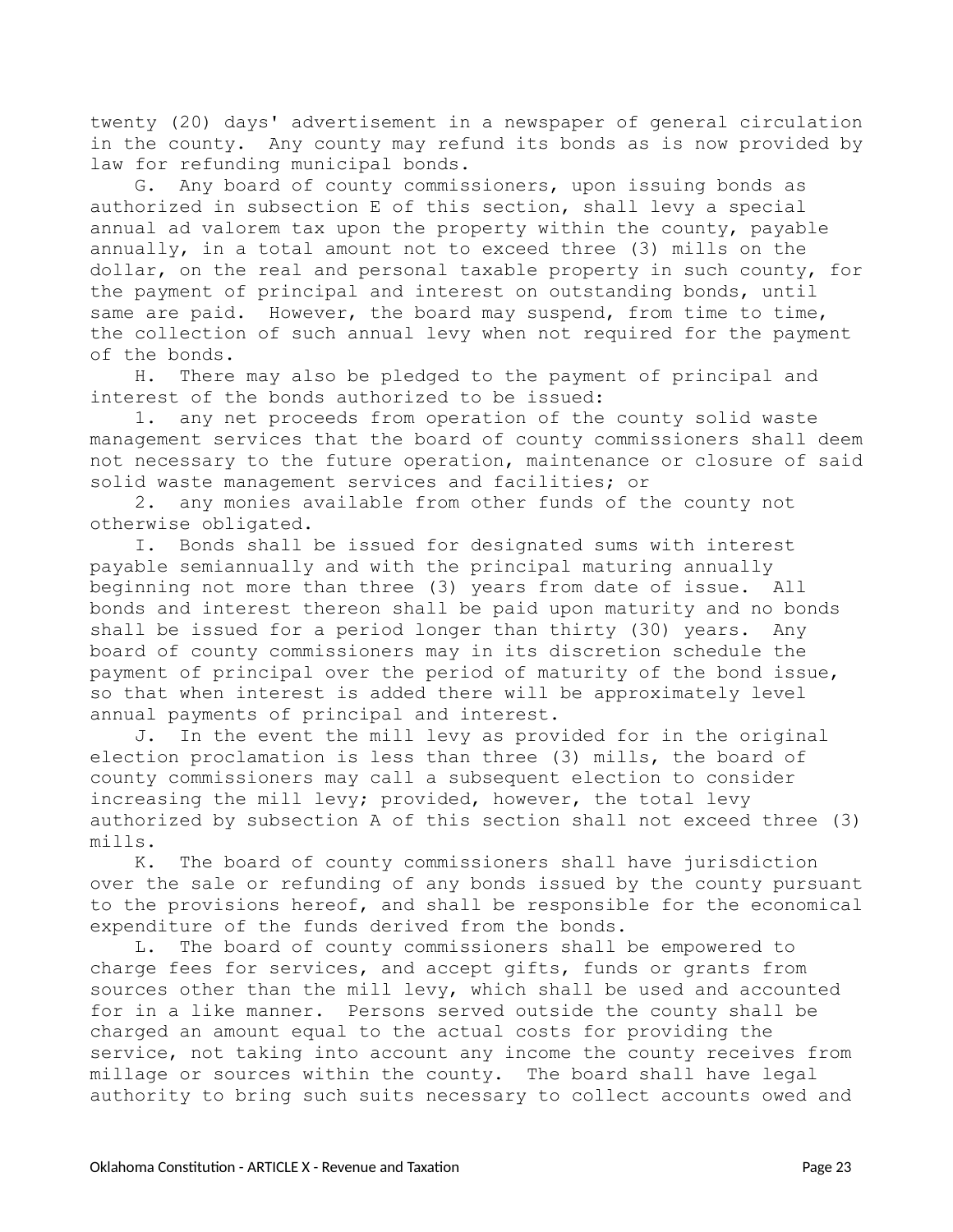to sue and defend as necessary for the protection of the board. The State Auditor and Inspector shall conduct an annual audit of the solid waste management operations of such counties.

M. Any county may cease providing solid waste management services, or cause the millage levy authorized by subsection G of this section to be changed, by a majority vote of the registered voters voting at an election called for that purpose by the board of county commissioners. Such an election shall not be called unless either two-thirds (2/3) of the board members vote to call such an election, or the board is presented a petition signed by not less than twenty percent (20%) of all registered voters in the county.

N. If a county ceases to provide solid waste management services, any mill levy used to support, organize, operate and maintain the services and facilities shall cease, provided that such mill levy shall not cease until all outstanding solid waste management services bonds of that county are retired, all other debts incurred by the county in providing solid waste management services have been satisfied, and all facilities have been properly closed as provided for by law.

O. All elections called pursuant to the provisions of this section shall be conducted by the county election board of each county involved, upon receipt of an election proclamation, issued by the board of county commissioners in the county affected. Said proclamation shall be published in one issue of a newspaper of general circulation in the county at least ten (10) days prior to said election. The proclamation shall set forth the purpose of the election, and the date thereof. The county election board shall certify the results of the election to the board issuing the proclamation.

Added by State Question No. 596, Legislative Referendum No. 259, adopted at election held on Aug. 26, 1986. Addition proposed by Laws 1986, p. 1573, H.J.R. No. 1048.

SECTION X-10

Increased rate for public buildings or for building fund for school districts – Permanent levy.

A. For the purpose of erecting public buildings in counties or cities, or for the purpose of raising money for a building fund for a school district which may be used for erecting, remodeling or repairing school buildings, and for purchasing furniture, the rates of taxation herein limited may be increased, when the rate of such increase and the purpose for which it is intended shall have been submitted to a vote of the people, and a majority of the qualified voters of such county, city, or school district, voting at such election, shall vote therefor: Provided, that such increase shall not exceed five (5) mills on the dollar of the assessed value of the taxable property in such county, city, or school district.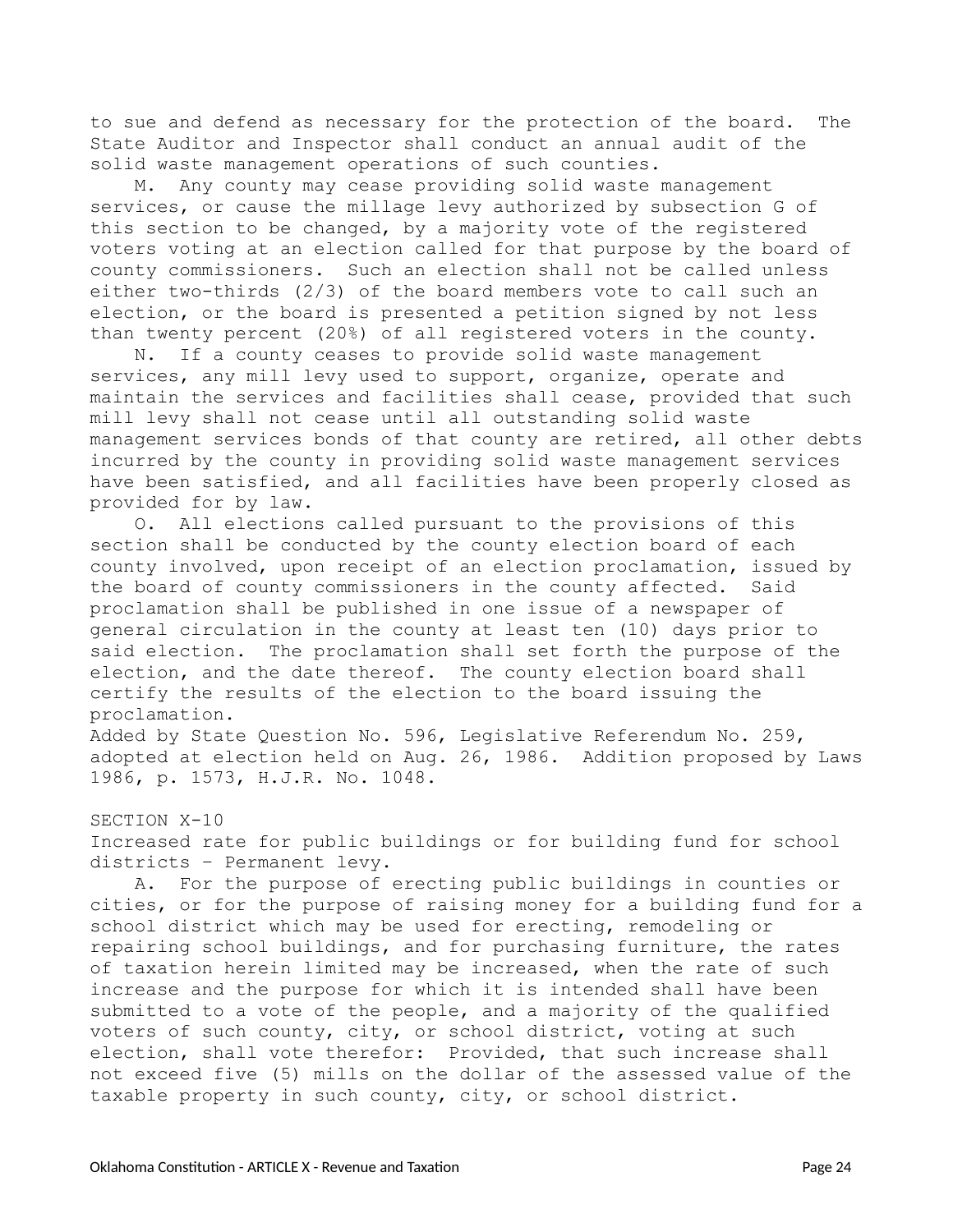B. A school district may upon approval by a majority of the electors of the district voting on the question make the ad valorem levy for a building fund under subsection A of this section permanent. If the question is approved, the levy in the amount approved as required by this section, shall be made each fiscal year thereafter until such time as a majority of the electors of the district voting on the question rescind the making of the levy permanent. An election on such question shall be held at such time as a petition is signed by ten percent (10%) of the school district electors or a recommendation by the board of education of the school district is made asking that the levies be made each fiscal year. Amended by State Question No. 368, Legislative Referendum No. 109, adopted at special election held on April 5, 1955; State Question No. 690, Legislative Referendum No. 318, adopted at general election held on Nov. 7, 2000.

### SECTION X-10A

Tax levy for cooperative county libraries and joint city-county libraries.

To provide funds for the purpose of establishing and maintaining or aiding in establishing and maintaining public libraries and library services, a special annual recurring ad valorem tax shall be levied when such levy is approved by a majority vote of the qualified electors of the county voting on the question at an election called for that purpose by the Board of County Commissioners, either upon its own initiative or upon petition initiated by not less than ten percent (10%) of the qualified electors of the county based on the total number of votes cast at the last general election for the county office receiving the highest number of votes at such an election.

Except as provided in this section, in a county having less than one hundred fifty thousand (150,000) population, according to the most recent Federal Decennial Census, the special annual recurring ad valorem tax levy shall be not less than one (1) mill nor more than four (4) mills on the dollar of the assessed valuation of all taxable property in the county. In a county having more than one hundred fifty thousand (150,000) population or in a multicounty library system with a county having more than one hundred fifty thousand (150,000) population, according to the most recent Federal Decennial Census, the special annual recurring ad valorem tax levy for each such county shall be not less than one (1) mill nor more than six (6) mills on the dollar of the assessed valuation of all taxable property in the county.

This special levy shall be in addition to all other levies and when authorized shall be made each fiscal year thereafter until such authority shall be cancelled by a majority vote of the qualified electors of the county voting on the question at an election called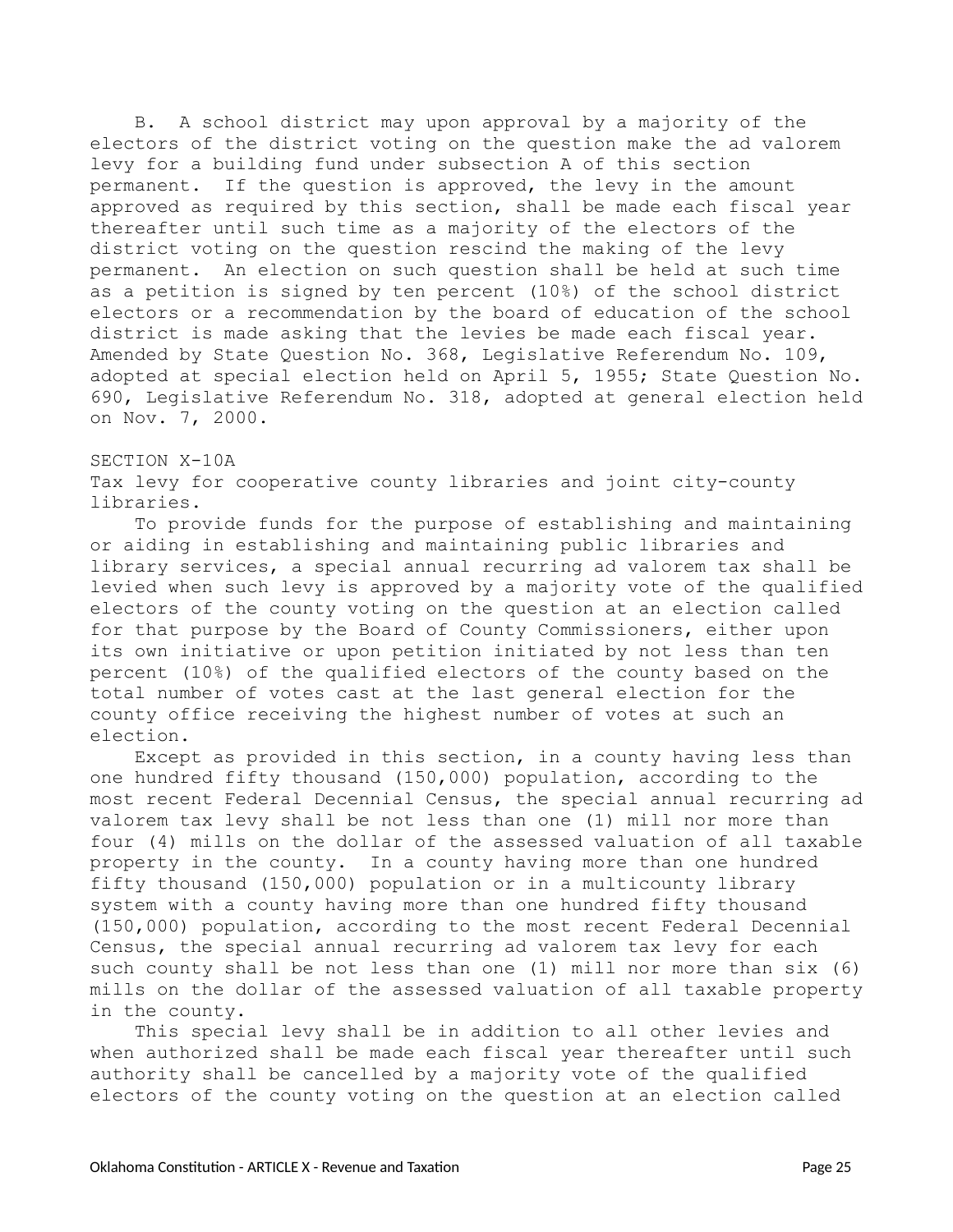for that purpose by the Board of County Commissioners upon petition initiated by not less than twenty percent (20%) of the qualified electors of the county based on the total number of votes cast at the last general election for the county office receiving the highest number of votes at such an election.

The proceeds of such levy shall be used by the county for creation, development, operation and maintenance of such public libraries and library services as are authorized by the Legislature. Nothing herein shall prohibit other levies for public libraries and library services or the use of other public funds for such purposes. All expenditures of the proceeds of such levies shall be made in accordance with laws heretofore or hereafter enacted concerning such libraries and library services. The provisions hereof shall be selfexecuting.

Added by State Question No. 392, Legislative Referendum No. 127, adopted at election held on July 26, 1960. Amended by State Question No. 507, Legislative Referendum No. 207, adopted at election held on Nov. 2, 1976; State Question No. 666, Legislative Referendum No. 300, adopted at election held on Nov. 8, 1994.

SECTION X-10B

Municipal-owned hospitals - Operation and maintenance - Tax levy. For the purpose of operating and maintaining municipal-owned hospitals in cities, the rates of taxation herein limited may be increased, when the rate of such increase and the purpose of which it is intended shall have been submitted to a vote of the people, and a majority of the qualified voters of such city, voting at such election, shall vote therefor: Provided, that such increase shall not exceed five (5) mills on the dollar of the assessed value of the taxable property in such city.

Added by State Question No. 604, Legislative Referendum No. 264, adopted at election held on March 8, 1988.

#### SECTION X-11

Officer receiving interest, profit or perquisities.

The receiving, directly or indirectly, by any officer of the State, or of any county, city, or town, or member or officer of the Legislature, of any interest, profit, or perquisites, arising from the use or loan of public funds in his hands, or moneys to be raised through his agency for State, city, town, district, or county purposes shall be deemed a felony. Said offense shall be punished as may be prescribed by law, a part of which punishment shall be disqualification to hold office.

SECTION X-12 Special forms of taxation - Amounts - Reference to Federal taxation.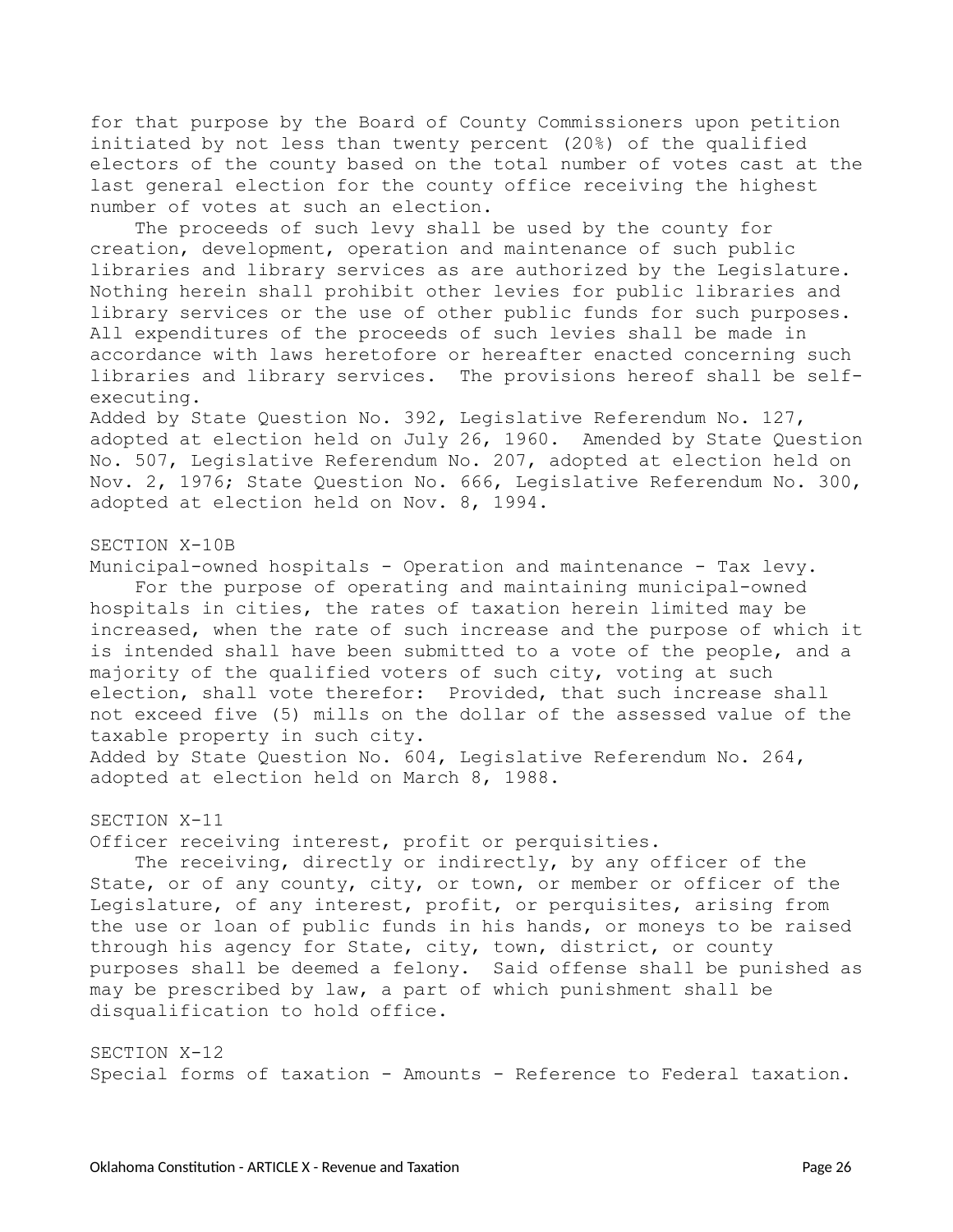The Legislature shall have power to provide for the levy and collection of license, franchise, gross revenue, excise, income, collateral and direct inheritance, legacy, and succession taxes; also graduated income taxes, graduated collateral and direct inheritance taxes, graduated legacy and succession taxes; also stamp, registration, production or other specific taxes.

In the exercise of the powers provided for in this section, and notwithstanding any other provision of this Constitution, the Legislature may, with or without exceptions, modifications, or adjustments, define the amount on, in respect to, or by which any such tax or taxes are imposed or measured (a) by reference to any provisions of the laws (including administrative regulations, determinations, and interpretations) of the United States, as such laws may be or become effective at any time or from time to time; (b) by reference to any amount or amounts finally ascertained in determining amounts subject to taxation by the United States; or (c) by reference to any amount or amounts of tax finally ascertained to be payable to the United States.

Amended by State Question No. 444, Legislative Referendum No. 160, adopted at election held on Aug. 27, 1968. Amendment proposed by Laws 1967, p. 689, S.J.R. No. 30.

#### SECTION X-12a

Common school taxes on property of public service corporations.

All taxes collected for the maintenance of the common schools of this State, and which are levied upon the property of any railroad company, pipe line company, telegraph company, or upon the property of any public service corporation which operates in more than one county in this State, shall be paid into the Common School Fund and distributed as are other Common School Funds of this State. Added by State Question No. 57, Referendum Petition No. 20, Adopted August 5, 1913.

#### SECTION X-13

Independence of state taxation.

The State may select its subjects of taxation, and levy and collect its revenues independent of the counties, cities, or other municipal subdivisions.

#### SECTION X-14

Levy and collection by general laws and for public purposes - Assumption of debts.

A. Except as otherwise provided by this section, taxes shall be levied and collected by general laws, and for public purposes only, except that taxes may be levied when necessary to carry into effect Section thirty-one of the Bill of Rights. Except as required by the Enabling Act, the State shall not assume the debt of any county,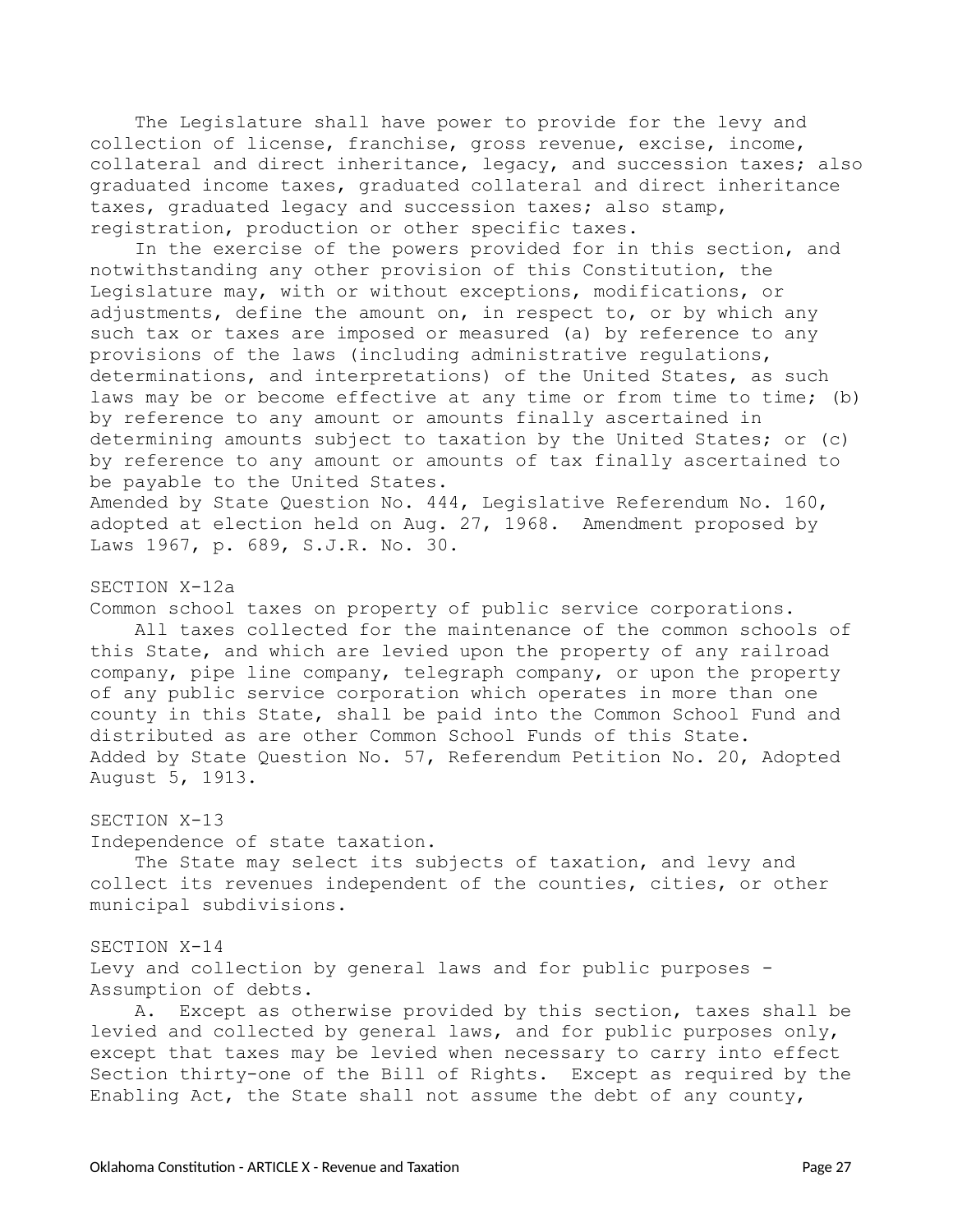municipal corporation, or political subdivision of the State, unless such debt shall have been contracted to defend itself in time of war, to repel invasion, or to suppress insurrection.

B. Subject to requirements imposed by law, use of public facilities of institutions within The Oklahoma State System of Higher Education shall be authorized by this section if the use is made in connection with a project involving the research or development of a technology, whether or not the technology is protected pursuant to federal or state law governing intellectual property, the results of which have potential economic value for a business enterprise or private business entity involved in the project with the institution. Amended by State Question No. 680, Legislative Referendum No. 310, adopted at election held on Nov. 3, 1998.

#### SECTION X-15

Pledge or loan of credit - Donation - Exceptions.

A. Except as provided by this section, the credit of the State shall not be given, pledged, or loaned to any individual, company, corporation, or association, municipality, or political subdivision of the State, nor shall the State become an owner or stockholder in, nor make donation by gift, subscription to stock, by tax, or otherwise, to any company, association, or corporation.

B. Pursuant to authority of and subject to requirements of law and according to professional norms established nationally in similar activities, the Oklahoma Center for the Advancement of Science and Technology or its successor may be authorized to use public funds not exceeding one percent (1%) of total state appropriations for the current fiscal year to promote economic development through grants or loans to individuals, companies, corporations or associations. Pursuant to authority of and subject to requirements of law and according to professional norms established nationally in similar activities, the Oklahoma Center for the Advancement of Science and Technology or its successor may be authorized to use public funds in order to promote economic development by purchase or ownership of stock or to make other investments in private enterprises and to receive income from such investments which are involved with research or patents from projects involving Oklahoma colleges or universities. The Oklahoma Center for the Advancement of Science and Technology or its successor may only use public funds for the purposes authorized in this subsection if a statute specifically authorizing such use is approved by an affirmative vote of at least two-thirds (2/3) of the members elected to the Senate and to the House of Representatives upon final passage of such measure in each of the respective houses and with the approval of the Governor.

C. The Legislature shall only authorize use of public funds by the Oklahoma Center for the Advancement of Science and Technology or its successor as permitted by this section for promotion of economic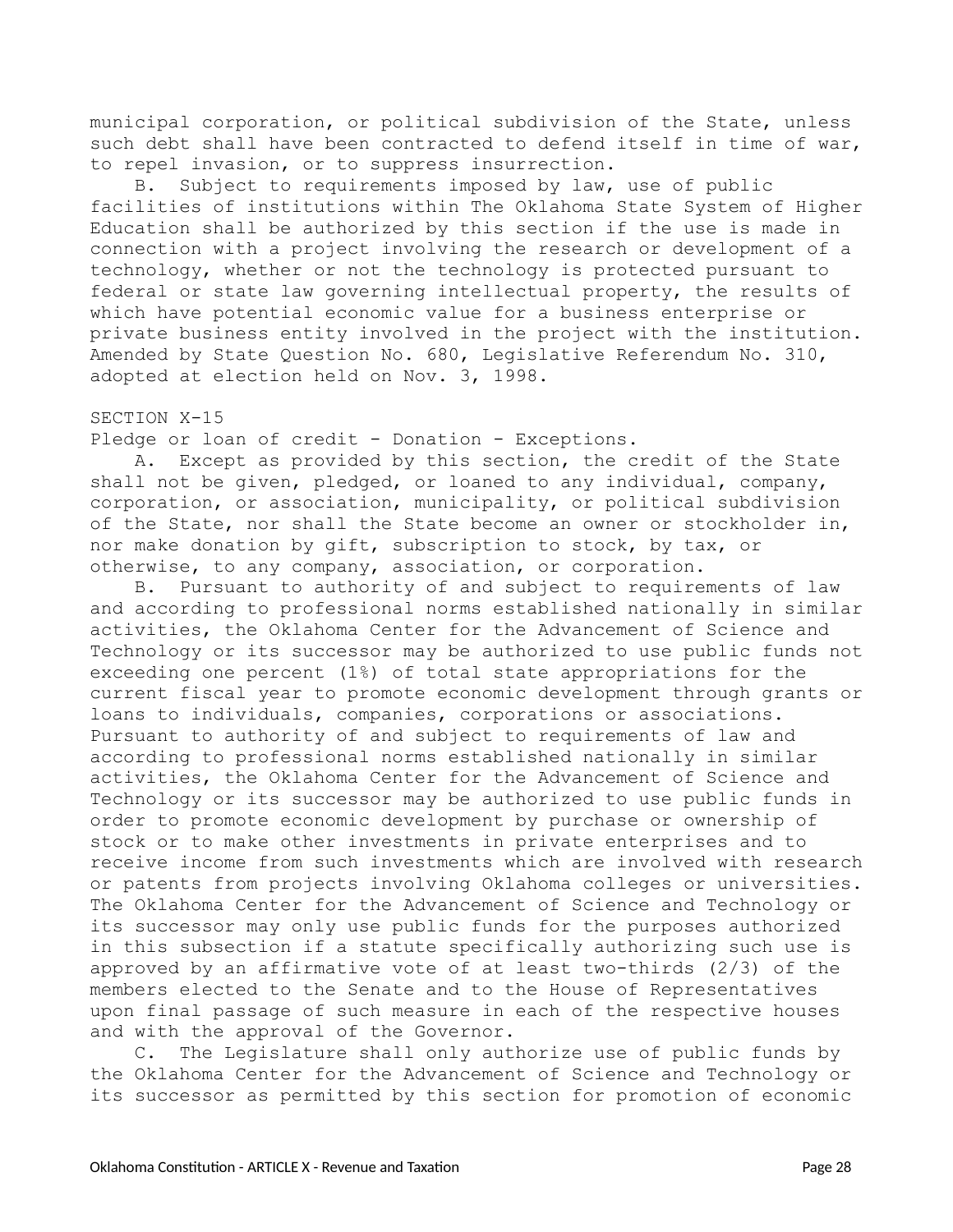development by creation of new employment, enhancement of existing employment or by the addition of economic value to goods, services or resources within the State authorized by subsection B herein.

D. The Legislature shall establish procedures to review and evaluate the extent to which the purposes of any statute authorizing use of public funds by the Oklahoma Center for the Advancement of Science and Technology are achieved.

E. Bonds issued by the board of education of any school district or public institutions of higher education may be guaranteed by the corpus of the permanent school fund, provided:

1. As to bonds issued by the board of education such bonds must be approved by election of the school district upon the question of issuing such bonds;

2. As to bonds issued by an institution within The Oklahoma State System of Higher Education such bonds are issued in accordance with all applicable provisions of law; and

3. Provisions shall be made by the Legislature to guarantee prompt reimbursement to the corpus of the permanent school fund for any payment from the fund on behalf of a school district or on behalf of an institution within The Oklahoma State System of Higher Education. The reimbursement shall include a reasonable rate of interest. The provisions of this paragraph regarding use of the permanent school fund for guarantee of bonds issued by an institution within The Oklahoma State System of Higher Education shall not be self-executing and the Legislature shall provide by law the procedure pursuant to which such obligations may be guaranteed and the procedures for repayments, if any, required to be made to the permanent school fund.

F. Subject to requirements imposed by law, the governing boards of institutions within The Oklahoma State System of Higher Education and employees of those institutions may have an ownership interest in a technology, whether or not the technology is protected pursuant to federal or state law governing intellectual property, and may have an ownership interest in a business enterprise or private business entity, if the ownership interest is acquired as a result of research or development of a technology involving the authorized use of facilities, equipment, or services of such institutions. Amended by State Question No. 611, Legislative Referendum No. 268, adopted at election held on Sept. 20, 1988; State Question No. 665, Legislative Referendum No. 299, adopted at election held on Nov. 8, 1994; State Question No. 681, Legislative Referendum No. 311, adopted at election held on Nov. 3, 1998.

## SECTION X-16

Borrowing money - Specification of purpose - Use.

All laws authorizing the borrowing of money by and on behalf of the State, county, or other political subdivision of the State, shall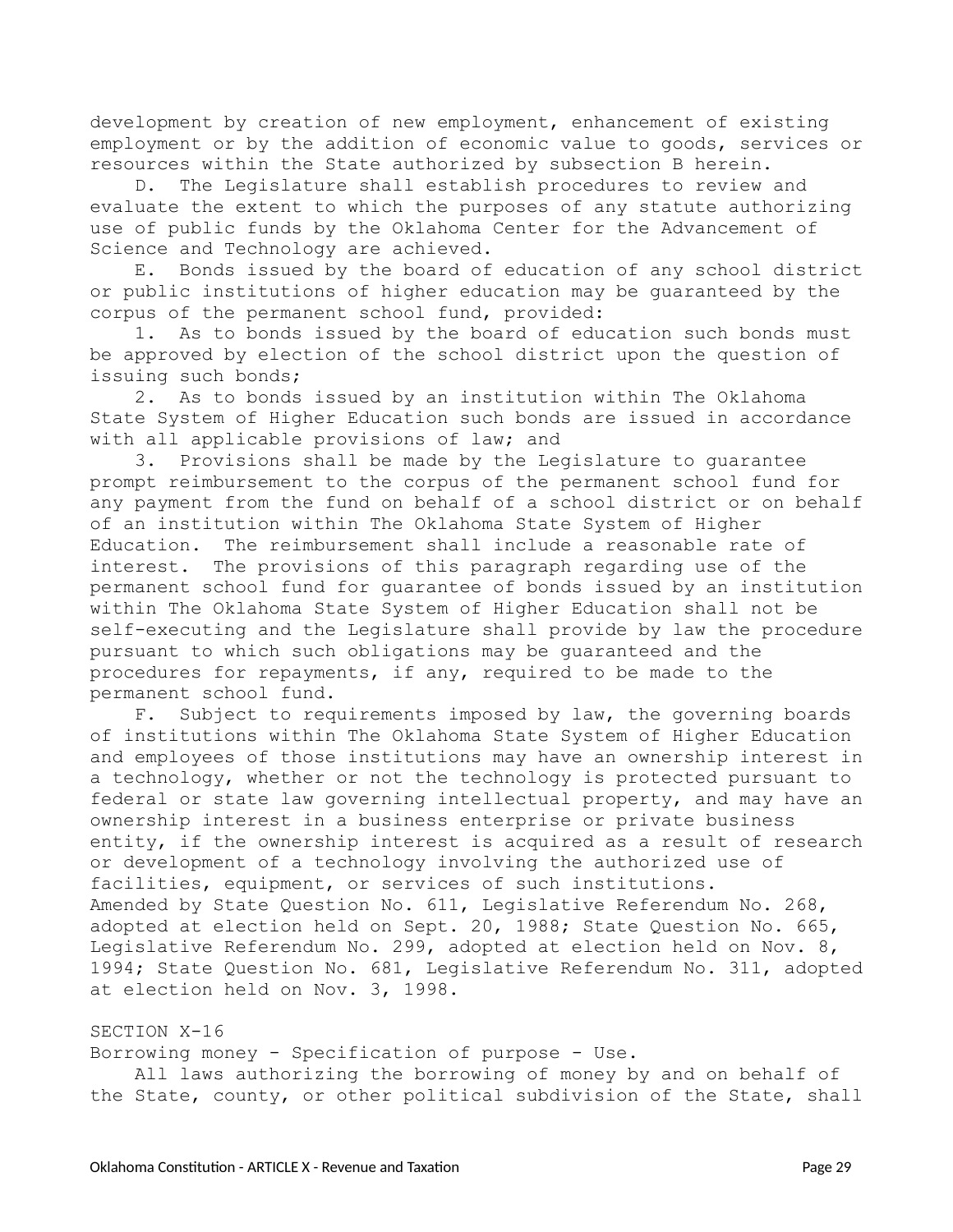specify the purpose for which the money is to be used, and the money so borrowed shall be used for no other purpose.

### SECTION X-17

Aid to corporations, etc., by counties, cities, towns, etc.

The Legislature shall not authorize any county or subdivision thereof, city, town, or incorporated district, to become a stockholder in any company, association, or corporation, or to obtain or appropriate money for, or levy any tax for, or to loan its credit to any corporation, association, or individual.

SECTION X-18. Repealed by State Question No. 590, Legislative Referendum No. 254, adopted at election held Nov. 4, 1986.

#### SECTION X-19

Specification of purpose of tax - Devotion to another purpose.

Every act enacted by the Legislature, and every ordinance and resolution passed by any county, city, town, or municipal board or local legislative body, levying a tax shall specify distinctly the purpose for which said tax is levied, and no tax levied and collected for one purpose shall ever be devoted to another purpose.

### SECTION X-20

Taxes for county, city, town or municipal purposes.

The Legislature shall not impose taxes for the purpose of any county, city, town, or other municipal corporation, but may, by general laws, confer on the proper authorities thereof, respectively, the power to assess and collect such taxes.

#### SECTION X-21

State Board of Equalization - Assessment levels.

A. There shall be a State Board of Equalization consisting of the Governor, State Auditor, State Treasurer, Lieutenant Governor, Attorney General, State Inspector and Examiner and President of the Board of Agriculture. The duty of said Board shall be to adjust and equalize the valuation of real and personal property of the several counties in the state, and it shall perform such other duties as may be prescribed by law, and they shall assess all railroad and public service corporation property.

B. Should the Offices of State Examiner and Inspector and State Auditor be consolidated in the Office of State Auditor and Inspector, the State Auditor shall be replaced as a member of the State Board of Equalization by the State Auditor and Inspector and the Superintendent of Public Instruction shall be added as a member thereof. Should the offices not be so consolidated, the membership shall remain the same as provided in subsection A of this section and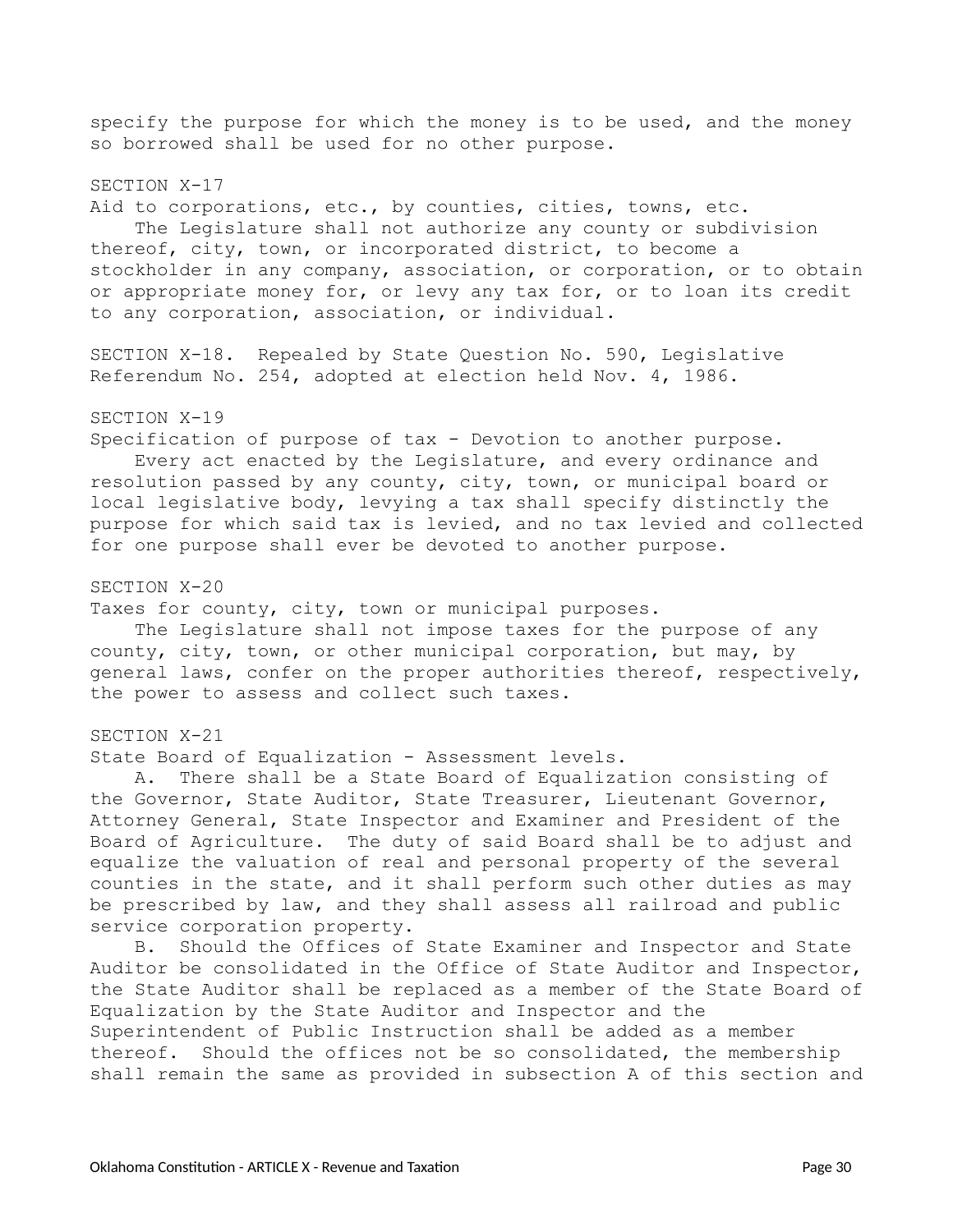the Superintendent of Public Instruction shall not be added to the membership.

Amended by State Question No. 508, Legislative Referendum No. 208, adopted at election held on July 22, 1975, eff. Jan. 8, 1979.

# SECTION X-22

Classification of property.

Nothing in this Constitution shall be held, or construed, to prevent the classification of property for purposes of taxation; and the valuation of different classes by different means or methods.

#### SECTION X-22A

Ad valorem tax exemption – Prohibition on filing for years prior to original application.

No person, firm, corporation or other legal entity shall be allowed to file for any ad valorem tax exemption provided for in Article X of the Oklahoma Constitution, for any year or years prior to the person, firm, corporation or legal entity filing their original application for said exemption with the county assessor. Eligibility for the applicable exemption shall be established as required by law. The Legislature may pass any additional laws that may be required to implement the provisions of this section. Added by State Question No. 741, Legislative Referendum No. 344, adopted at election held on Nov. 4, 2008. Addition proposed by Laws 2008, c. 33, § 1.

### SECTION X-23

Balanced budget - Procedures.

The state shall never create or authorize the creation of any debt or obligation, or fund or pay any deficit, against the state, or any department, institution or agency thereof, regardless of its form or the source of money from which it is to be paid, except as may be provided in this section and in Sections 24 and 25 of Article X of the Constitution of the State of Oklahoma.

To ensure a balanced annual budget, pursuant to the limitations contained in the foregoing, procedures are herewith established as follows:

1. Not more than forty-five (45) days or less than thirty-five (35) days prior to the convening of each regular session of the Legislature, the State Board of Equalization shall certify the total amount of revenue which accrued during the last preceding fiscal year to the General Revenue Fund and to each Special Revenue Fund appropriated directly by the Legislature, and shall further certify amounts available for appropriation which shall be based on a determination, in accordance with the procedure hereinafter provided, of the revenues to be received by the state under the laws in effect at the time such determination is made, for the next ensuing fiscal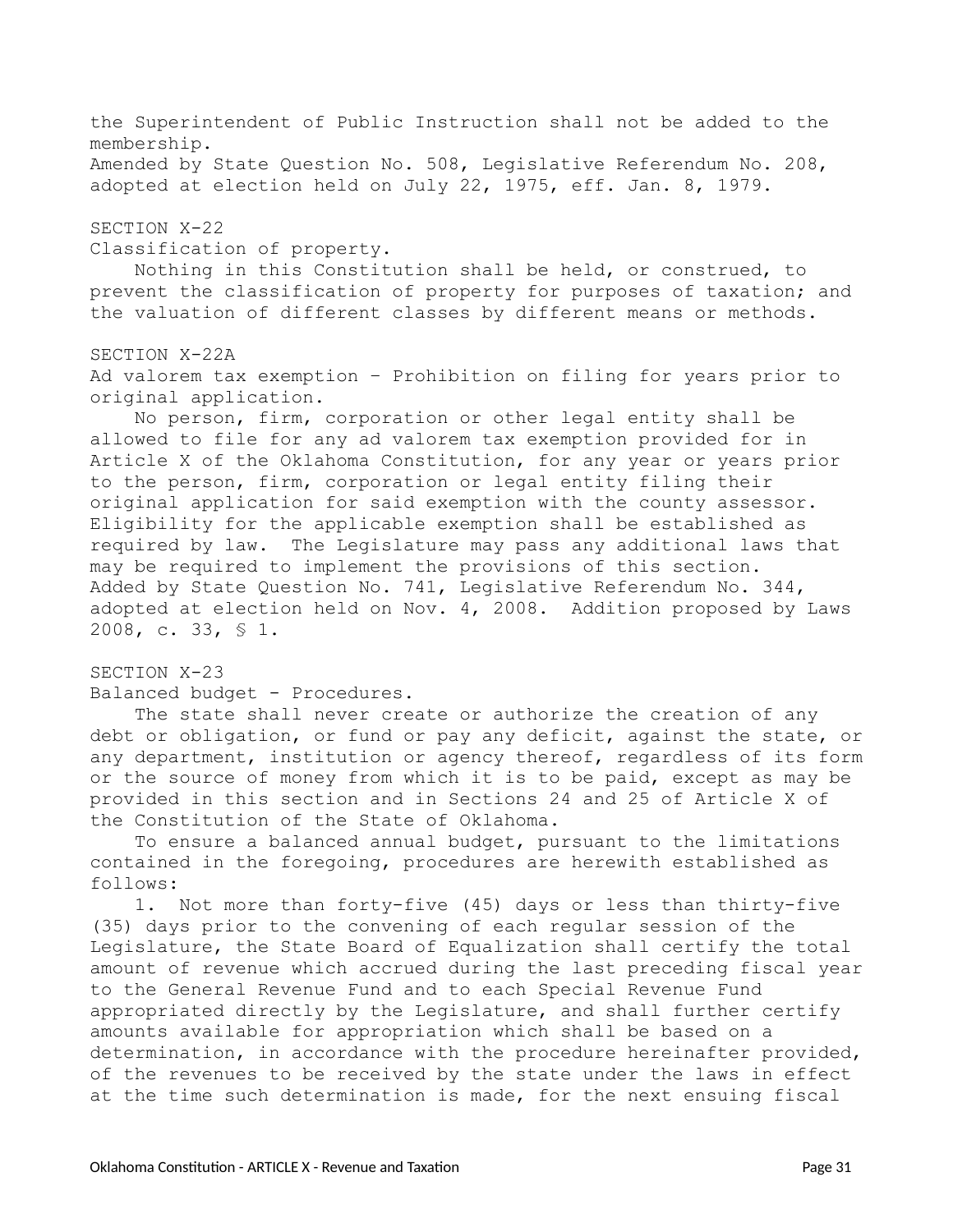year, showing separately the revenues to accrue to the credit of each such fund of the state appropriated directly by the Legislature.

Amounts certified as available for appropriation from each fund, as hereinbefore provided, shall be ninety-five percent (95%) of an itemized estimate made by the State Board of Equalization, which shall include all sources of revenue to each fund for the next ensuing fiscal year; provided, however, appropriated federal funds shall be certified for the full amount of the estimate. Said estimate shall consider any increase or decline in revenues that would result from predictable changes in the economy.

Legislative appropriations for any fiscal year, except for special appropriations provided for in paragraph 6, 7 or 8 shall be limited to a sum not to exceed the total amount appropriated from all funds in the preceding fiscal year, plus twelve percent (12%), adjusted for inflation for the previous calendar year. Said limit shall be adjusted for funds not previously appropriated. The limit on the growth of appropriations shall be certified to by the State Board of Equalization.

2. Such certification shall be filed with the Governor, the President and President Pro Tempore of the Senate, and the Speaker of the House of Representatives. The Legislature shall not pass or enact any bill, act or measure making an appropriation of money for any purpose until such certification is made and filed, unless the State Board of Equalization has failed to file said certification at the time of convening of said Legislature. In such event, it shall be the duty of the Legislature to make such certification pursuant to the provisions of this section. All appropriations made in excess of such certification shall be null and void; provided, however, that the Legislature may at any regular session or special session, called for that purpose, enact laws to provide for additional revenues or a reduction in revenues, other than ad valorem taxes, or transferring the existing revenues or unappropriated cash on hand from one fund to another, or making provisions for appropriating funds not previously appropriated directly by the Legislature. Whereupon, it shall be the duty of the State Board of Equalization to make a determination of the revenues that will accrue under such laws and ninety-five percent (95%) of the amount of any increase or decrease resulting, for any reason, from such changes in laws shall be added to or deducted from the amount previously certified available for appropriation from each respective fund, as the case may be. The State Board of Equalization shall file the amount of such adjusted certification, or additional certification for funds not previously appropriated directly by the Legislature, with the Governor, with the President and President Pro Tempore of the Senate, and the Speaker of the House of Representatives, and such adjusted amount shall be the maximum amount which can be appropriated for all purposes from any such fund for the fiscal year being certified.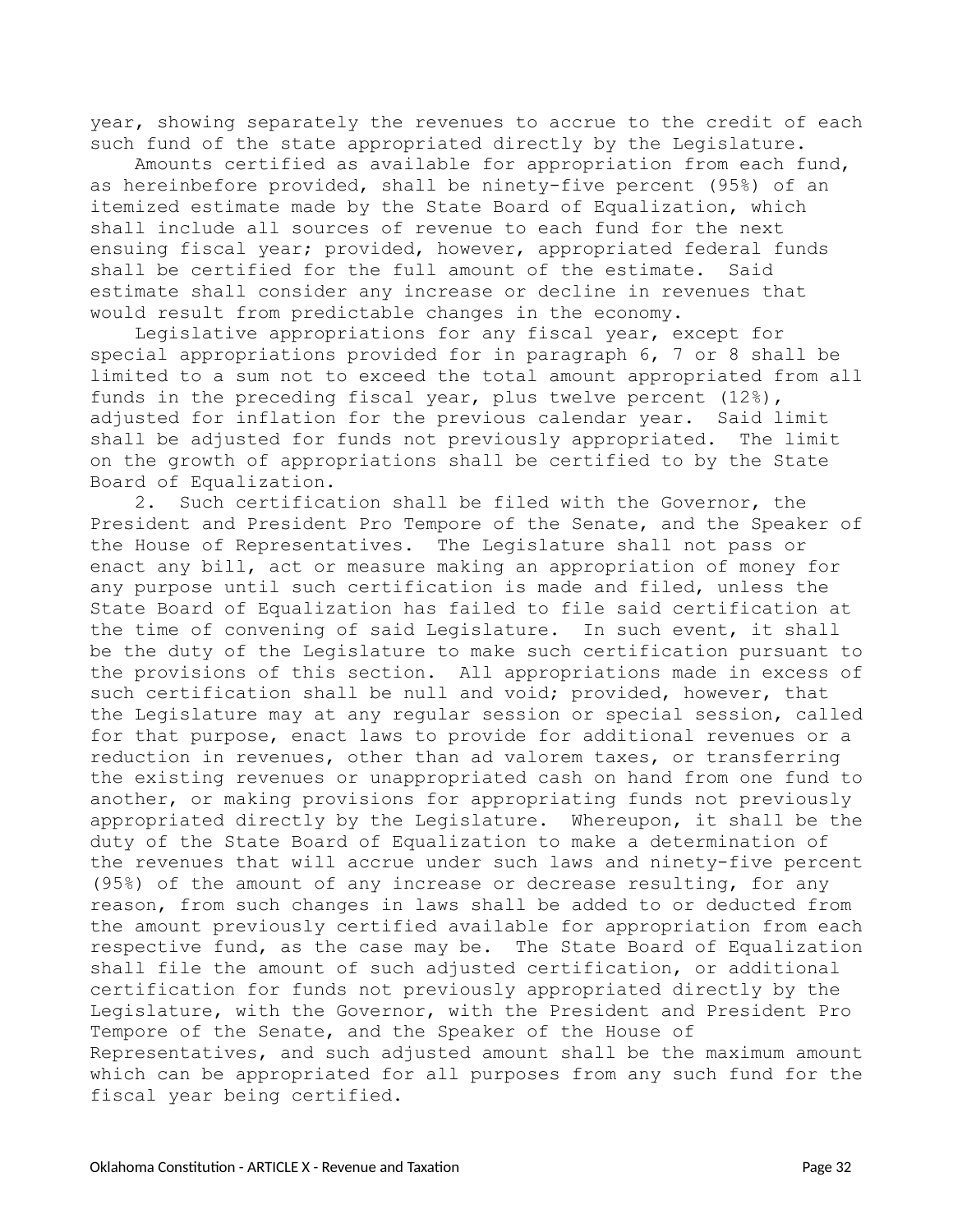3. The State Board of Equalization shall meet within five (5) days after the monthly apportionment in February of each year, and at that time may adjust the certification, based upon the most current information available, and determine the amount of funds available for appropriation for that legislative session. At said meeting the Board shall determine the limit on the growth of appropriations as provided for in this section.

4. Surplus funds or monies shall be any amount accruing to the General Revenue Fund of the State of Oklahoma over and above the itemized estimate made by the State Board of Equalization.

5. All such surplus funds or monies shall be placed in a Constitutional Reserve Fund by the State Treasurer until such time that the amount of said Fund equals fifteen percent (15%) of the General Revenue Fund certification for the preceding fiscal year. Appropriations made from said Fund shall be considered special appropriations.

6. a. Up to three-eighths (3/8) of the balance at the beginning of the current fiscal year in the Constitutional Reserve Fund may be appropriated for the forthcoming fiscal year, when the certification by the State Board of Equalization for said forthcoming fiscal year General Revenue Fund is less than that of the current fiscal year certification. In no event shall the amount of monies appropriated from the Constitutional Reserve Fund be in excess of the difference between the two said certifications.

- b. (1) In years when the provisions of subparagraph a of this paragraph are not applicable and the balance at the beginning of the current fiscal year in the Constitutional Reserve Fund is equal to or greater than Eighty Million Dollars (\$80,000,000.00), up to Ten Million Dollars (\$10,000,000.00) may be expended for the purpose of providing incentives to support retention of at-risk manufacturing establishments in this state in order to retain employment for residents of this state. Such incentives shall be paid by the Oklahoma Tax Commission upon a unanimous finding by the Governor, the Speaker of the House of Representatives and the President Pro Tempore of the Senate that:
	- (a) such incentives have been recommended by an independent committee created by the Legislature for such purposes as provided herein pursuant to criteria set out by law,
	- (b) the incentive will result in a substantial benefit to this state, and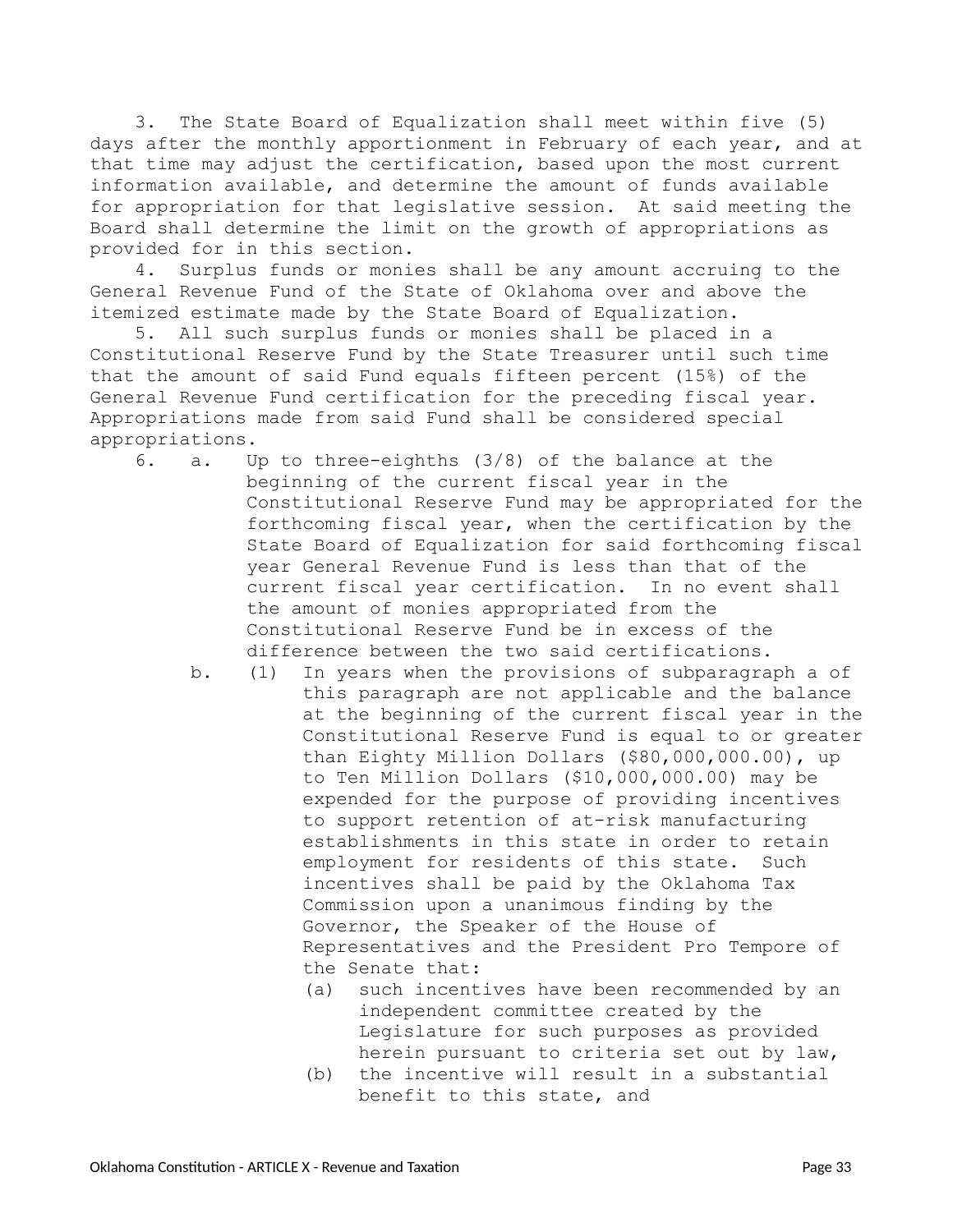- (c) payment of the incentive would be in accordance with the provisions of this subparagraph and laws enacted to implement provisions of this subparagraph.
- (2) The independent committee will be composed of not less than seven (7) people appointed or otherwise determined pursuant to laws enacted by the Legislature providing for membership on the committee. The committee shall make recommendations to the Governor, the Speaker of the House of Representatives and the President Pro Tempore of the Senate for the awarding of incentives. Such recommendations shall give priority to establishments which:
	- (a) are at greater risk of losing jobs because the plant is no longer competitive or leaving the state and thereby causing the loss of more employment in this state than other eligible recipients, and
	- (b) provide the largest economic impact to the state.
- (3) For any fiscal year, the incentives shall not exceed ten percent (10%) of the amount invested by an establishment in capital assets to be utilized in this state. Incentives may only be paid pursuant to an investment contract between the establishment and a state agency designated by law, which provides for a specified amount of investment in a capital asset to be made by the establishment over a period of not to exceed five (5) years. No incentive payment shall be made prior to the actual investment by the establishment. The contract shall make payment of any incentives in any fiscal year contingent on the balance at the beginning of such fiscal year in the Constitutional Reserve Fund being equal to or greater than Eighty Million Dollars (\$80,000,000.00) and on the certification by the State Board of Equalization for such fiscal year of the amount available for appropriation from the General Revenue Fund being greater than the amount certified for the preceding fiscal year. Investment contracts authorized by this subparagraph shall provide that if any incentive payment is payable during a fiscal year in which either the balance at the beginning of the fiscal year in the Constitutional Reserve Fund is not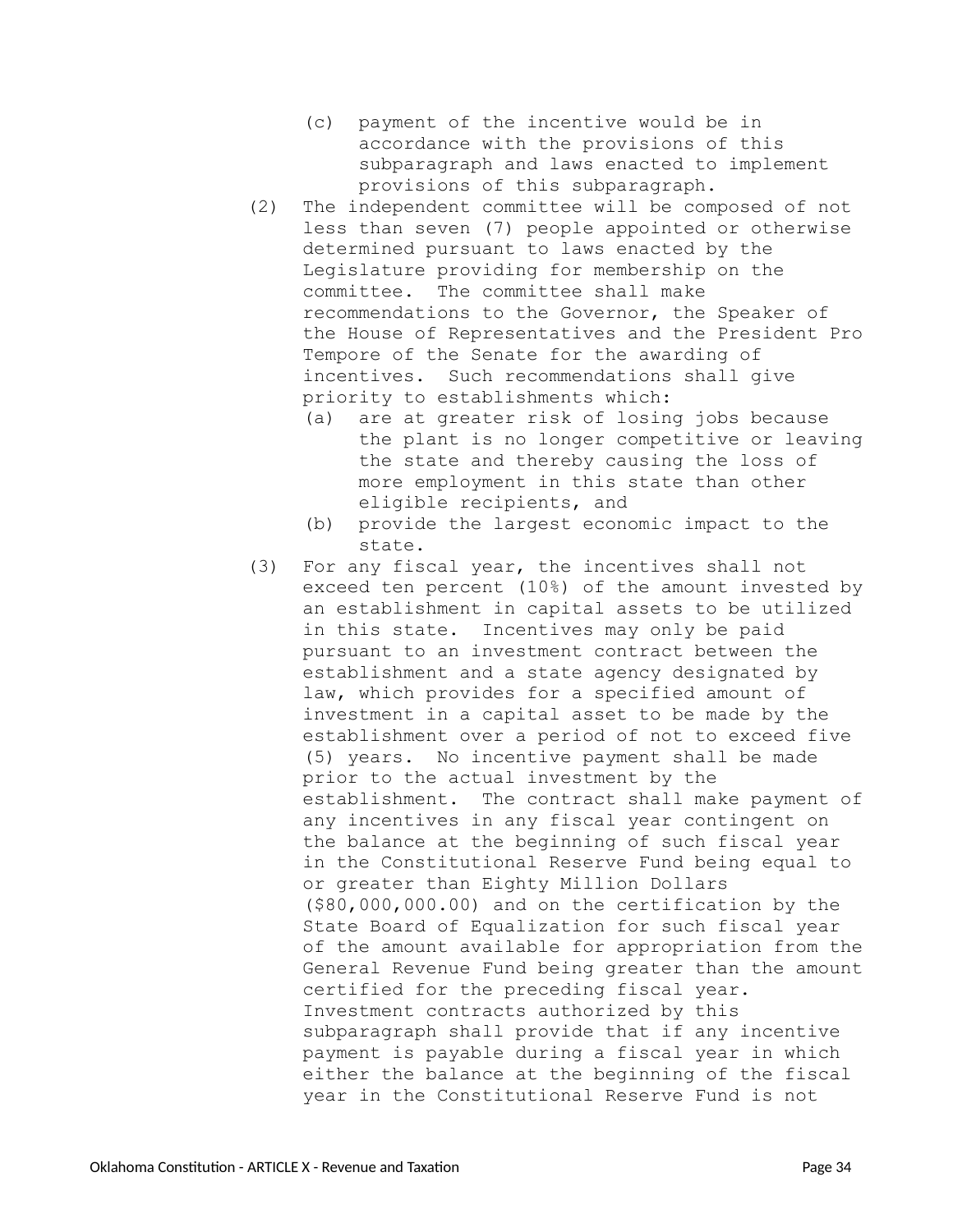equal to or greater than Eighty Million Dollars (\$80,000,000.00) or when the certification by the State Board of Equalization for such fiscal year General Revenue Fund is less than that of the immediately prior fiscal year certification, then any incentive payments which would have been payable during such fiscal year shall be payable in the first fiscal year when funds are available pursuant to the provisions of division (1) of this subparagraph. In the event that the amount of incentives payable under investment contracts authorized by this subparagraph is greater than the amounts available for payment under this subparagraph in a fiscal year, then no new contracts may be authorized during such year and incentive payments which are made shall be reduced pro rata as necessary to apply all available funds to incentive payments which are payable in such year.

(4) The Legislature is authorized to enact laws necessary to implement the provisions of this section.

7. Up to three-eighths (3/8) of the balance at the beginning of the current fiscal year in the Constitutional Reserve Fund may be appropriated for the current fiscal year if the State Board of Equalization determines that a revenue failure has occurred with respect to the General Revenue Fund of the State Treasury. In no event shall the amount of monies appropriated from the Constitutional Reserve Fund pursuant to this paragraph be in excess of the amount of the projected revenue failure in the General Revenue Fund, which total amount shall be computed by the State Board of Equalization, for the entire fiscal year. Monies appropriated to any state governmental entity from the Constitutional Reserve Fund pursuant to this paragraph may only be made in order to ensure that the monies actually received by the entity for the then current fiscal year are equal to or less than, but not in excess of, the total appropriation amount for such entity in effect at the beginning of the then current fiscal year.

8. Up to one-quarter (1/4) of the balance at the beginning of the current fiscal year in the Constitutional Reserve Fund may be appropriated, upon a declaration by the Governor that emergency conditions exist, with concurrence of the Legislature by a two-thirds (2/3) vote of the House of Representatives and Senate for the appropriation; or said one-quarter (1/4) could be appropriated upon a joint declaration of emergency conditions by the Speaker of the House of Representatives and the President Pro Tempore of the Senate, with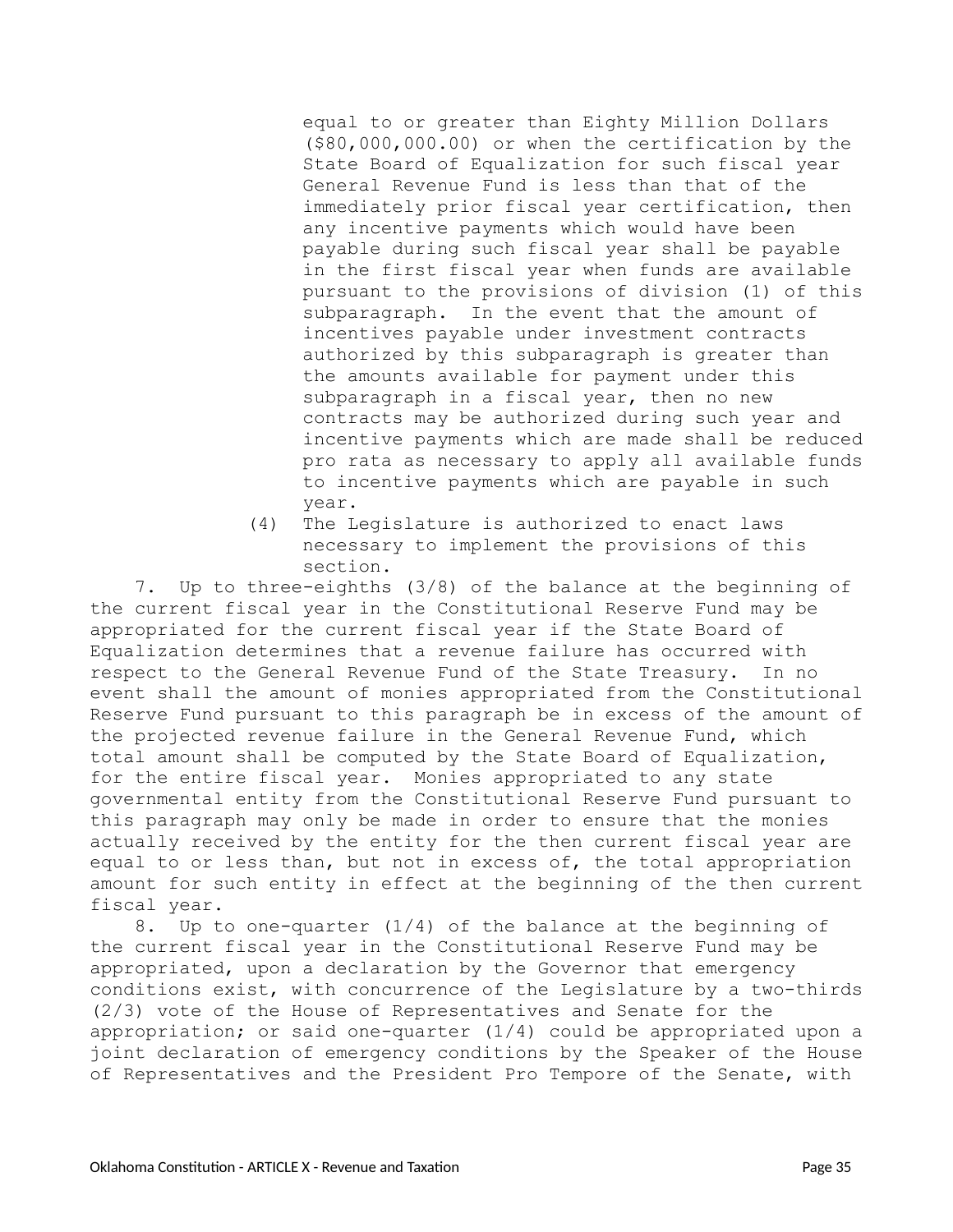a concurrence of a three-fourths (3/4) vote of the House of Representatives and Senate.

9. That portion of every appropriation, at the end of each fiscal year, in excess of actual revenues collected and allocated thereto, as hereinafter provided, shall be null and void. Revenues deposited in the State Treasury to the credit of the General Revenue Fund or of any special fund (which derives its revenue in whole or in part from state taxes or fees) shall, except as to principal and interest on the public debt, be allocated monthly to each department, institution, board, commission or special appropriation on a percentage basis, in that ratio that the total appropriation for such department, institution, board, commission or special appropriation from each fund for that fiscal year bears to the total of all appropriations from each fund for that fiscal year, and no warrant shall be issued in excess of said allocation. Any department, institution or agency of the state operating on revenues derived from any law or laws which allocate the revenues thereof to such department, institution or agency shall not incur obligations in excess of the unencumbered balance of cash on hand. Nothing in this section shall prevent, under such conditions and limitations as shall be prescribed by law, the governing board of an institution of higher education within The Oklahoma State System of Higher Education from contracting with a president of such institution of higher education for periods extending more than one (1) year, but not to exceed three (3) years beyond the fiscal year in which the contract is signed.

10. The Legislature shall provide a method whereby appropriations shall be divided and set up on a monthly, quarterly or semiannual basis within each fiscal year to prevent obligations being incurred in excess of the revenue to be collected, and notwithstanding other provisions of this Constitution, the Legislature shall provide that all appropriations shall be reduced to bring them within revenues actually collected, but all such reductions shall apply to each department, institution, board, commission or special appropriation made by the State Legislature in the ratio that its total appropriation for that fiscal year bears to the total of all appropriations from that fund for that fiscal year; provided, however, that the Governor shall have discretion to issue deficiency certificates to the State Treasurer for the benefit of any department, institution or agency of the state, if the amount of such deficiency certificates be within the limit of the current appropriation for that department, institution or agency, whereupon the State Treasurer shall issue warrants to the extent of such certificates for the payment of such claims as may be authorized by the Governor, and such warrants shall become a part of the public debt and shall be paid out of any money appropriated by the Legislature and made lawfully available therefor; provided further, that in no event shall said deficiency certificates exceed in the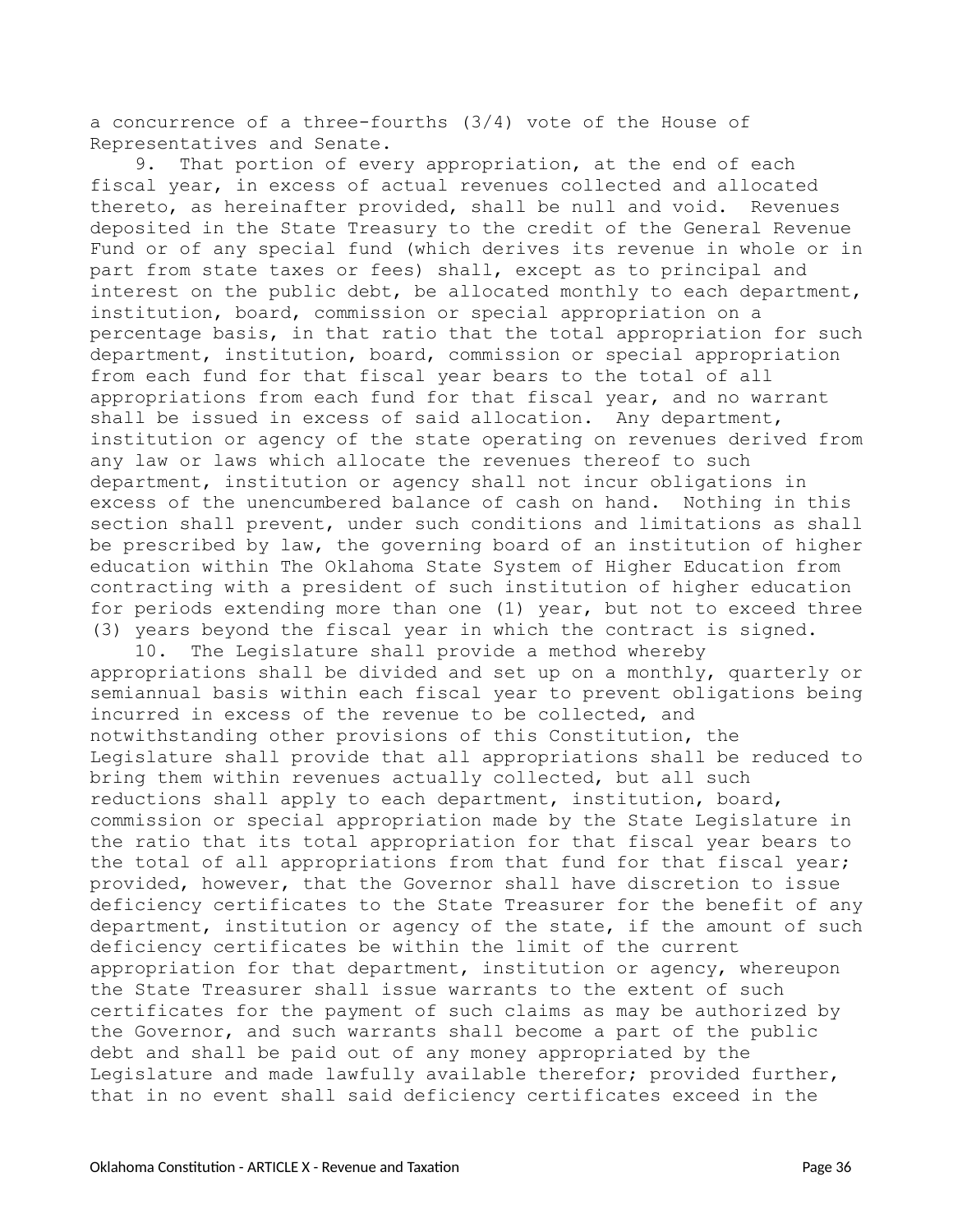aggregate the sum of Five Hundred Thousand Dollars (\$500,000.00) in any fiscal year. Amended by State Question No. 298, Referendum Petition No. 80, adopted at election held on March 11, 1941; State Question No. 453, Legislative Referendum No. 166, adopted at election held on April 16, 1968; State Question No. 506, Legislative Referendum No. 206, adopted at election held on July 22, 1975; State Question No. 587, Legislative Referendum No. 251, adopted at election held on April 30, 1985; State Question No. 686, Legislative Referendum No. 316, adopted at election held on Nov. 7, 2000; State Question No. 708, Legislative Referendum No. 333, adopted at election held on Nov. 2, 2004; State Question No. 725, Legislative Referendum No. 340, adopted at election held on Nov. 7, 2006; State Question No. 757, Legislative Referendum No. 357, adopted at election held on Nov. 2, 2010.

#### SECTION X-23a

Surplus accruing to General Revenue Fund - Payment of bonded indebtedness -Investments - Appropriation of surplus.

Any surplus which has accrued or may hereafter accrue to the General Revenue Fund of the State of Oklahoma during any fiscal year shall be placed monthly in a sinking fund in the State Treasury to be used solely for the purpose of paying the principal and interest of the outstanding and unpaid bonded indebtedness of the State of Oklahoma. The monies and securities heretofore credited to the Surplus Accounts of the State Funding Bond Funds of 1935, 1939, and 1941 also shall be placed in said Sinking Fund. The State Treasurer shall be the custodian of said Sinking Fund and shall apply the monies and securities placed to the credit of said fund to the payment of the principal and interest of the state's bonded indebtedness. The State Treasurer with the approval of the Governor and Attorney General shall have the authority to invest the monies in said sinking fund in bonds or securities of the United States of America, and the State Treasurer with the approval of the Governor and Attorney General may sell said securities to provide funds to meet maturing State bonds and coupons. The provisions of this section shall be self-executing. When the monies credited to said sinking fund together with the monies set aside to pay said bonded indebtedness, pursuant to the statutes authorizing the issuance of said bonds, are sufficient to pay all outstanding bonds and coupons heretofore issued by the State of Oklahoma, it shall no longer be necessary to credit surplus funds to the Sinking Fund herein created. The sufficiency of said monies to fully pay the State's bonded indebtedness shall be determined by the Governor, State Treasurer, and Attorney General. After such determination any surplus monies thereafter to the credit of the State General Revenue Fund shall be subject to appropriation by the Legislature.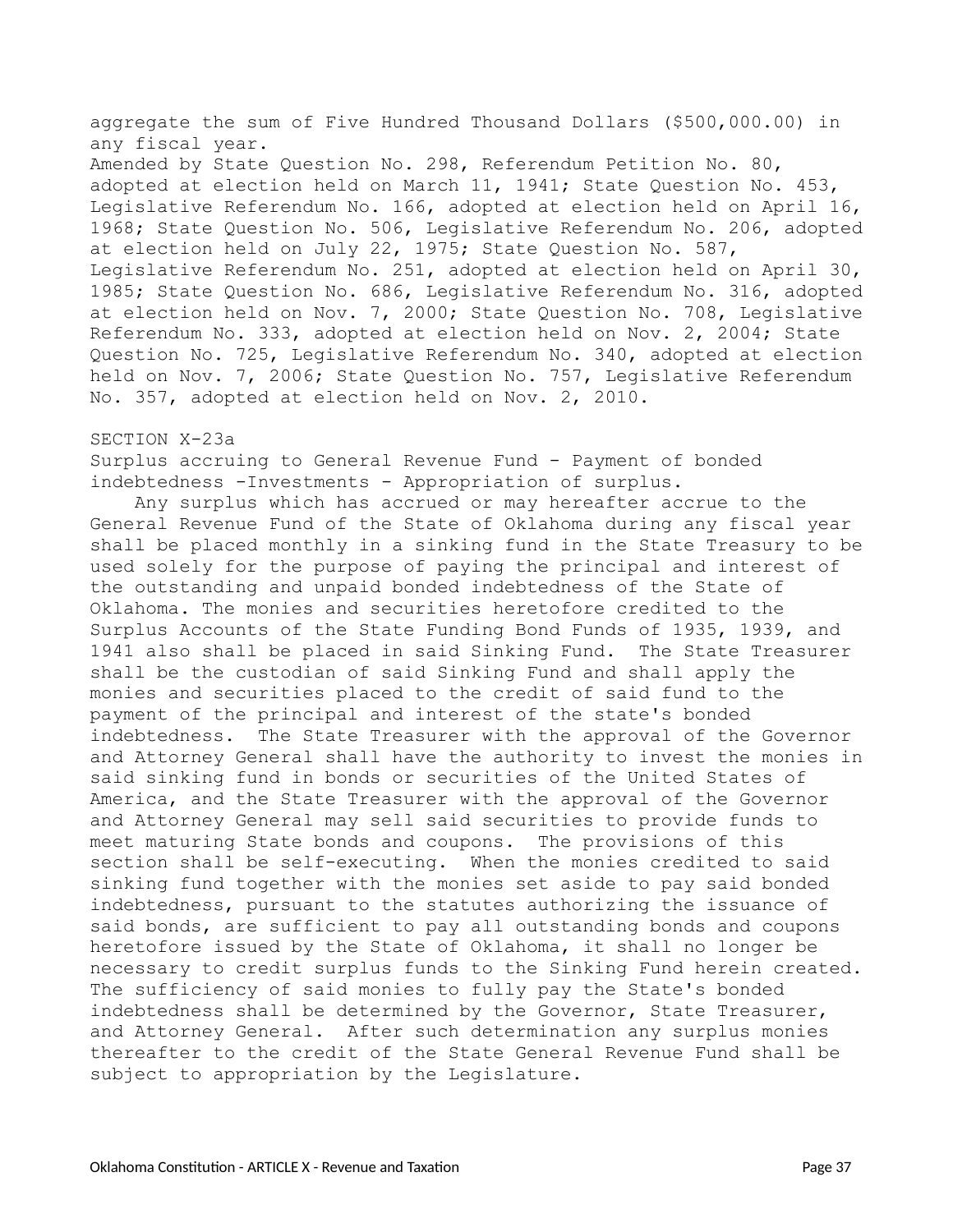Added by State Question No. 313, Referendum Petition No. 90, adopted at special election held on July 11, 1944.

# SECTION X-23b Contracts for incarceration of state inmates with counties and municipalities.

A. The state is hereby authorized to enter into contracts for the incarceration of state prisoners with counties, municipalities, or any combination thereof authorized by law. The term of such a contract shall not exceed fifteen (15) years.

B. Any county, municipality or combination thereof authorized by law that builds a new jail or provides for capital improvements to an existing jail to enter into a contract authorized by subsection A of this section may provide for financing of the project by any means authorized by the provisions of this Constitution or state law. Added by State Question No. 682, Legislative Referendum No. 312, adopted at election held on Nov. 3, 1998.

#### SECTION X-24

Debts in case of invasion, insurrection, or war.

In addition to the above limited power to contract debts, the State may contract debts to repel invasion, suppress insurrection or to defend the State in war; but the money arising from the contracting of such debts shall be applied to the purpose for which it was raised, or to repay such debts, and to no other purpose whatever.

### SECTION X-25

Authorization of debt - Annual tax - Submission to voters - Final passage.

Except the debts specified in sections twenty-three and twentyfour of this article, no debts shall be hereafter contracted by or on behalf of this State, unless such debt shall be authorized by law for some work or object, to be distinctly specified therein; and such law shall impose and provide for the collection of a direct annual tax to pay, and sufficient to pay, the interest on such debt as it falls due, and also to pay and discharge the principal of such debt within twenty-five years from the time of the contracting thereof. No such law shall take effect until it shall, at a general election, have been submitted to the people and have received a majority of all the votes cast for and against it at such election. On the final passage of such bill in either House of the Legislature, the question shall be taken by yeas and nays, to be duly entered on the journals thereof, and shall be: "Shall this bill pass, and ought the same to receive the sanction of the people?"

SECTION X-26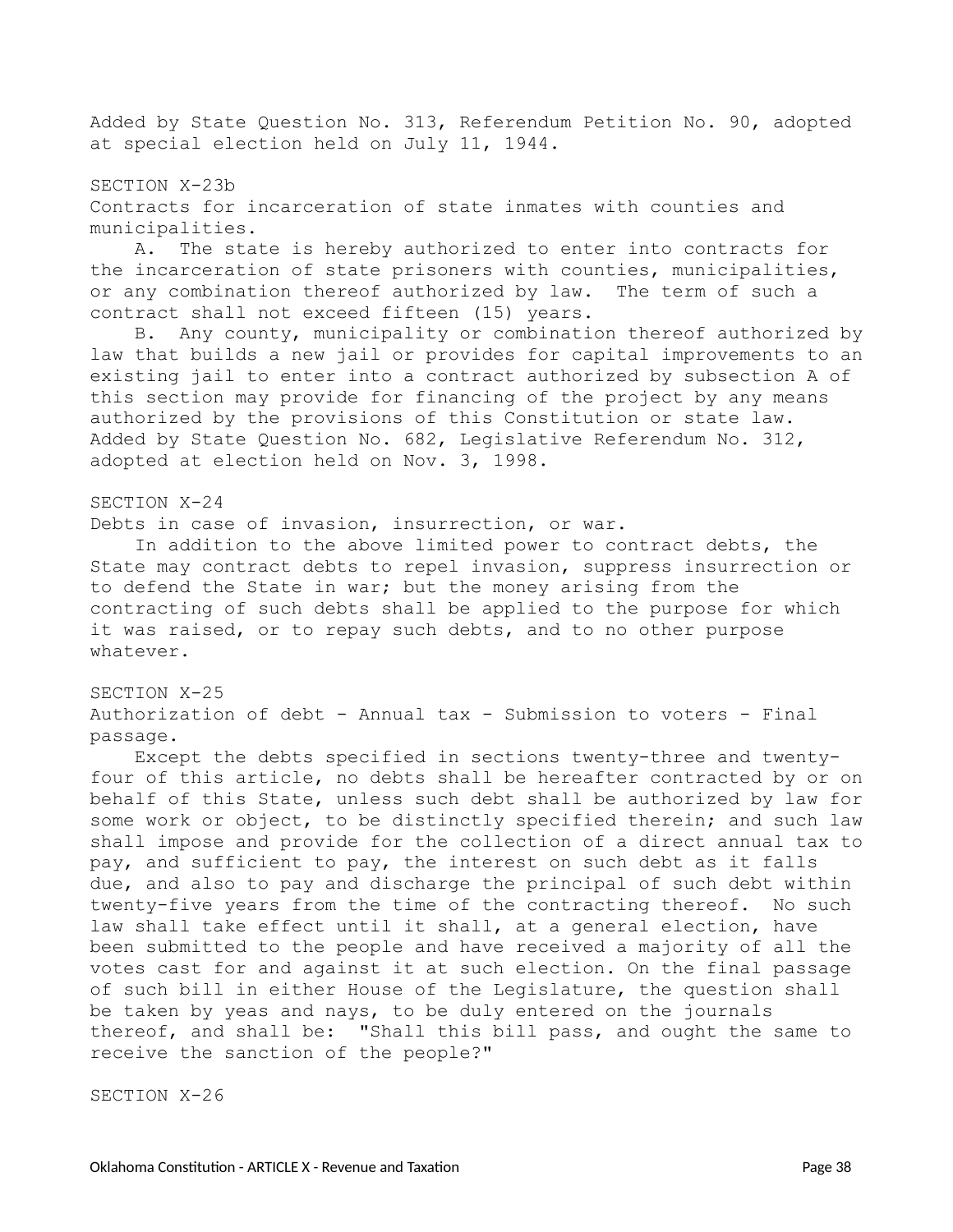Indebtedness of political subdivisions - Assent of voters - Limitation of amount - Annual tax - Computation of amount of indebtedness.

(a) Except as herein otherwise provided, no county, city, town, township, school district, or other political corporation, or subdivision of the state, shall be allowed to become indebted, in any manner, or for any purpose, to an amount exceeding, in any year, the income and revenue provided for such year without the assent of three-fifths of the voters thereof, voting at an election, to be held for that purpose, nor, in cases requiring such assent, shall any indebtedness be allowed to be incurred to an amount, including existing indebtedness, in the aggregate exceeding five percent (5%) of the valuation of the taxable property therein, to be ascertained from the last assessment for state and county purposes previous to the incurring of such indebtedness: Provided, that if a school district has an absolute need therefor, such district may, with the assent of three-fifths of the voters thereof voting at an election to be held for that purpose, incur indebtedness to an amount, including existing indebtedness, in the aggregate exceeding five percent (5%) but not exceeding ten percent (10%) of the valuation of the taxable property therein, to be ascertained from the last assessment for state and county purposes previous to the incurring of such indebtedness, for the purpose of acquiring or improving school sites, constructing, repairing, remodeling or equipping buildings, or acquiring school furniture, fixtures or equipment; and such assent to such indebtedness shall be deemed to be a sufficient showing of such absolute need, unless otherwise provided by law. Provided further, that if a city or town has an absolute need therefor, such city or town may, with the assent of three-fifths of the voters thereof voting at an election to be held for that purpose, incur indebtedness to an amount, including existing indebtedness, in the aggregate exceeding five percent (5%) but not exceeding ten percent (10%) of the valuation of the taxable property therein, to be ascertained from the last assessment for state and county purposes previous to the incurring of such indebtedness, and such assent to such indebtedness shall be deemed to be a sufficient showing of such absolute need unless otherwise provided by law. Provided, further, that any county, city, town, school district, or other political corporation, or subdivision of the state, incurring any indebtedness requiring the assent of the voters as aforesaid, shall, before or at the time of doing so, provide for the collection of an annual tax sufficient to pay the interest on such indebtedness as it falls due, and also to constitute a sinking fund for the payment of the principal thereof within twenty-five (25) years from the time of contracting the same, and provided further that nothing in this section shall prevent, under such conditions and limitations as shall be prescribed by law, any school district from contracting with: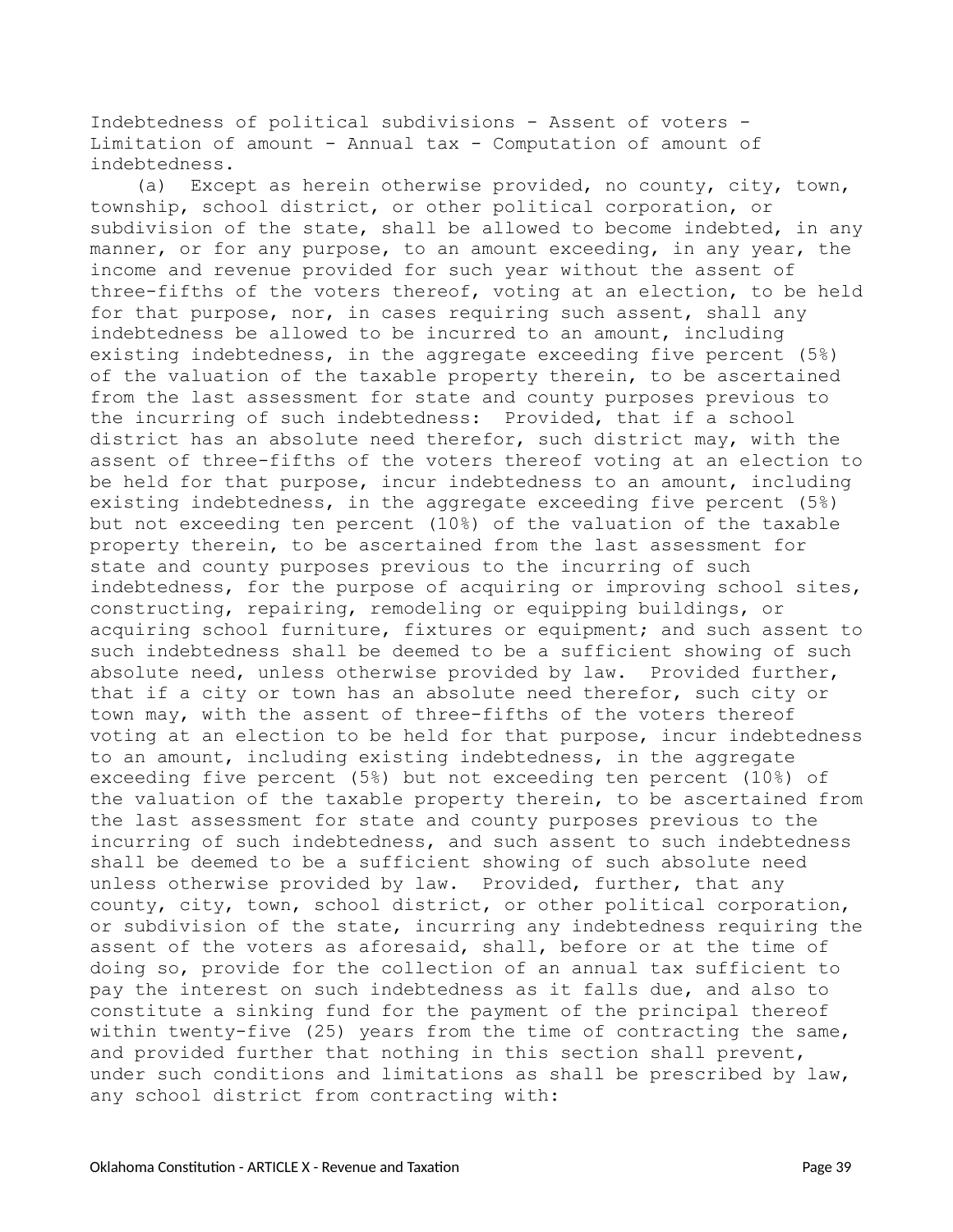(1) certificated personnel for periods extending one (1) year beyond the current fiscal year; or

(2) a school superintendent for periods extending more than one (1) year, but not to exceed three (3) years beyond the current fiscal year.

(b) If a county approves an exemption of household goods of the heads of families and livestock employed in support of the family from ad valorem taxation pursuant to the provisions of subsection (b) of Section 6 of this article, the percentage limitations on indebtedness as specified in subsection (a) of this section for political subdivisions or political corporations located in any such county shall be adjusted by multiplying the percentage levels specified in subsection (a) of this section by the millage adjustment factor as specified in subsection (b) of Section 8A of this article.

(c) If approved by the people, the amendment to this section shall become effective January 1, 1993. Amended by State Question No. 368, Referendum Petition No. 109, adopted at election held on April 5, 1955; State Question No. 489, Referendum Petition No. 195, adopted at election held on Aug. 22, 1972; State Question No. 648, Legislative Referendum No. 292, adopted at election held on Nov. 3, 1992; State Question No. 671, Legislative Referendum No. 303, adopted at election held on Nov. 5, 1996.

### SECTION X-27

Indebtedness for purchase, construction or repair of public utilities.

Any incorporated city or town in this state may, by a majority of the voters of such city or town, voting at an election to be held for that purpose, be allowed to become indebted in a larger amount than that specified in Section 26, for the purpose of purchasing or constructing public utilities, or for repairing the same, to be owned exclusively by such city or town, or for the purpose of constructing, reconstructing, improving or repairing streets or bridges. Provided, that any such city or town incurring any such indebtedness requiring the assent of the voters as aforesaid, shall have the power to provide for, and, before or at the time of incurring such indebtedness, shall provide for the collection of an annual tax in addition to the other taxes provided for by this Constitution, sufficient to pay the interest on such indebtedness as it falls due, and also to constitute a sinking fund for the payment of the principal thereof within twenty-five years from the time of contracting the same.

Amended by State Question No. 616, Legislative Referendum No. 273, adopted at election held on Aug. 23, 1988. Amendment proposed by Laws 1988, p. 1876, S.J.R. No. 30, § 1.

SECTION X-27A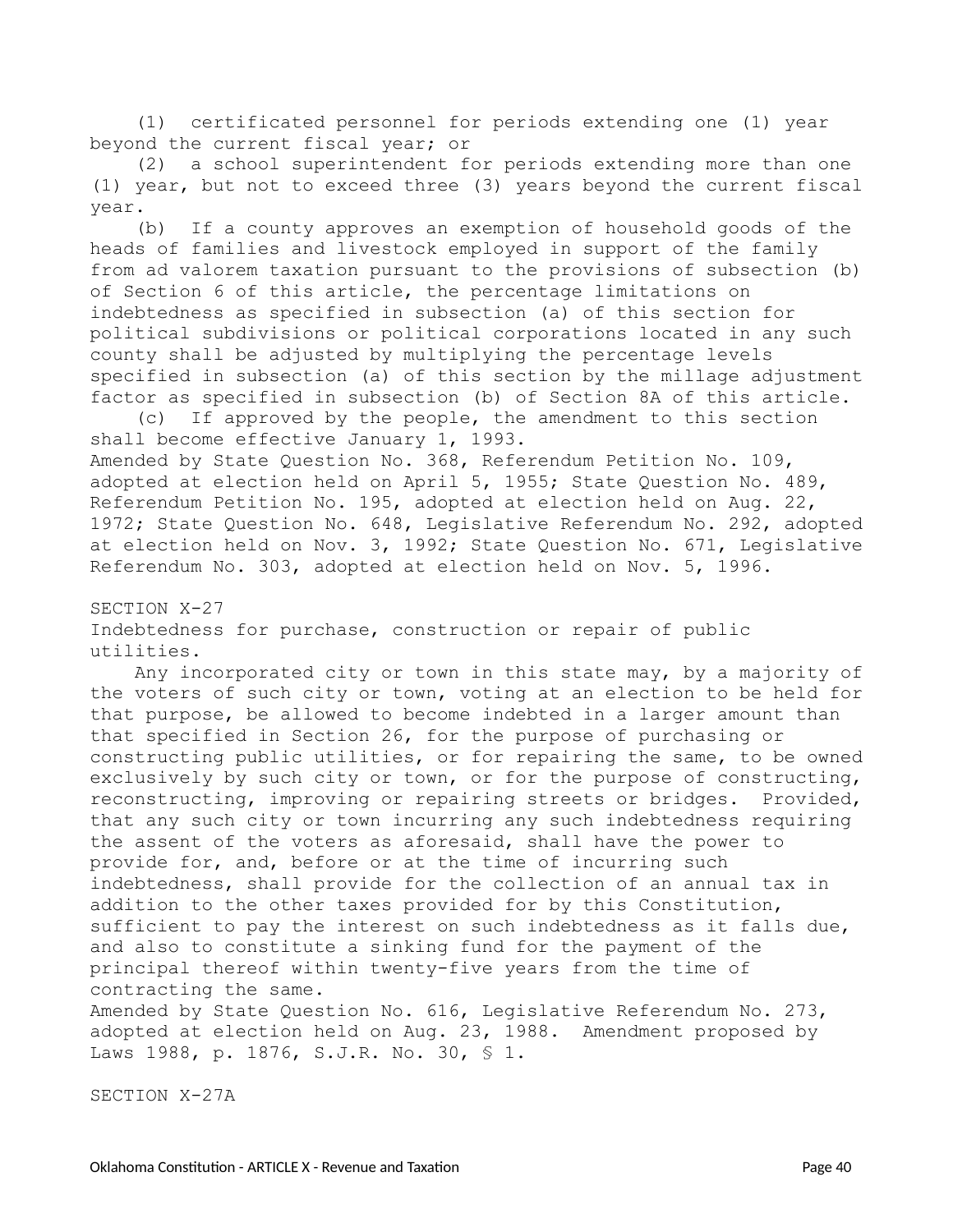Municipal water and water facilities - Financing.

Any incorporated city or town in Oklahoma may individually or jointly, after approval of the proposition by a majority of the qualified electors voting in an election in each of said cities and towns, contract and pledge revenues for a term of years with other cities or towns, the State of Oklahoma, the United States of America, or any other governmental subdivision or agency of any of them, for the purpose of purchasing water, constructing, acquiring, or operating water facilities, or purchasing or leasing reservoir space. Any one or more incorporated cities and towns in Oklahoma may after approval of the proposition by a majority of the qualified electors voting in an election in each of said cities and towns issue bonds payable over a period not to exceed thirty (30) years and secured by revenues derived from the sale of water for the joint construction, acquisition, repair, extension or improvement of said water facilities; and thereafter enact ordinances giving effect to the provisions of this section. This section shall be independent and shall not be limited by or limit other existing provisions of the Constitution relating to municipal water or the financing thereof, nor shall it be exclusive as to other agencies of the State of Oklahoma authorized by law to incur indebtedness, Section 27 of Article X of the Constitution which pertains to incurring of tax secured indebtedness by cities and towns for public utilities is hereby amended to permit joint ownership by cities and towns of water facilities. Added by State Question No. 380, Referendum Petition No. 118, adopted

at election held on July 1, 1958. Addition proposed by Laws 1957, p. 647, H.J.R. No. 518.

### SECTION X-27B.

Political subdivisions - Public utilities financing - Indebtedness.

A. Any incorporated city or town may borrow money or issue bonds, notes or other evidences of indebtedness, which debt shall be payable from and secured by revenues over a term of years, for the purpose of financing the purchase, construction, or improvement of any public utility or combination of public utilities which shall be owned exclusively by such city or town in the following manner:

1. The governing body of a city or town shall submit the question of financing the purchase or construction of a public utility or combination of public utilities to the qualified voters at an election if:

> a. the public utility or combination of public utilities has not been voted on by the voters of the city or town at any time during a ten-year period preceding the date of the election, or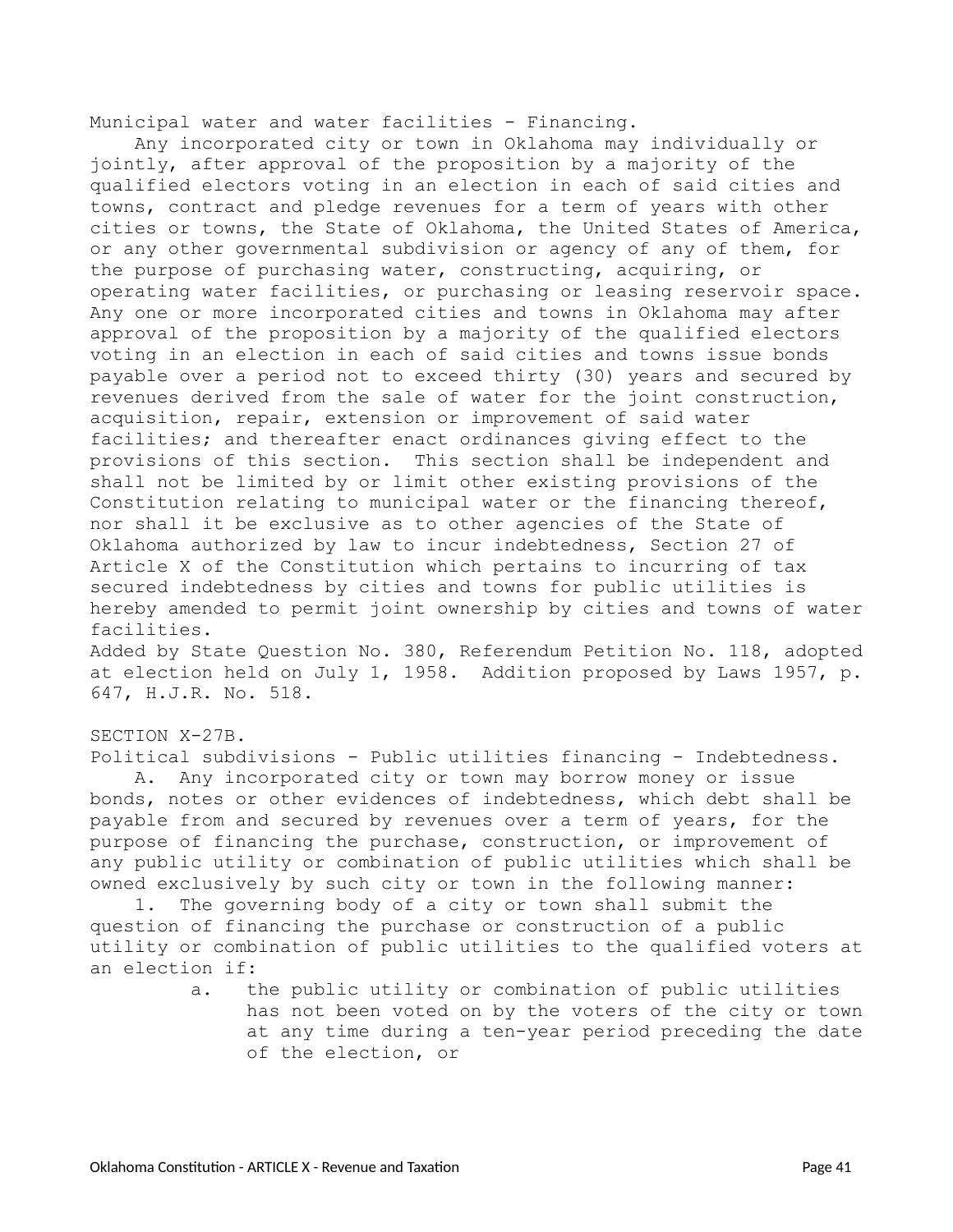b. the public utility or combination of public utilities does not come within the terms of paragraph 3 of this subsection;

2. If the question of financing the purchase or construction of a public utility or combination of public utilities has been approved by a majority vote of the qualified voters voting on the question at an election, or if improvements to a public utility or combination of public utilities pursuant to paragraph 3 of this subsection are authorized, the governing body of a city or town may borrow money or issue bonds, notes or other evidences of indebtedness, which debt shall be payable from and secured by revenues over a term of years, upon an affirmative vote of at least three-fourths (3/4) of all the members of such governing body;

3. Any additions, extensions, reconstruction, maintenance, repairs or other improvement to any public utility or combination of public utilities of a city or town may be financed by the city or town if the original financing of the purchase or construction of the public utility was approved by a majority vote of the qualified voters voting on the question at an election, or if the public utility or combination of public utilities acquired by the city or town was financed originally by bonds or other debt of a public trust of which the city or town is a beneficiary, excluding an industrial trust. Any such bonds or other debt originally issued by a public trust of which the city or town is a beneficiary, excluding an industrial trust, may be refunded by the governing body of the city or town in the manner provided in paragraph 2 of this subsection.

B. Nothing in this section shall allow an indebtedness of the city or town, other than revenues pledged from the utility involved.

C. The revenue indebtedness or contractual obligations of any city or town incurred pursuant to this section shall be a limited obligation payable from and secured by a lien and charge on revenues or funds so pledged for their payment by the governing body of the city or town, and shall not constitute an indebtedness of the city or town for the purpose of any constitutional or statutory limitation.

D. This section shall be independent and shall not be limited by or limit other provisions of the Oklahoma Constitution or statutes relating to financing public utilities or indebtedness of a city or town, nor shall it be exclusive as to other agencies of this state authorized by law to incur indebtedness. As used in this section, the words "public utility" shall have the same meaning as the words "public utilities" in Section 27 of Article X of the Constitution.

E. Notwithstanding any provision to the contrary, the provisions of this section shall not apply to the purchase of any utility regulated by the Oklahoma Corporation Commission or to the purchase of any facility or property of any such utility, unless the purchase is made with the agreement and consent of the utility, including its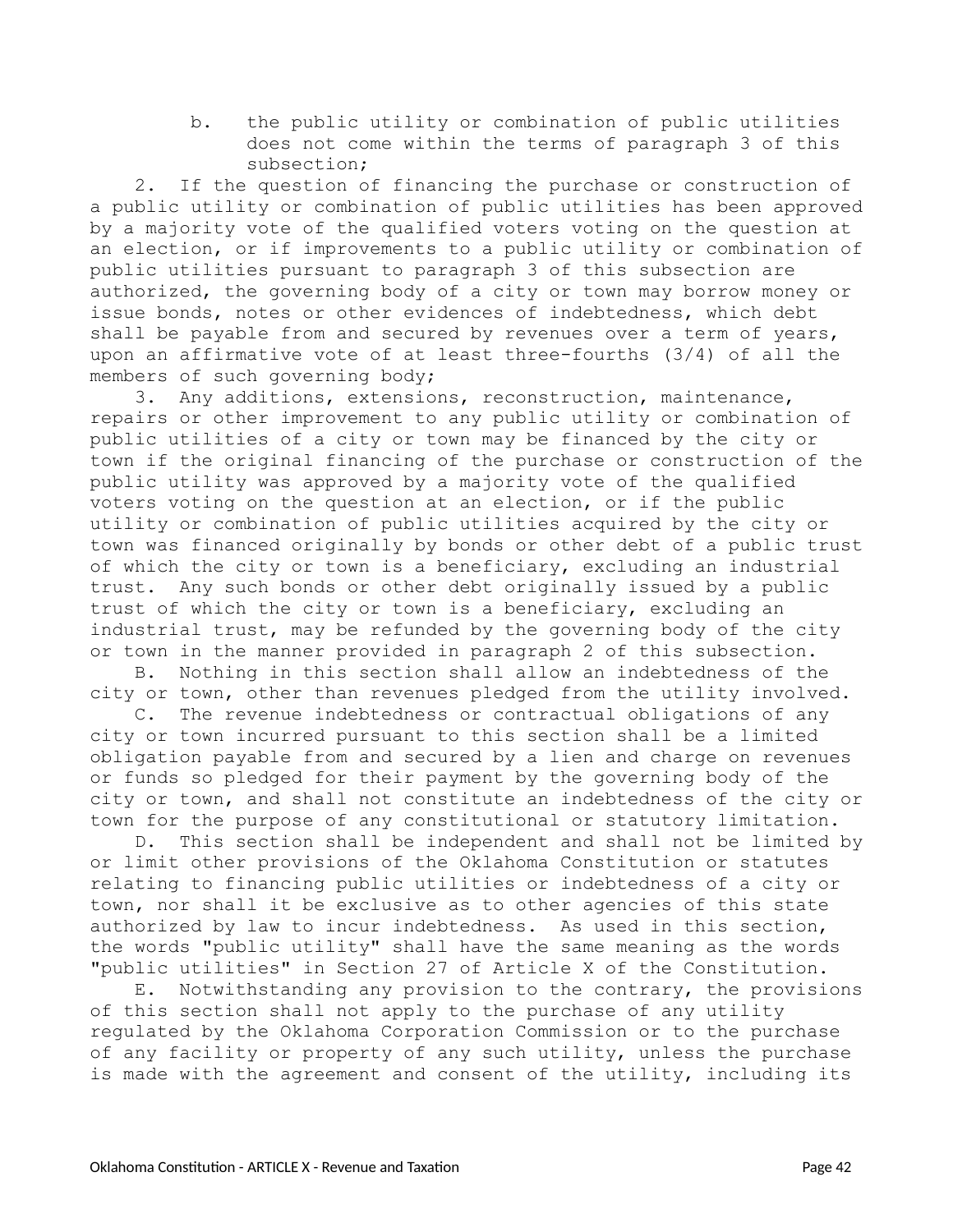agreement and consent as to a specific price to be paid in connection with the purchase. Added by State Question No. 626, Legislative Referendum No. 280, adopted at election held on Aug. 28, 1990. SECTION X-28 Revenue for sinking fund - Uses to which applied. Counties, townships, school districts, cities, and towns shall levy sufficient additional revenue to create a sinking fund to be used, first, for the payment of interest coupons as they fall due; second, for the payment of bonds as they fall due; third, for the payments of such parts of judgments as such municipality may, by law, be required to pay. SECTION X-29 Bonds and evidence of indebtedness - Certificates as to compliance with law. No bond or evidence of indebtedness of this State shall be valid unless the same shall have endorsed thereon a certificate, signed by the Auditor and Attorney General of the State, showing that the bond or evidence of debt is issued pursuant to law and is within the debt limit. No bond or evidence of debt of any county, or bond of any township or any other political subdivision of any county, shall be valid unless the same have endorsed thereon a certificate signed by the County Clerk, or other officer authorized by law to sign such certificate, and the County Attorney of the county, stating that said bond, or evidence of debt, is issued pursuant to law, and that said issue is within the debt limit. SECTION X-30 System of accounting. The Legislature shall require all money collected by taxation, or by fees, fines, and public charges of every kind, to be accounted for by a system of accounting that shall be uniform for each class of accounts, State and local, which shall be prescribed and audited by authority of the State. SECTION X-31 Indebtedness for construction, equipment, etc., of state buildings - Use of part of cigarette tax for payment. The Legislature of the State of Oklahoma is hereby authorized to enact a law whereby the State may become indebted in an amount not to exceed Thirty-six Million Dollars (\$36,000,000.00) for the purpose of constructing, equipping, remodeling and repairing any and all

buildings of the State, including those of its educational, recreational, penal and eleemosynary establishments; and such laws shall provide that two cents (2¢) of the tax on each package of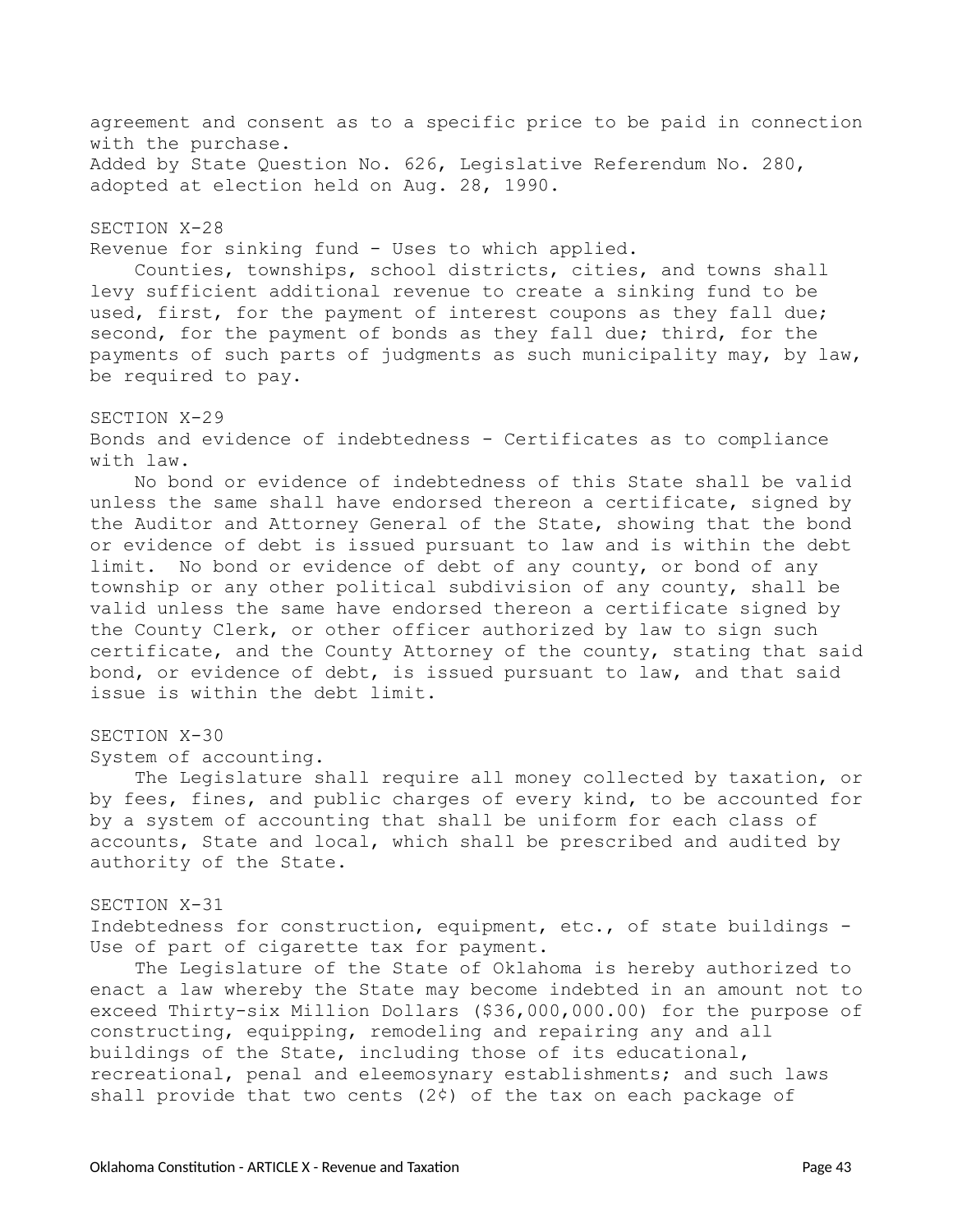cigarettes authorized by 68 O.S. 1941, Par. 586 to 586p, as amended and supplemented to the effective date of this Section, or so much of said tax as may be necessary, shall be pledged and used for the sole purpose of paying the interest on such debt as it falls due, and also to pay and discharge the principal of such debt within twenty-five (25) years from the time of the contracting thereof; provided, that if said tax is not sufficient to so pay and discharge said interest and principal, the Legislature shall impose and provide for the collection of an additional tax, other than an ad valorem tax, sufficient to pay and discharge said interest and principal. Added by State Question No. 348, Referendum Petition No. 99, adopted at special election held on Sept. 27, 1949.

### SECTION X-32

State public common school building equalization fund.

For the purpose of providing buildings for school districts, there is hereby established a State Public Common School Building Equalization Fund in which shall be deposited (1) such monies as may be designated or provided for such purpose by the Legislature, other than ad valorem taxes, and (2) the proceeds of all property that shall fall to the State by escheat and penalties for unlawful holding of real estate by corporations; provided, that if such disposition and use of money from any such sources shall be declared invalid, the validity of other provisions of this section shall not be affected thereby. The State Public Common School Building Equalization Fund shall be administered by the State Board of Education, until otherwise provided by the Legislature. Such Fund shall be used to aid school districts in acquiring buildings, under such regulations as may be prescribed by the administering agency, unless otherwise provided by law, and the amount paid therefrom to or for any school district shall be determined by a formula established by the Legislature. The administering agency is authorized to accept grants-in-aid from the federal government for building purposes. Added by State Question No. 368, Referendum Petition No. 109, adopted at election held on April 5, 1955. Amended by State Question No. 578, Legislative Referendum No. 245, adopted at election held on Aug 28, 1984.

# SECTION X-33

Indebtedness for construction of buildings and other capital improvements - Restrictions - Term - Sources of payment.

The Legislature of the State of Oklahoma is hereby authorized to enact a law whereby the State may become indebted in an amount not to exceed Fifteen Million Dollars (\$15,000,000.00) for the purpose of constructing any buildings and other capital improvements and for equipping, remodeling, modernizing and repairing any and all existing buildings and capital improvements at the constituent institutions of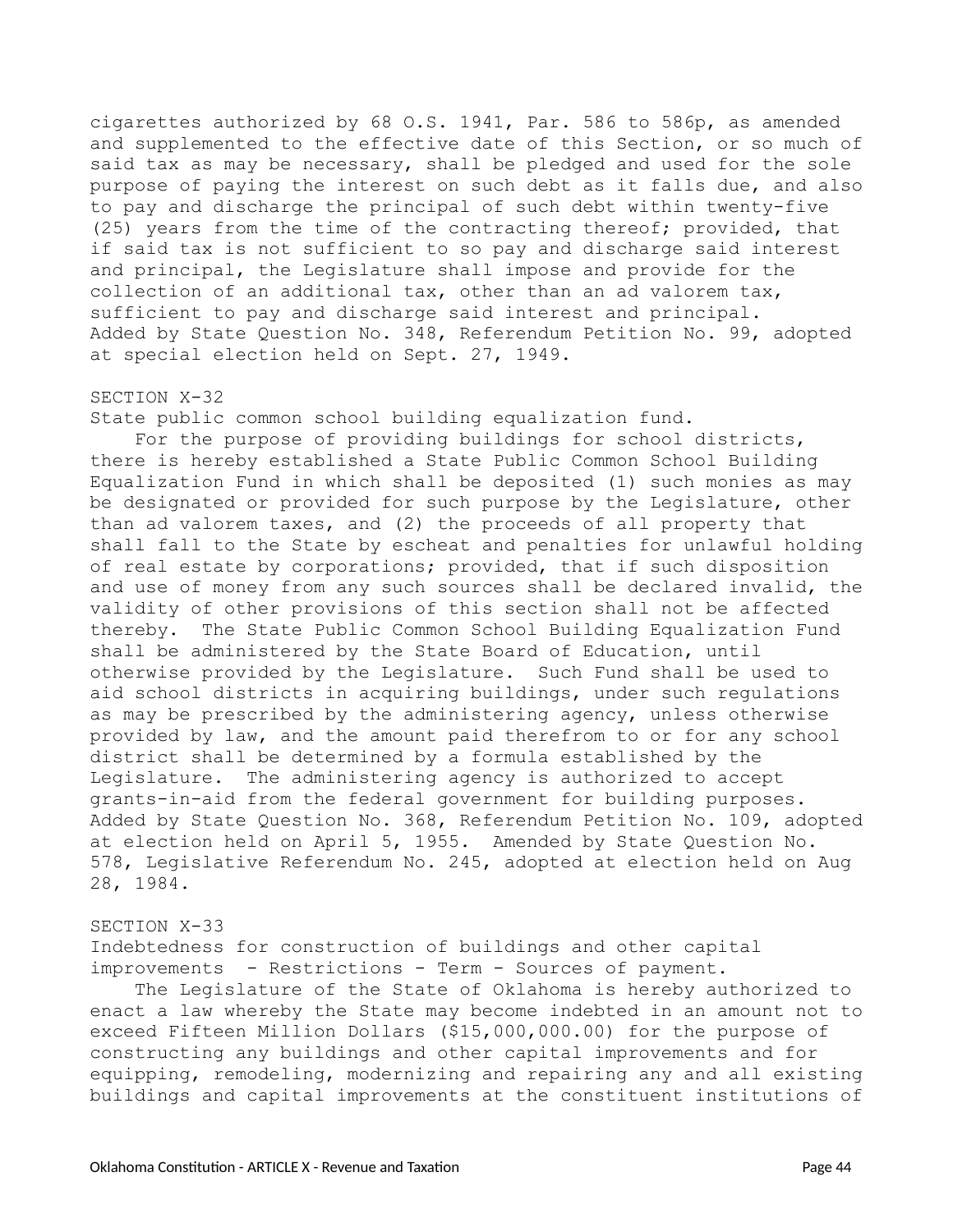the Oklahoma State System of Higher Education and other State institutions. No part of any of said monies shall be, directly or indirectly, allocated to or used by the Oklahoma Educational Television Authority for any purpose whatsoever. Such law shall provide for the payment and discharge of the principal of such debt within twenty-seven (27) years and shall further provide for the payment and discharge of the principal and interest on such indebtedness from one or more of the following sources of State income as follows:

(1) Any remainder available from the two cents  $(2¢)$  of the tax on each package of cigarettes as heretofore provided and defined in Article X, Section 31 of the Constitution of the State of Oklahoma, after the annual requirements for principal and interest on the indebtedness created pursuant to said Section have been fully met, until such indebtedness created by said Section has been fully paid and retired, and thereafter, the full amount of said two cents  $(2¢)$ of the cigarette tax so provided, or so much thereof as may be required, until the indebtedness herein authorized to be created is fully paid and retired; (2) An additional three cents (3¢) of the tax now imposed, or which may hereafter be imposed, on each package of cigarettes containing more than twenty (20) cigarettes, or so much of said additional three cents  $(3¢)$  as may be necessary; (3) Any funds available in the Public Building Fund of the State, not otherwise encumbered, or funds available in other funds of the State not created or realized from ad valorem tax sources; (4) The proceeds of any tax which the Legislature may impose and collect for the purpose of paying the principal and interest on the indebtedness herein authorized to be created, if the funds available for use and pledge under  $(1)$ ,  $(2)$ , and  $(3)$  above should be insufficient; provided, that the Legislature shall never impose or collect an ad valorem tax for the purpose of paying any part of the principal or interest on the indebtedness herein authorized to be incurred. Added by State Question No. 368, Referendum Petition No. 109, adopted at election held on April 5, 1955.

#### SECTION X-33A

State Industrial Finance Authority.

The Legislature of the State of Oklahoma is hereby authorized to enact legislation creating a State Industrial Finance Authority, to be composed of the State Treasurer (who shall be an ex officio, nonvoting member) and seven members, appointed by the Governor for overlapping terms, one of whom shall be the Director of the Department of Economic Development representing the State at large, and one each from the present six Congressional Districts, at least five of whom shall have had at least fifteen (15) years experience in banking, mortgage loans, or financial management, and the remaining member shall have demonstrated outstanding ability in business or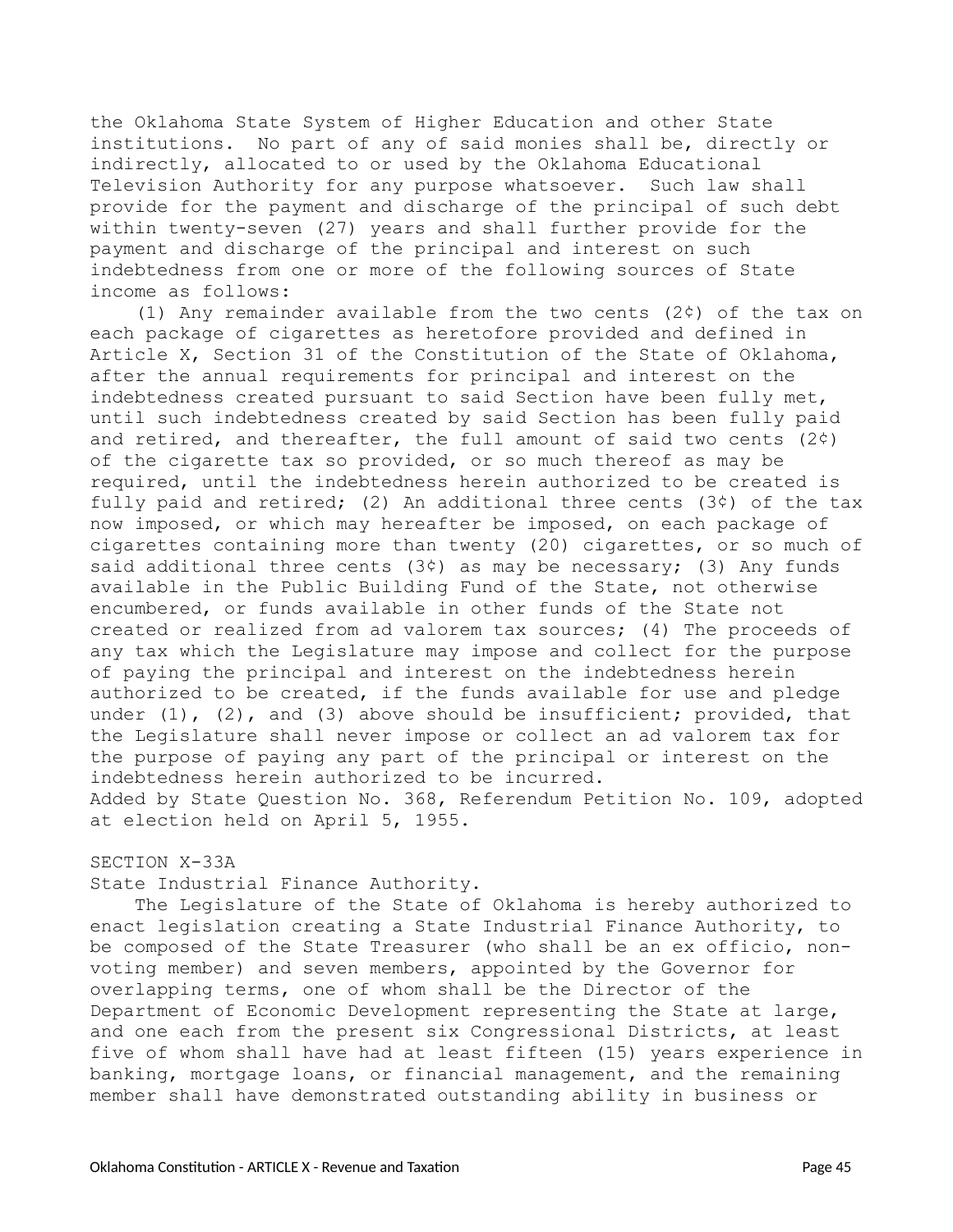industry, which Authority shall be, and is hereby, authorized to issue and sell State Industrial Finance Bonds in such amounts as shall be needed from time to time for the purposes herein provided, not to exceed in the aggregate Ninety Million Dollars (\$90,000,000.00) outstanding at any one time, said bonds to be payable in full within thirty (30) years from their date, the proceeds whereof shall be deposited in the State Treasury in a fund known as a State Industrial Revolving Loan Fund to be loaned, and reloaned, by said Authority only to Oklahoma incorporated industrial development agencies (whether profit or non-profit) in Oklahoma communities, which agencies shall first have been approved and qualified by said Authority, such loans to be secured either by first or second mortgage on the land, buildings and facilities of such industrial properties, whether existing or to be constructed, held for sale or lease to approved responsible industrial firms on such terms as will amortize such loans within a period of twenty-five (25) years or less, but in no event shall the state's participation exceed thirty-three and one-third percent (33 1/3%) of the total cost or value of such industrial properties when such loan is secured by a second mortgage on such industrial properties and sixty-six and twothirds percent (66 2/3%) of the total cost or value of such industrial properties when such loan is secured by a first mortgage on such industrial properties. Provided, however that up to one-half of such monies in said fund may be used by said Authority to purchase federally guaranteed SBA loans or loans of similar federal programs for investment purposes. All bonds representing the state indebtedness herein authorized to be created by the State Industrial Finance Authority shall be backed by the full faith and credit of the State of Oklahoma, and there shall be pledged to the payment of principal and interest of the bonds herein authorized to be issued: (1) The net proceeds from repayment of loans and interest received thereon; (2) any moneys available from other funds of the State not otherwise obligated; and (3) the proceeds of any tax, other than ad valorem, which may be imposed for such purpose in the event funds available for use and pledge under (1) and (2) should be insufficient. The Legislature shall enact appropriate and needful legislation pertaining to procedure, terms and necessary covenants for issuance of the bonds herein authorized and establishing such safeguards and regulations governing the lending of such funds as in its wisdom may be necessary to the vitalization of this Section, and helpful in carrying out the purpose and intent hereof; to aid and assist with Oklahoma's industrial development. The additional bonds as authorized herein shall only be sold as needed in increments not to exceed Ten Million Dollars (\$10,000,000.00). Added by State Question No. 391, Referendum Petition No. 126, adopted

at election held on July 26, 1960. Renumbered from § 34 and amended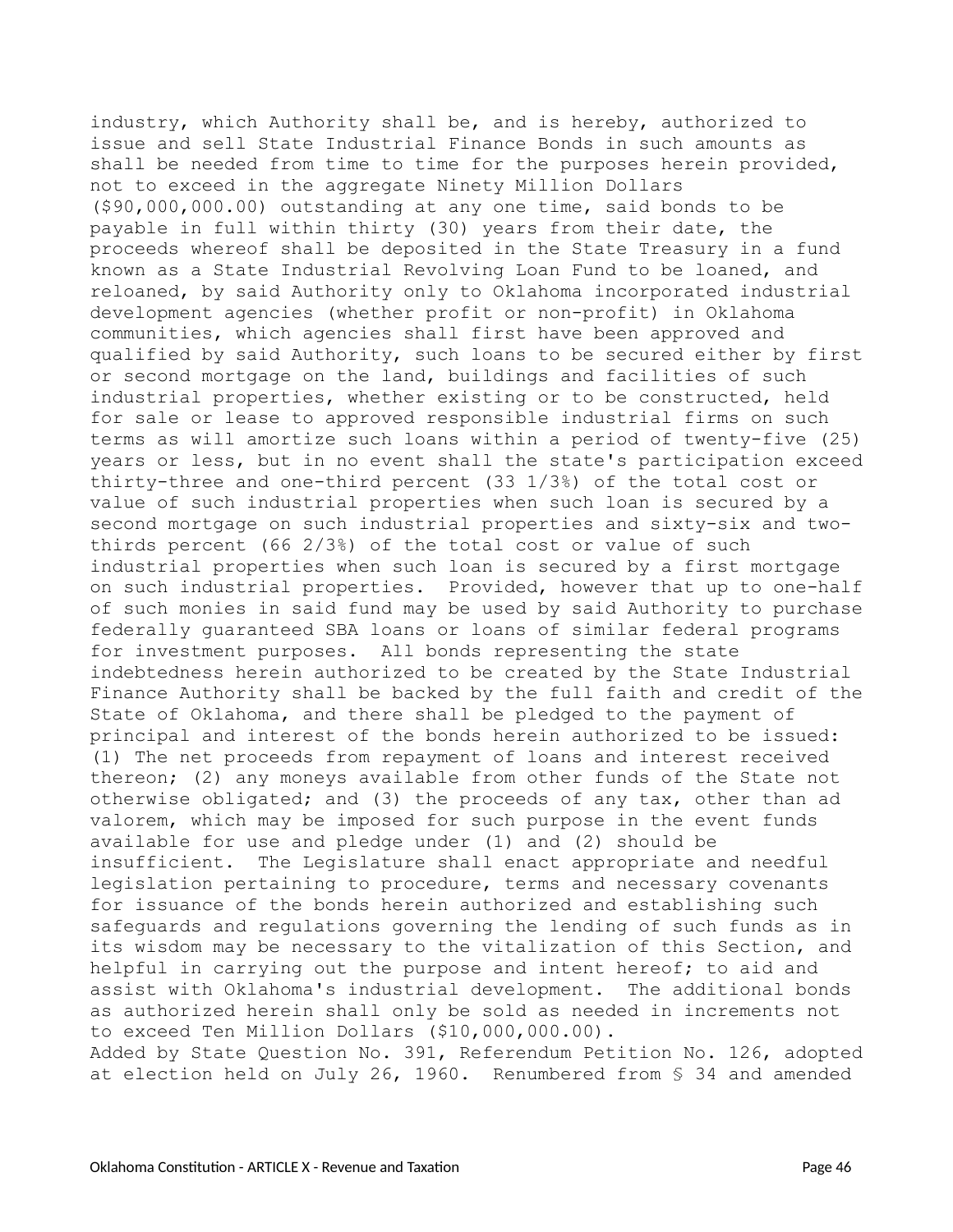by State Question No. 600, Legislative Referendum No. 262, adopted at election held on Aug. 26, 1986.

# SECTION X-34 State Industrial Finance Authority.

The Legislature of the State of Oklahoma is hereby authorized to enact a law or laws whereby the State may become indebted in an amount not to exceed Thirty Five Million, Five Hundred Thousand Dollars (\$35,500,000.00) for the purpose of constructing new buildings and other capital improvements and for equipping, remodeling, modernizing and repairing any and all existing buildings and capital improvements at the constituent institutions of the Oklahoma State System of Higher Education, provided that Five Million Dollars (\$5,000,000.00) shall be used to construct and equip a School and Hospital for Mentally Retarded Children in Northeastern Oklahoma, out of said monies such law or laws shall provide for the payment and discharge of the principal of such debt, together with principal and interest on such indebtedness, from one or more of the following sources of State income as follows:

1. Any remainder of revenue available from the revenues lawfully levied and collected by the State of Oklahoma on the sale of cigarets not already committed to other obligations of the State of Oklahoma;

2. Allocations by the Legislature of the State of Oklahoma from any monies in the general revenue fund of the State not otherwise obligated, committed or appropriated; and

3. The proceeds of any tax which the Legislature may impose and collect for the purpose of paying the principal and interest on the indebtedness herein authorized to be created, authority hereby being granted to the Legislature to so impose and collect such tax, if necessary.

Such law or laws hereby authorized to be enacted by the Legislature of the State of Oklahoma may provided for the issuance of bonds evidencing the indebtedness herein authorized and provide that such bonds may be issued in one or more series, may bear such date or dates, may mature at such time or times, may be in such denomination or denominations, may be in such form, coupon or registered, may carry such registration or conversion provisions, may be executed in such manner, may be payable in such medium or payment at such place or places, may be subject to such terms of redemption, with or without premium, and may bear such rate or rates of interest as the Legislature may deem expedient and may contain any and all provisions which the Legislature may deem necessary or expedient to make such bonds marketable as general obligations of the State of Oklahoma with the full faith and credit of the State pledged thereto. Within the limit of indebtedness herein authorized the Legislature in its discretion may authorize the issuance of such bonds and the incurring of the authorized indebtedness in fractional amounts of the total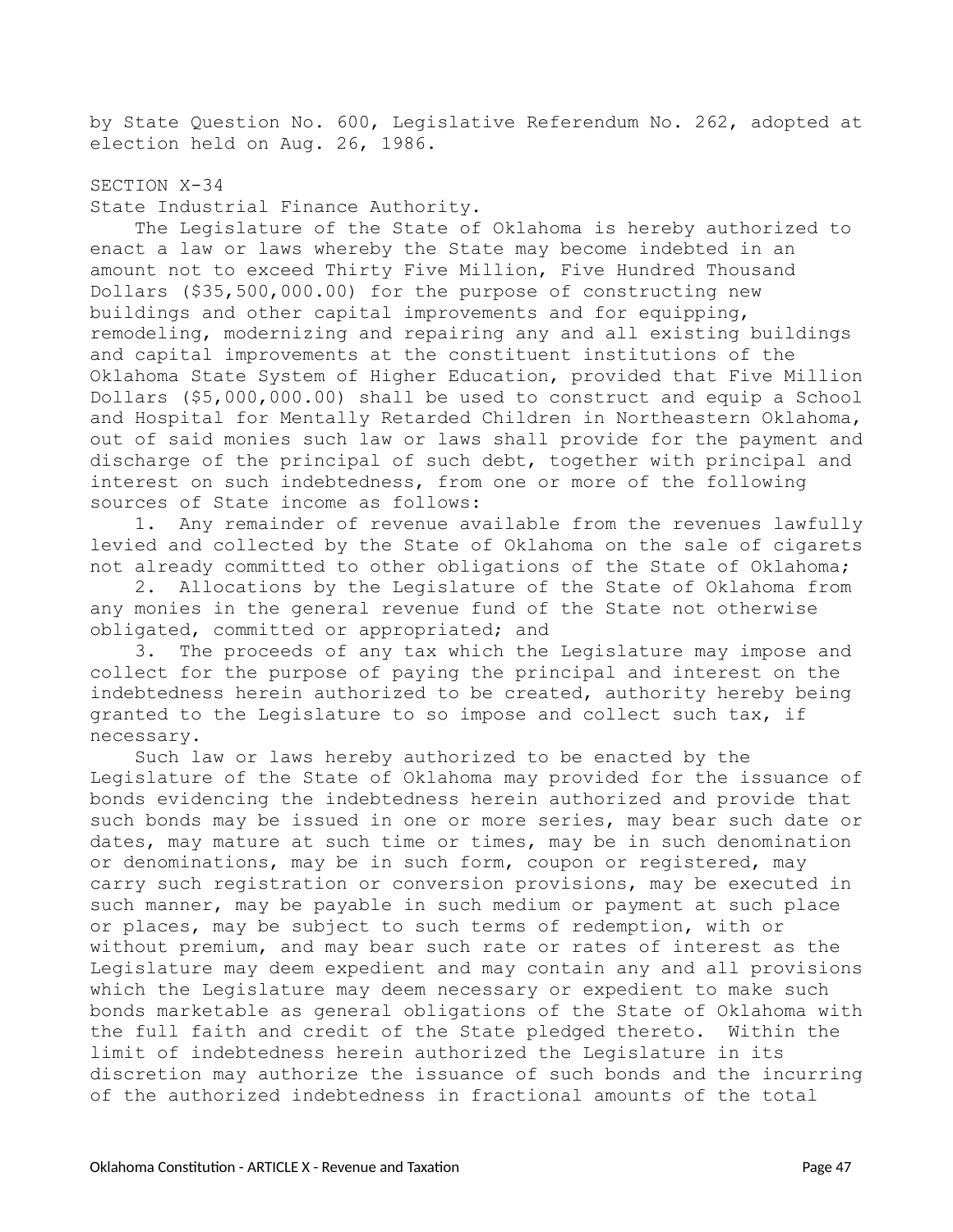indebtedness hereby authorized to be incurred from time to time and at one or more Sessions of the Legislature. Added by State Question No. 393, Referendum Petition No. 128, adopted at election held on July 5, 1960.

# SECTION X-35

Municipal and county levy for securing and developing industry.

(a) Any incorporated town and any county may issue, by and with the consent of the majority of the registered voters of said municipality or county voting on the question at an election held for the purpose, bonds in sums provided by such majority at such election for economic development or community development purposes, as may be defined by law, within or near the said municipality or county holding the election.

(b) Such bonds shall bear interest at a rate as set by law and shall be sold in a manner prescribed by law.

(c) To provide for the payment of all such bonds outstanding, principal, and interest as they mature, the municipality or county may:

(1) levy a special tax, payable annually, in a total amount not to exceed five (5) mills on the dollar, in addition to the legal rate permitted, on the real and personal taxable property therein; provided, however, that in no event shall the real and personal taxable property in any city or town be subject to a special tax in excess of five (5) mills for bonds issued hereunder;

(2) levy a special sales tax, payable as may be prescribed by law, in a total amount not to exceed one cent  $(90.01)$  on the dollar, in addition to the legal rate permitted, upon the sale of tangible personal property and services, not otherwise exempted by law;

(3) apportion revenues pursuant to Section 6C of Article X of the Constitution, in a manner prescribed by law; or

(4) implement any combination of paragraphs (1) through (3) of this subsection.

Provided, however, that the source or sources of revenue and the irrevocable pledge thereof shall be set forth in the ballot.

(d) Such bonds shall be issued under terms prescribed by law.

(e) (1) The governing body of the municipality or the county commissioners of the county shall exercise jurisdiction over the sale or exchange of any such bonds voted by the electors at an election held for that purpose and shall expend economically the funds so provided.

(2) In the expenditure and use of proceeds from the sale of said bonds, the said governing body is hereby authorized and directed to coordinate its industrial development plans and projects insofar as practicable with similar plans and projects of local industrial development agencies and the Oklahoma Industrial Finance Authority, as set forth in Section 34 of Article X of the Constitution, so as to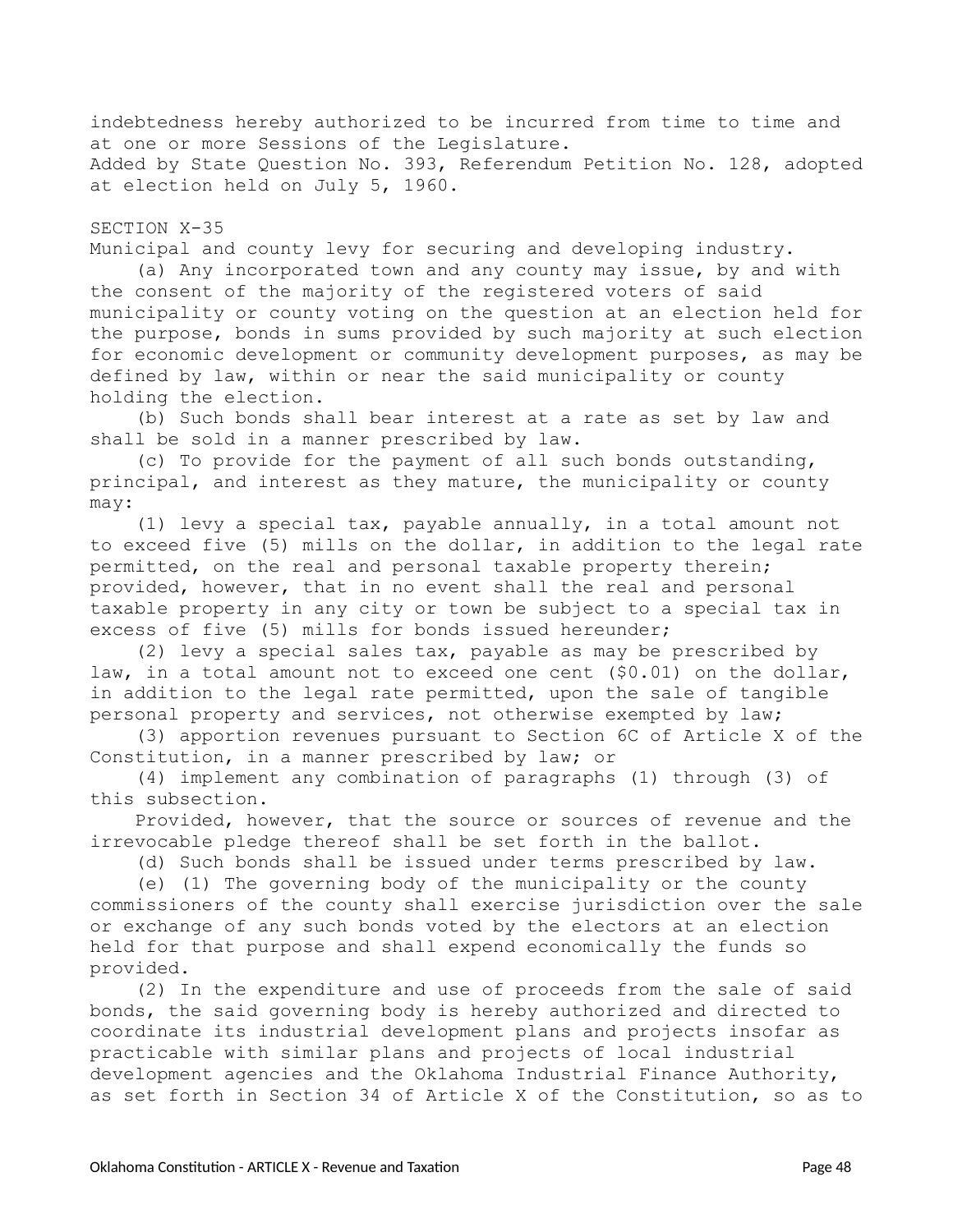supplement funds to be derived from these and other sources, including federal aid available to economically depressed areas, if any; and to the extent that federal requirements shall require subordination of liens securing loans from the Oklahoma Industrial Finance Authority or from other sources, as a condition to the obtaining of such federal aid, the same is hereby approved and authorized.

(f) The election on the issuance of such bonds shall be held at such time as the governing body of the municipality may designate by ordinance, or as the county commissioners of the county may designate by order, which ordinance or order shall state the sum total of issue, the dates of maturities thereof, and shall fix the date of election so that it shall not occur earlier than thirty (30) days after the passage of the said ordinance or the granting of said order. All elections called pursuant to this section shall be conducted by the appropriate county election board or boards pursuant to the general election laws of the state. The said election shall be held and conducted, the vote thereof canvassed, and the result thereof declared under the law and in the manner now or hereafter provided for municipal elections when the election is held by a municipality, and in the manner now or hereafter provided for county elections when the election is held by a county, so far as the same may be applicable, except as herein otherwise provided. Notice of the election shall be given by the mayor of the municipality or by the county commissioners of the county by advertisement weekly for at least four times in some newspaper having a bona fide circulation in the said municipality or county, with the last publication to be not less than ten (10) days prior to the date of the said election. Only registered voters of the said municipality or county shall have a right to vote at the said election. The result of the said election shall be proclaimed by the mayor of the municipality or by the county commissioners of the county, and the result as proclaimed shall be conclusive, unless attacked in the courts within thirty (30) days after the date of such proclamation.

(g) The tax levies or revenue apportionment associated with bonds issued pursuant to this section and the pledge thereof, may not be revoked during the term of such bonds; provided, however, the municipality or county may, from time to time, suspend the collection of such levy or apportioned revenues when not required for the payment of its bonds.

(h) The Legislature may provide by law for the creation of regional economic development districts, comprised of two or more municipalities or counties, or a combination of one or more municipalities and counties, and may specify the terms and conditions under which the bonds authorized in this section may be issued by municipalities and counties located within such districts. The provisions of paragraph (f) of this section shall not apply to any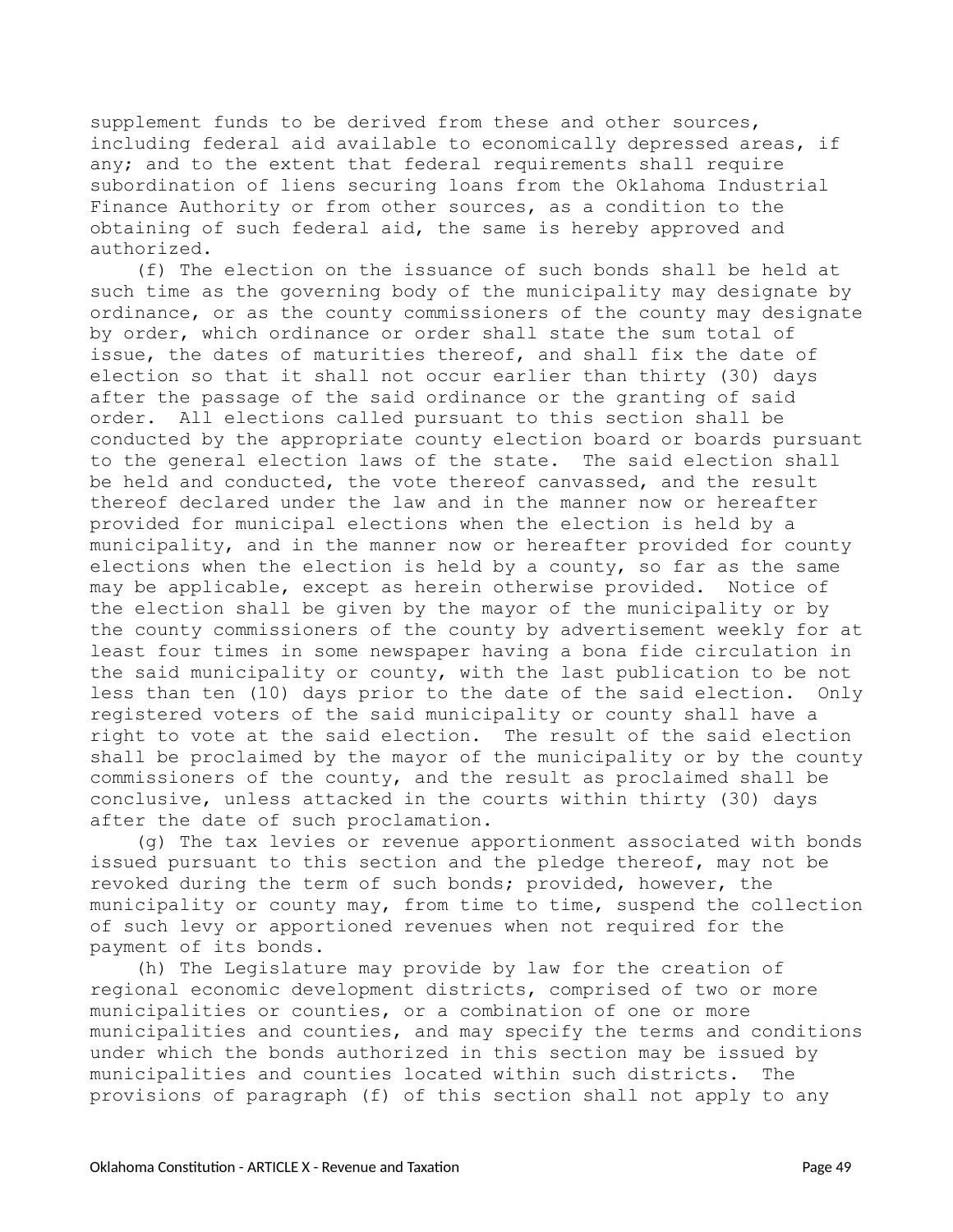bonds issued in accordance with this paragraph unless such provisions are made expressly applicable by law. Added by State Question No. 404, Legislative Referendum No. 133,

adopted at election held on May 1, 1962. Amended by State Question No. 625, Legislative Referendum No. 279, adopted at election held on Aug. 28, 1990; State Question No. 693, Legislative Referendum No. 321, adopted at election held on Nov. 5, 2002.

### SECTION X-36

Indebtedness for capital improvements - University Medical Center.

The Legislature of the State of Oklahoma is hereby authorized to enact a law or laws whereby the State may become indebted in an amount not to exceed Seven Million Dollars (\$7,000,000.00) for the purpose of constructing new buildings and other capital improvements and for equipping, remodeling, modernizing and repairing any and all existing buildings and capital improvements at University of Oklahoma Medical Center, and such law or laws shall provide for the payment and discharge of the principal of such debt, together with principal and interest on such indebtedness, from one or more of the following sources of State income as follows:

1. Any remainder of revenue available from the revenues lawfully levied and collected by the State of Oklahoma on the sale of cigarets not already committed to other obligations of the State of Oklahoma;

2. Allocations by the Legislature of the State of Oklahoma from any monies in the general revenue fund of the State not otherwise obligated, committed or appropriated; and

3. The proceeds of any tax which the Legislature may impose and collect for the purpose of paying the principal and interest on the indebtedness herein authorized to be created, authority hereby being granted to the Legislature to so impose and collect such tax, if necessary.

Such law or laws hereby authorized to be inacted by the Legislature of the State of Oklahoma may provide for the issuance of bonds evidencing the indebtedness herein authorized and provide that such bonds may be issued in one or more series, may bear such date or dates, may mature at such time or times, may be in such denomination or denominations, may be in such form, coupon or registered, may carry such registration or conversion provisions, may be executed in such manner, may be payable in such medium or payment at such place or places, may be subject to such terms of redemption, with or without premium, and may bear such rate or rates of interest as the Legislature may deem expedient and may contain any and all provisions which the Legislature may deem necessary or expedient to make such bonds marketable as general obligations of the State of Oklahoma with the full faith and credit of the State pledged thereto. Within the limits of indebtedness herein authorized the Legislature in its discretion may authorize the issuance of such bonds and the incurring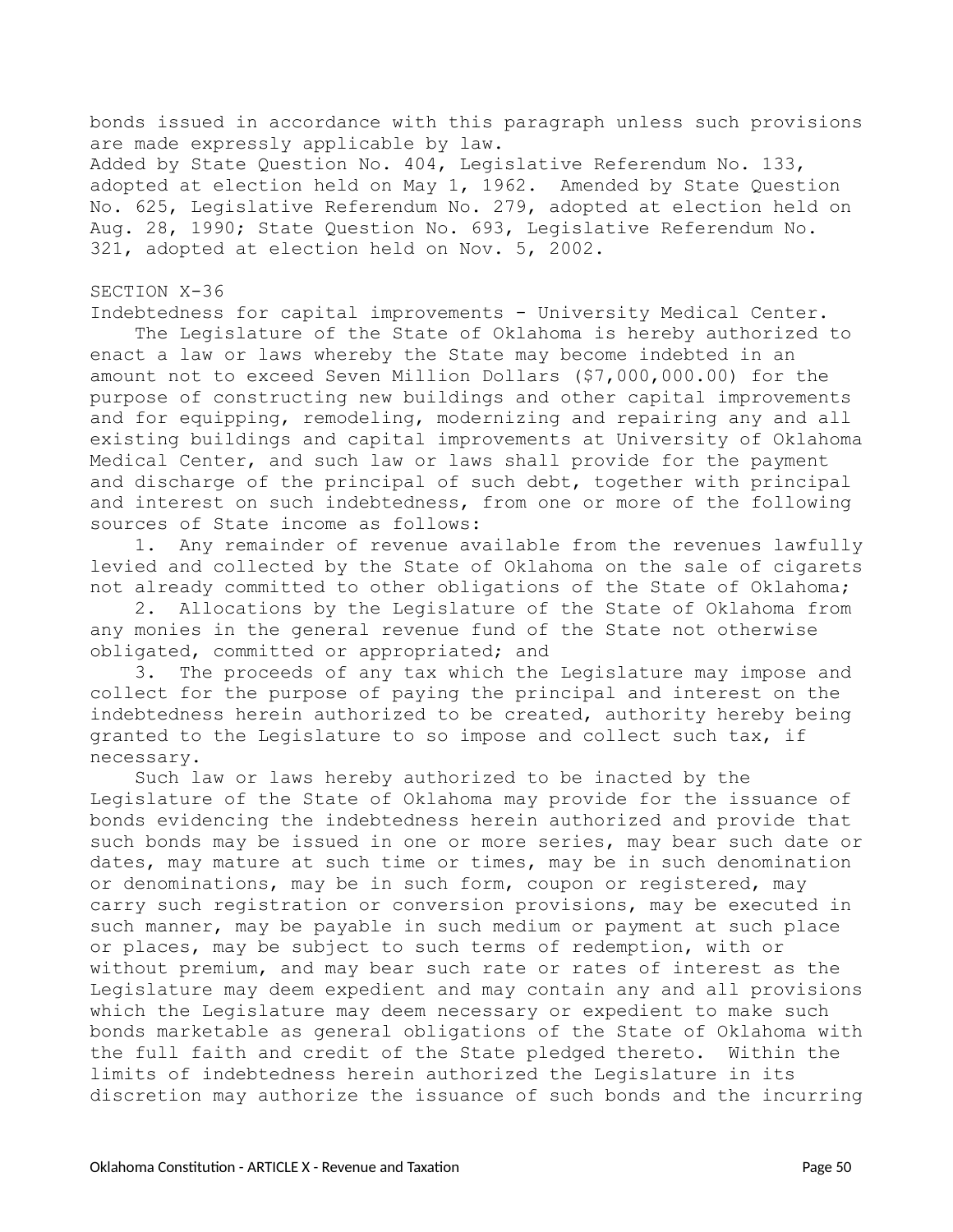of the authorized indebtedness in fractional amounts of the total indebtedness hereby authorized to be incurred from time to time and at one or more sessions of the Legislature. Added by State Question No. 411, Referendum Petition No. 137, adopted at election held on Dec. 3, 1963. SECTION X-37 Bond issue for capital improvements at state institutions. The Legislature of the State of Oklahoma is hereby authorized to enact necessary legislation whereby the State may become indebted in an amount not to exceed Fifty-Four Million Seven Hundred Fifty Thousand Dollars (\$54,750,000.00) for the purpose of constructing new buildings and other capital improvements for remodeling, modernizing and repairing any and all existing buildings and capital improvements and purchase of land, equipment and furnishings necessary for such new construction or remodeling for the following departments of state government in the amounts and for the purposes indicated as follows: Oklahoma State Regents for Higher Education for Expenditures at all Constituent Institutions \$38,500,000.00 Department of Mental Health for Expenditures at the following Institutions: Central State Griffin Memorial Hospital, Eastern State Hospital, Western State Hospital and Taft State Hospital \$ 6,500,000.00 Oklahoma Public Welfare Commission for Expenditures at the following Institutions: Pauls Valley State School, Enid State School and the Hissom Memorial Center \$ 1,000,000.00 State Department of Health \$ 2,275,000.00 Oklahoma State Library \$ 2,150,000.00 State Board of Public Affairs for Expenditures at the following Institutions: Oklahoma State Penitentiary \$ 150,000.00 Oklahoma State Reformatory \$ 150,000.00 Oklahoma School for the Blind \$ 550,000.00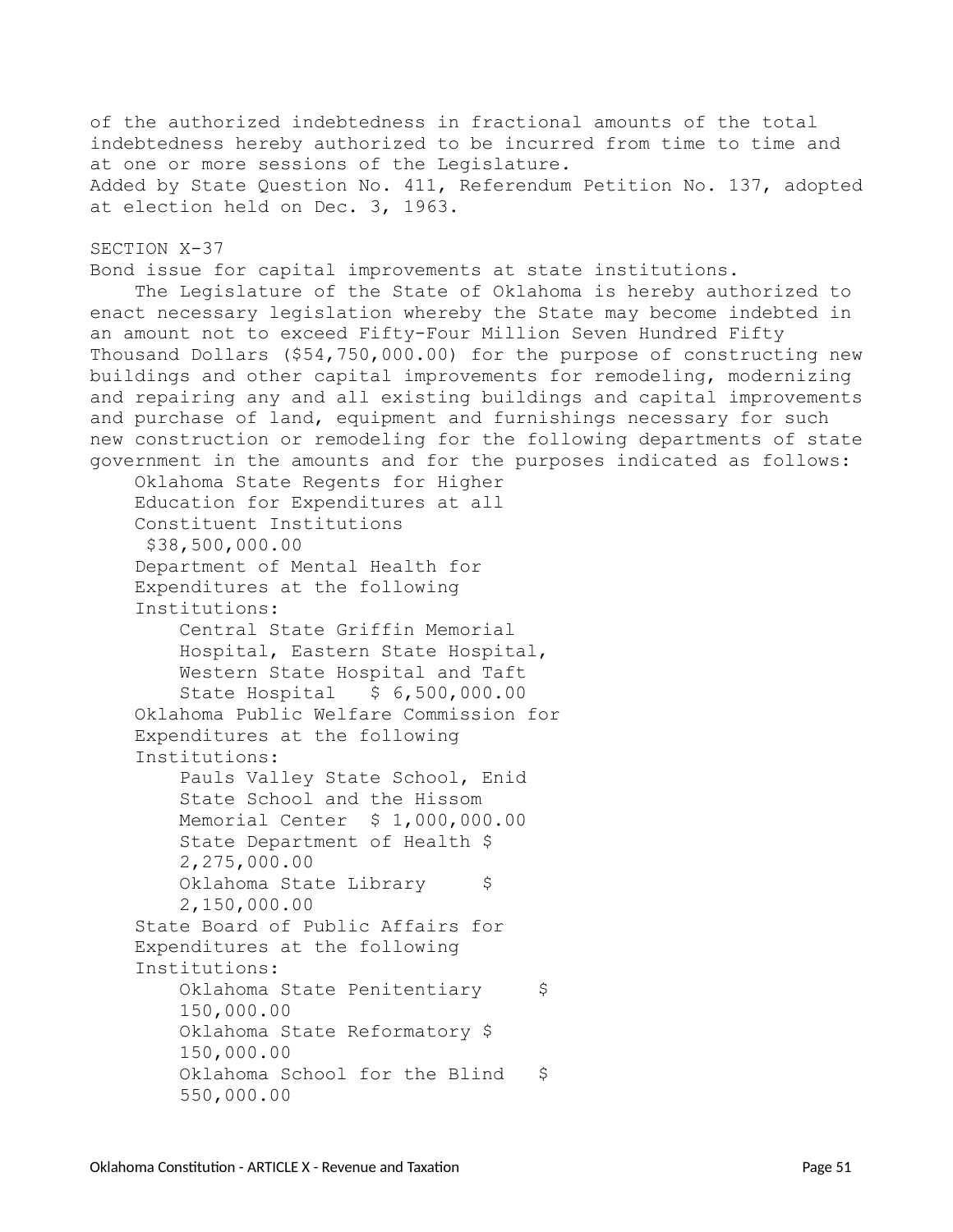Oklahoma School for the Deaf \$ 550,000.00 Oklahoma Educational Television Authority \$ 250,000.00 Oklahoma Historical Society \$ 125,000.00 State Board of Health for Expenditures at the following Institutions: Western Oklahoma Tuberculosis Sanatorium \$ 150,000.00 Eastern Oklahoma Tuberculosis Sanatorium \$ 150,000.00 Department of Public Health for the Building of Community Social Service Centers \$ 1,500,000.00 Purchase of Land in and about the Capitol Improvement and Zoning District and Medical Center Improvement Zoning District and for Public Parks, Veterans Memorial Area and Landscaping \$ 750,000.00

and such legislation shall provide for the payment and discharge of the principal of such debt, together with interest on such indebtedness, from one or more of the following sources of state income as follows:

1. Any remainder of revenue available from the revenues lawfully levied and collected by the State of Oklahoma on the sale of cigarettes not already committed to other obligations of the State of Oklahoma;

2. Allocations by the Legislature of the State of Oklahoma from any monies in the general revenue fund of the state not otherwise obligated, committed or appropriated; and

3. The proceeds of any tax which the Legislature may impose and collect for the purpose of paying the principal and interest on the indebtedness herein authorized to be created, and authority is hereby granted to the Legislature to so impose and collect such tax, if necessary.

Such legislation hereby authorized to be enacted by the Legislature of the State of Oklahoma may provide for the issuance of bonds evidencing the indebtedness herein authorized and provide that such bonds may be issued in one or more series, may bear such date or dates, may mature at such time or times, may be in such denomination or denominations, may be in such form, coupon or registered, may carry such registration or conversion provisions, may be executed in such manner, may be payable in such medium or payment at such place or places, may be subject to such terms of redemption, with or without premium, and may bear such rate or rates of interest as the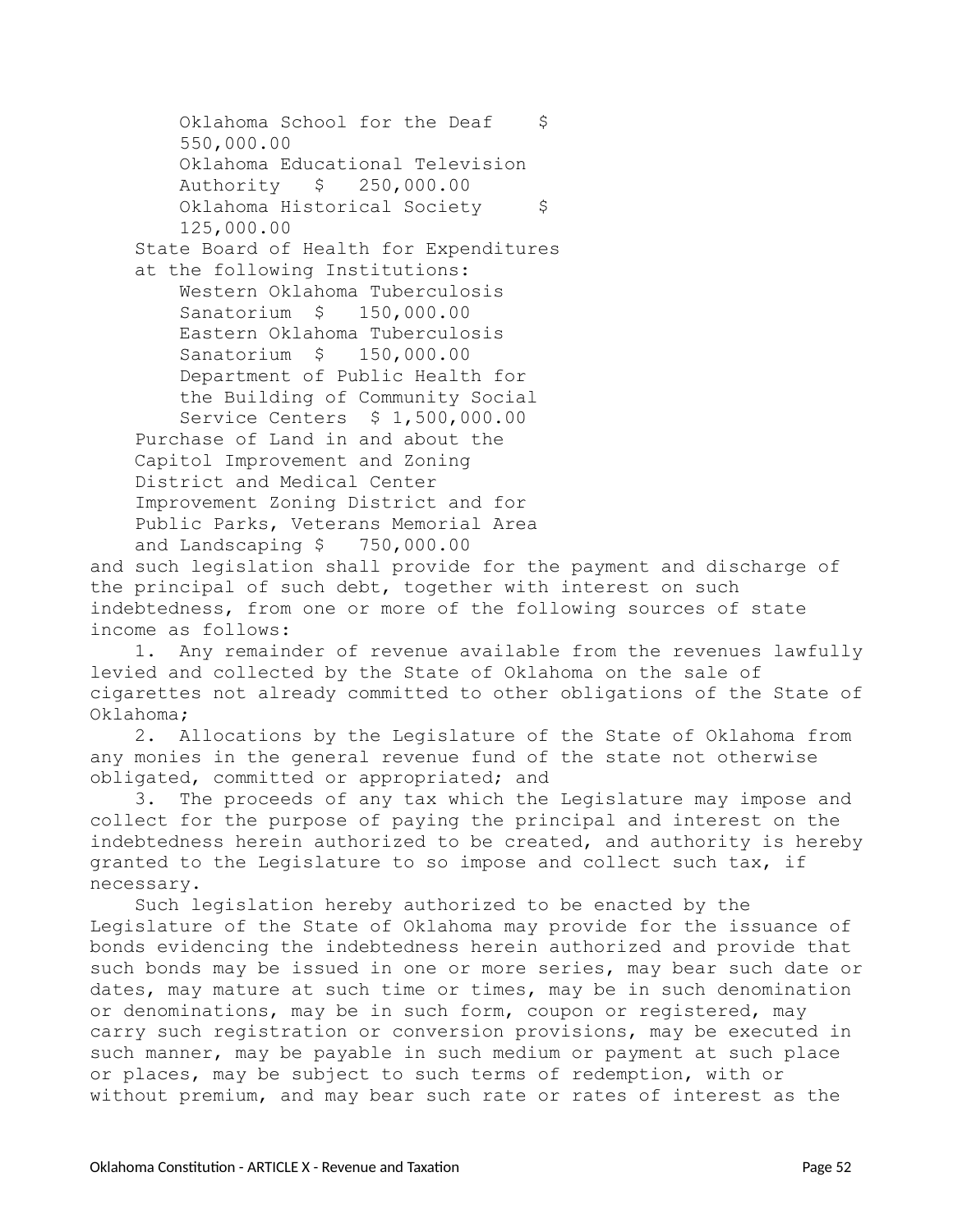Legislature may deem expedient and may contain any and all provisions which the Legislature may deem necessary or expedient to make such bonds marketable as general obligations of the State of Oklahoma with the full faith and credit of the State pledged thereto. Within the limits of indebtedness herein authorized the Legislature in its discretion may authorize the issuance of such bonds and the incurring of the authorized indebtedness in fractional amounts of the total indebtedness hereby authorized to be incurred from time to time and at one or more sessions of the Legislature. Added by State Question No. 433, Referendum Petition No. 154, adopted Dec. 14, 1965.

### SECTION X-38

Indebtedness for capital improvements at state institutions.

The Legislature of the State of Oklahoma is hereby authorized to enact necessary legislation whereby the State may become indebted in an amount not to exceed Ninety-nine Million, Eight Hundred Eight Thousand Dollars (\$99,808,000.00) for the purpose of planning and constructing new buildings or additions to existing state buildings and other capital improvements for remodeling, modernizing and repairing any and all existing buildings and capital improvements and purchase of land, equipment and furnishings necessary for such new construction or remodeling for the following departments and agencies of state government in the amounts and for the purposes set forth as follows:

- 1. Oklahoma State Regents for Higher Education for expenditure at all constituent institutions \$34,250,000.00
- 2. Oklahoma State Regents for Higher Education for expenditure at the Medical Center of the University of Oklahoma \$26,870,000.00
- 3. Oklahoma State Regents for Higher Education for the planning and construction of a new junior college at Tulsa \$ 4,000,000.00
- 4. Oklahoma State Regents for Higher Education for the planning and construction of a new junior college at Midwest City, provided that the study of Regents for Higher Education establishes the feasibility thereof, not to exceed \$1,500,000.00, otherwise for new or existing community junior colleges which meet the criteria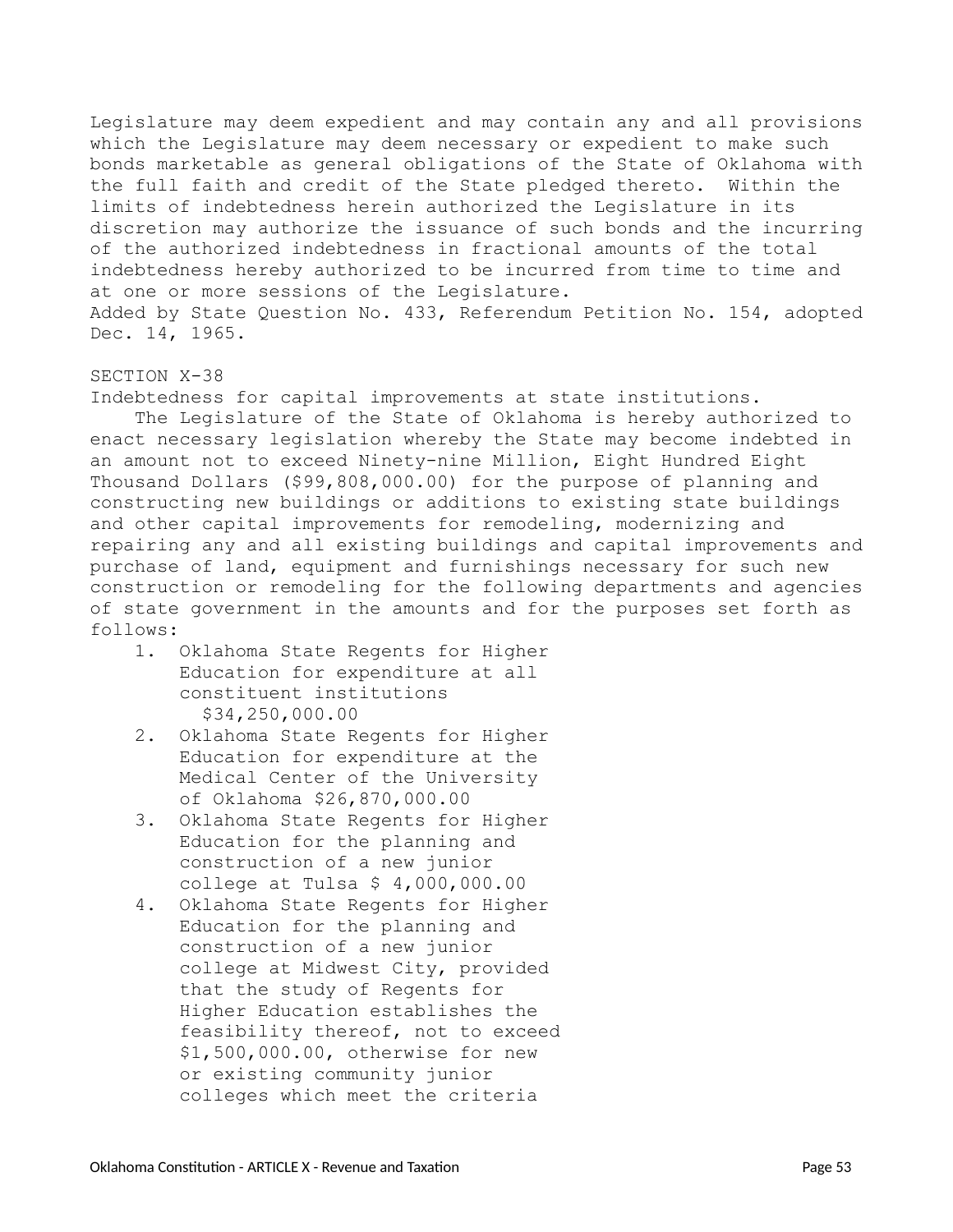and conditions established by the Regents for Higher Education, a total of \$ 2,000,000.00

- 5. State Department of Mental Health for expenditure at Central State Griffin Memorial Hospital, Eastern State Hospital, Western State Hospital and Taft State Hospital and for constructing and equipping community mental health centers, provided that not more than fifteen percent (15%) of the amount may be spent on community mental health centers \$ 8,000,000.00
- 6. State Department of Health for expenditure for the administrative offices and laboratories \$ 4,516,000.00
- 7. State Department of Health for construction, remodeling and equipping Oklahoma General Hospital at Clinton, Oklahoma \$ 500,000.00
- 8. State Department of Highways for the acquisition of land and completion of streets and highways in the State Capitol Complex \$ 1,875,000.00
- 9. Oklahoma Historical Society for equipment and remodeling at the Wiley Post Building and for acquistion and improvement of historic sites  $$ 125,000.00$
- 10. To the State Department of Vocational Education for construction and equipping of area vocational and technical schools and technical institutes and equipment, \$5,750,000.00 and for Oklahoma State University School of Technical Training (Oklahoma State Tech) at Okmulgee, \$1,500,000.00 \$ 7,250,000.00
- 11. State Department of Public Welfare for expenditure at the Pauls Valley State School, Enid State School,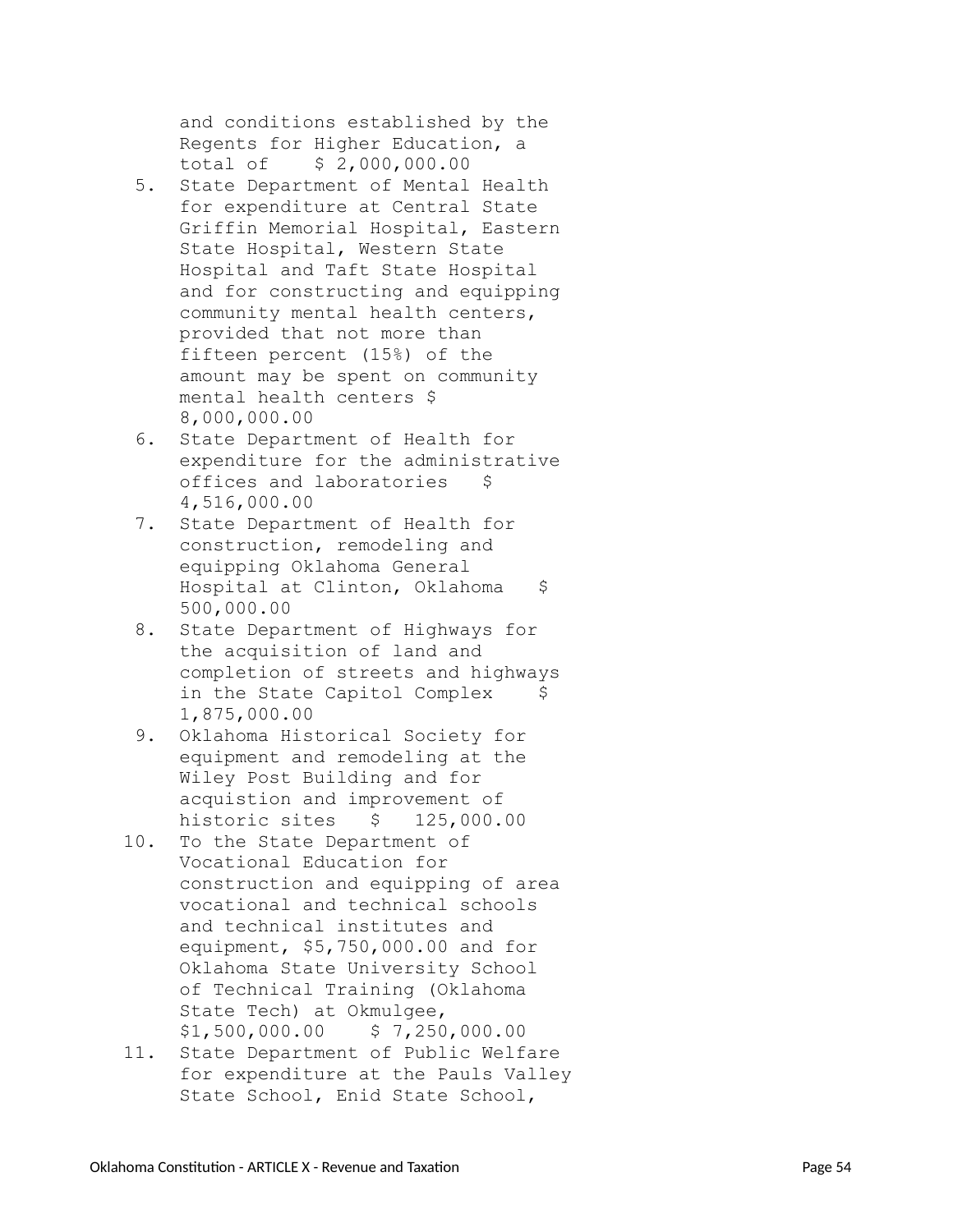Hissom Memorial Center, School for the Blind, School for the Deaf, Whitaker State Children's Home, Taft State Children's Home, Helena State School for Boys, Boley State School for Boys, Taft State School for Girls and Tecumseh Girls' Town \$ 4,375,000.00

- 12. State Department of Public Welfare for construction of a Juvenile Diagnostic Evaluation and Receiving Center \$ 1,000,000.00
- 13. State Department of Public Safety for construction of a plans and training building and for district headquarters \$ 497,000.00
- 14. State Military Department for the construction of headquarters, warehouse and armory buildings \$ 1,500,000.00
- 15. State Bureau of Investigation for the construction of a building near or integrated into the new headquarters facilities of the Department of Public Safety \$ 200,000.00
- 16. State Department of Corrections for construction and equipping of a reception and diagnostic center and other capital improvements at McAlester, Oklahoma, \$1,000,000.00 and for constructing, renovating and equipping academic and vocational school facilities and other capital projects at Granite Reformatory, \$750,000.00 \$ 1,750,000.00
- 17. State Department of Health for construction, remodeling and equipping Eastern Oklahoma Tuberculosis Sanatorium at Talihina, Oklahoma, \$250,000.00, and to the Western Oklahoma Tuberculosis Sanatorium at Clinton, Oklahoma, \$250,000.00, and for constructing community social service centers at Ada, Shawnee,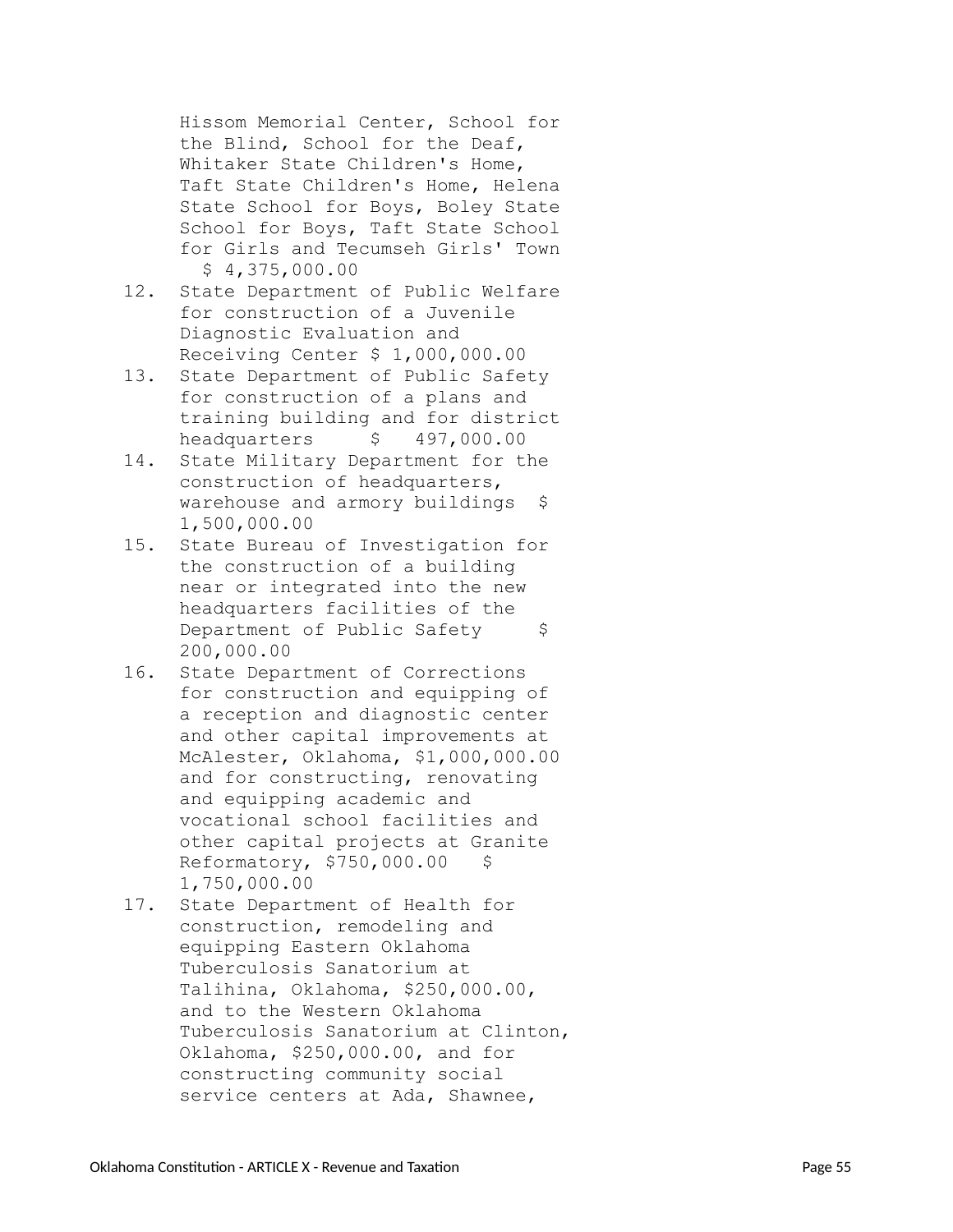Lawton, and other communities approved by the State Department of Health, \$500,000.00, (to be used with the \$1,500,000.00 heretofore authorized in Section 37 of Article X of this Constitution) \$ 1,000,000.00

18. Cerebral Palsy Institute \$ 100,000.00

and such legislation shall provide for the payment and discharge of the principal of such debt, together with interest on such indebtedness, from one or more of the following sources of state income as follows:

1. Any remainder of revenue available from the revenues lawfully levied and collected by the State of Oklahoma on the sale of cigarettes not already committed to other obligations of the State of Oklahoma;

2. Allocations by the Legislature of the State of Oklahoma from any monies in the General Revenue Fund of the State not other wise obligated, committed or appropriated; and

3. The proceeds of any tax which the Legislature may impose and collect for the purpose of paying the principal and interest on the indebtedness herein authorized to be created, and authority is hereby granted to the Legislature to so impose and collect such tax, if necessary.

Such legislation hereby authorized to be enacted by the Legislature of the State of Oklahoma may provide for the issuance of bonds evidencing the indebtedness herein authorized and provide that such bonds may be issued in one or more series, may bear such date or dates, may mature at such time or times, may be in such denomination or denominations, may be in such form, coupon or registered, may carry such registration or conversion provisions, may be executed in such manner, may be payable in such medium of payment at such place or places, may be subject to such terms of redemption, with or without premium, and may bear such rate or rates of interest as the Legislature may deem expedient and may contain any and all provisions which the Legislature may deem necessary or expedient to make such bonds marketable as general obligations of the State of Oklahoma with the full faith and credit of the State pledged thereto. As used herein words in the singular shall be construed to include the plural, and words in the plural shall be construed to include the singular; the designation of place or location shall be considered directive and not exclusive. Within the limits of indebtedness herein authorized the Legislature in its discretion may authorize the issuance of such bonds and the incurring of the authorized indebtedness in fractional amounts of the total indebtedness hereby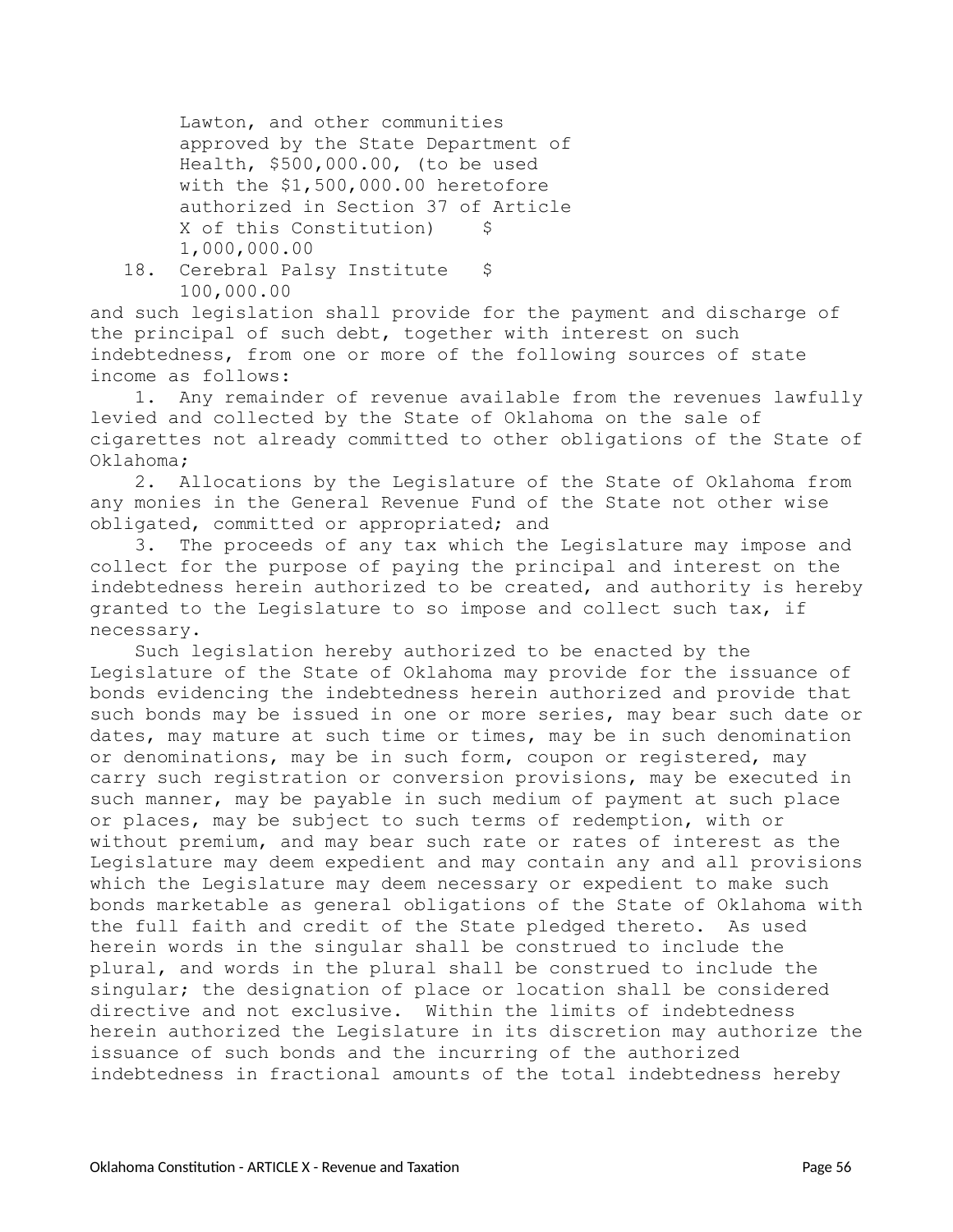authorized to be incurred from time to time and at one or more Sessions of the Legislature. Added by State Question No. 463, Legislative Referendum No. 176, adopted at election held on Dec. 10, 1968.

# SECTION X-39

Water resources and sewage treatment programs - Funding - State financial assistance - State liability.

A program is hereby authorized to provide for the beneficial utilization of water resources within the State of Oklahoma through the planning, development, construction, improvement, conservation, ownership, operation and financing of water resource and sewage treatment works, facilities and projects with state monies appropriated to the Statewide Water Development Revolving Fund and monies in the Water Resources Fund. State monies appropriated to the Statewide Water Development Revolving Fund and monies in the Water Resources Fund shall be used only as authorized by the Legislature to provide for the furnishing of financial assistance to municipalities, political subdivisions and such other public entities of the state as may be designated by law as being eligible for such assistance for water resource and sewage treatment purposes. Any state liability arising from the implementation of such a program shall be limited to those monies in the Statewide Water Development Revolving Fund which have been reserved for the undertaking producing the liability. The provisions of this section shall be independent of and not be limited by the provisions of Sections 14 and 15 of Article X of the Oklahoma Constitution.

Added by State Question No. 581, Legislative Referendum No. 248, adopted at election held on Aug. 28, 1984.

### SECTION X-39A

Water Infrastructure Credit Enhancement Reserve Fund.

A. There is hereby created within the Oklahoma Water Resources Board the Water Infrastructure Credit Enhancement Reserve Fund to be used by the Oklahoma Water Resources Board solely to secure the payment of principal, interest and premiums, if any, on bonds and other financial obligations issued or incurred to provide for the financial assistance programs as authorized in Section 39 of Article X of the Oklahoma Constitution.

B. The Oklahoma Water Resources Board shall issue bonds as authorized in subsection C of this section to provide for the Water Infrastructure Credit Enhancement Reserve Fund only after the following have been used, to the extent allowed by law, to repay the bonds and other financial obligations:

- 1. All other pledged monies;
- 2. Any reserved funds required of borrowers;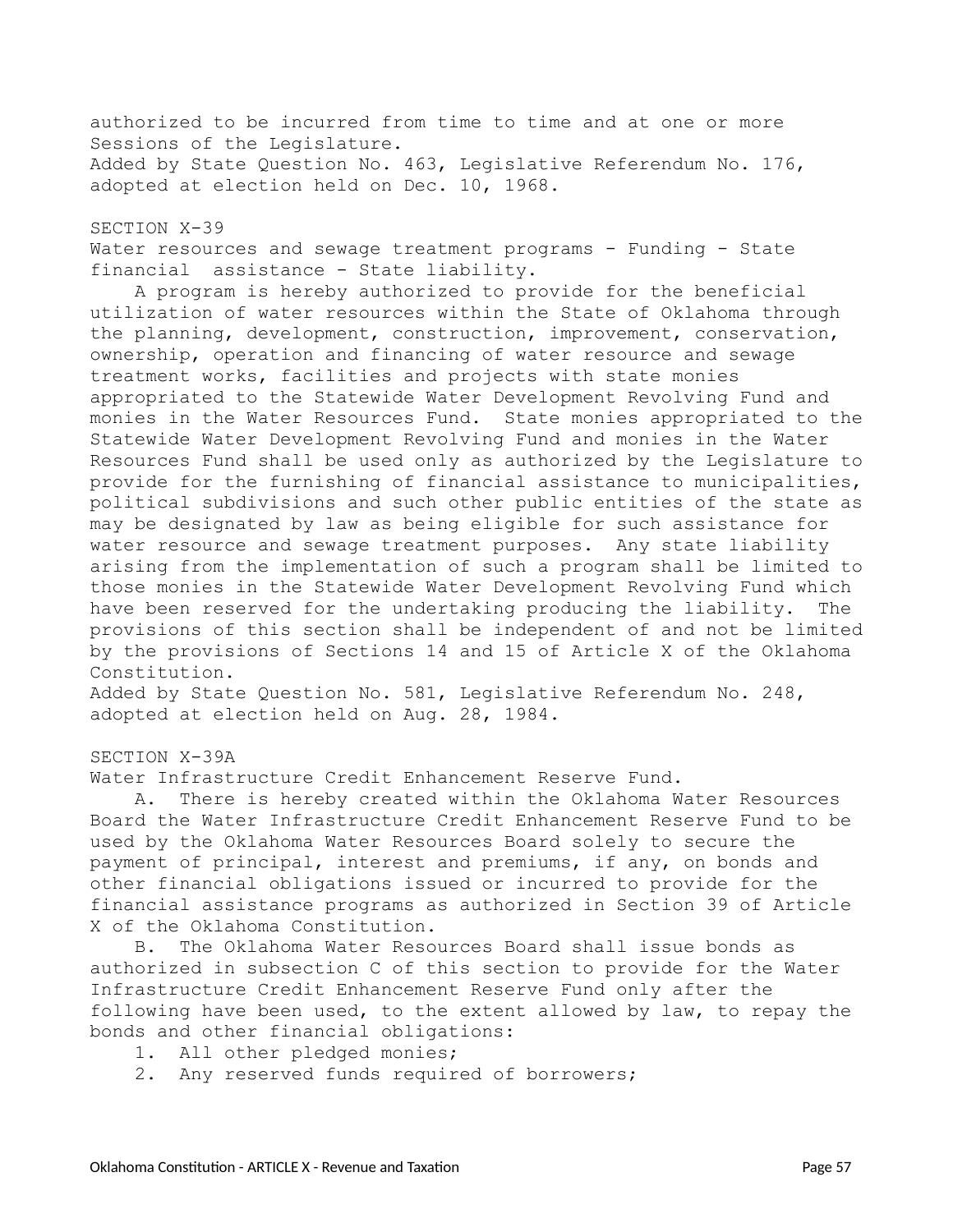3. Any reserved funds required of the Oklahoma Water Resources Board; and

4. Any surety bond payments.

C. The Oklahoma Water Resources Board is hereby authorized to issue general obligation bonds, in an amount not to exceed a cumulative total of Three Hundred Million Dollars (\$300,000,000.00), for the purpose of providing for the Water Infrastructure Credit Enhancement Reserve Fund for the water resource and sewage treatment financial assistance programs for municipalities, political subdivisions and other public entities of the state provided by the Board as authorized in Section 39 of Article X of the Oklahoma Constitution.

D. The Legislature shall provide sufficient appropriations from any monies of the state not otherwise obligated, committed or appropriated to pay the principal and interest of any general obligation bond issued pursuant to this section.

E. The Legislature shall establish a method by law to provide for the issuance of the general obligation bonds authorized pursuant to this section and to provide for the administration of the Water Infrastructure Credit Enhancement Reserve Fund. Added by State Question No. 764, Legislative Referendum No. 361, adopted at election held on Nov. 6, 2012.

SECTION X-40

Tobacco Settlement Endowment Trust Fund.

A. There is hereby created a trust fund to be known as the "Tobacco Settlement Endowment Trust Fund". The trust fund principal shall consist of the portion of monies which are received by the State of Oklahoma on or after July 1, 2001, pursuant to any settlement with or judgment against any tobacco company or companies as provided by subsection B of this section, and any other monies that may be appropriated or otherwise directed to the trust fund by the Legislature.

B. 1. Deposits into the trust fund from monies which are received by the State of Oklahoma pursuant to any settlement with or judgment against any tobacco company or companies shall be based on the following schedule:

|                      | Minimum Percentage                                               |             |
|----------------------|------------------------------------------------------------------|-------------|
| Fiscal Year          |                                                                  | of Payments |
| Ending June 30, 2002 |                                                                  | 50%         |
| Ending June 30, 2003 |                                                                  | 55%         |
| Ending June 30, 2004 |                                                                  | 60%         |
| Ending June 30, 2005 |                                                                  | 65%         |
| Ending June 30, 2006 |                                                                  | 70%         |
| Ending June 30, 2007 |                                                                  | 75%         |
|                      | 2. Deposits into the trust fund in subsequent fiscal years shall |             |

never be less than seventy-five percent (75%) of the payments.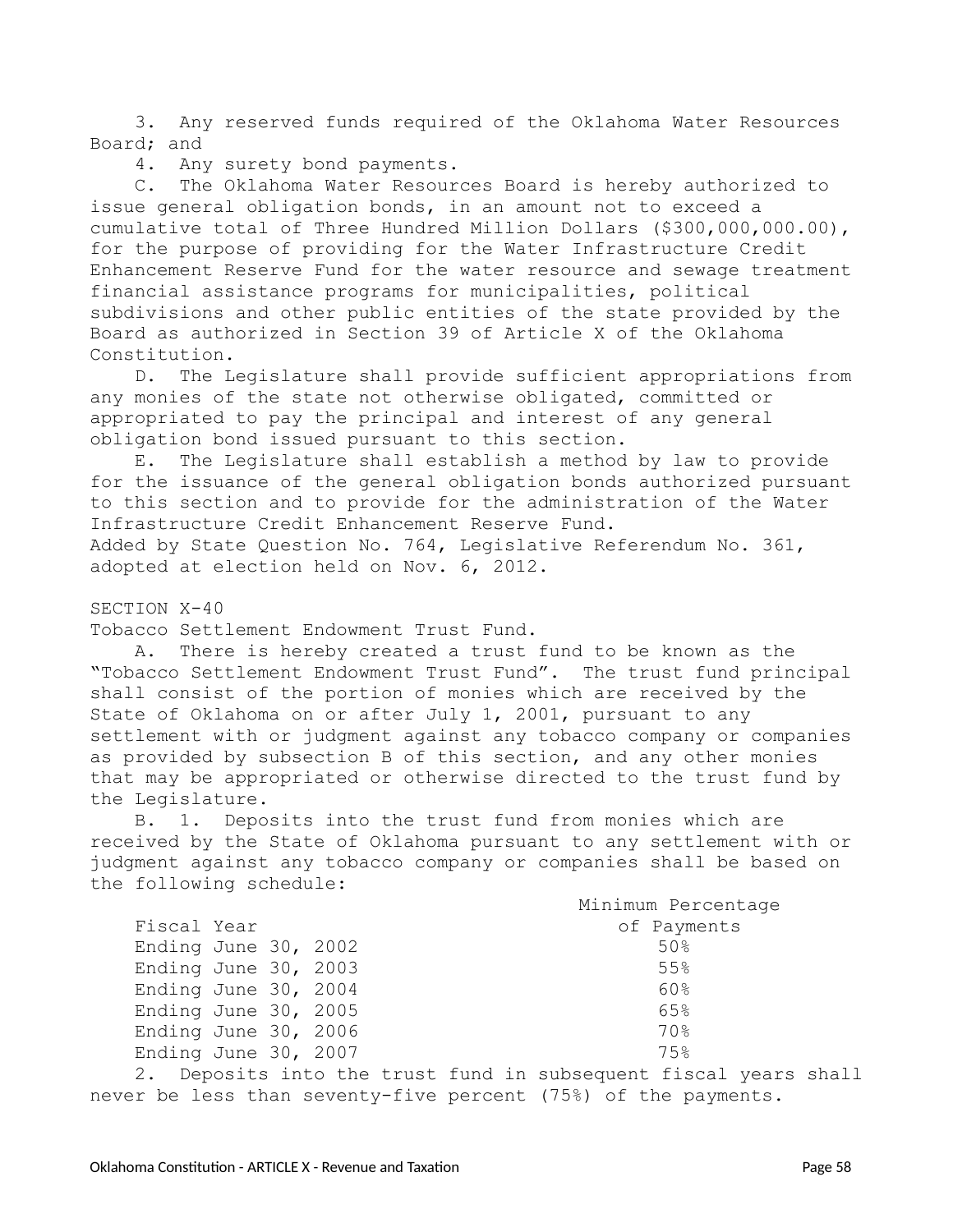3. The monies received by the State of Oklahoma pursuant to any settlement with or judgment against any tobacco company or companies after June 30, 2001, not deposited into the trust fund as provided in this section, shall be deposited into a special fund established by the Legislature solely for the purpose of receiving the payments; provided, the Legislature may, by law, direct a certain portion of such monies to the Office of the Attorney General. The special fund shall be subject to legislative appropriations.

C. There is hereby created the Board of Investors of the Tobacco Settlement Endowment Trust Fund. The Board of Investors shall have the duty of investing monies in the trust fund, subject to restrictions and limitations provided by law for and in accordance with laws applicable to the investment of monies in state retirement funds.

The Board of Investors shall consist of five (5) members as follows:

1. The State Treasurer who shall be the chair;

- 2. An appointee of the Governor;
- 3. An appointee of the Speaker of the House of Representatives;
- 4. An appointee of the President Pro Tempore of the Senate; and
- 5. An appointee of the State Auditor and Inspector.

The initial appointees shall serve staggered terms of office as provided for by law. Thereafter, appointees shall serve four-year terms of office. No more than two appointees shall be appointed from any single congressional district. All appointed members shall have demonstrated expertise in public or private investment funds management.

D. There is hereby created the Board of Directors of the Tobacco Settlement Endowment Trust Fund. The Board of Directors shall consist of seven (7) members, one appointed by each of the following appointing authorities:

- 1. The Governor;
- 2. The President Pro Tempore of the Senate;
- 3. The Speaker of the House of Representatives;
- 4. The Attorney General;
- 5. The State Treasurer;
- 6. The State Auditor and Inspector; and

7. The State Superintendent of Public instruction.

The initial appointed members shall serve staggered terms of office as provided for by law. Thereafter, the appointed members of the Board of Directors shall serve seven-year terms of office. At least one appointee shall be appointed from each congressional district, and not more than two appointees shall be appointed from any single congressional district. Not more than four appointees shall be members of the same political party. An appointee shall have been a member of the political party to which the appointee belongs for at least one (1) year prior to the date of appointment.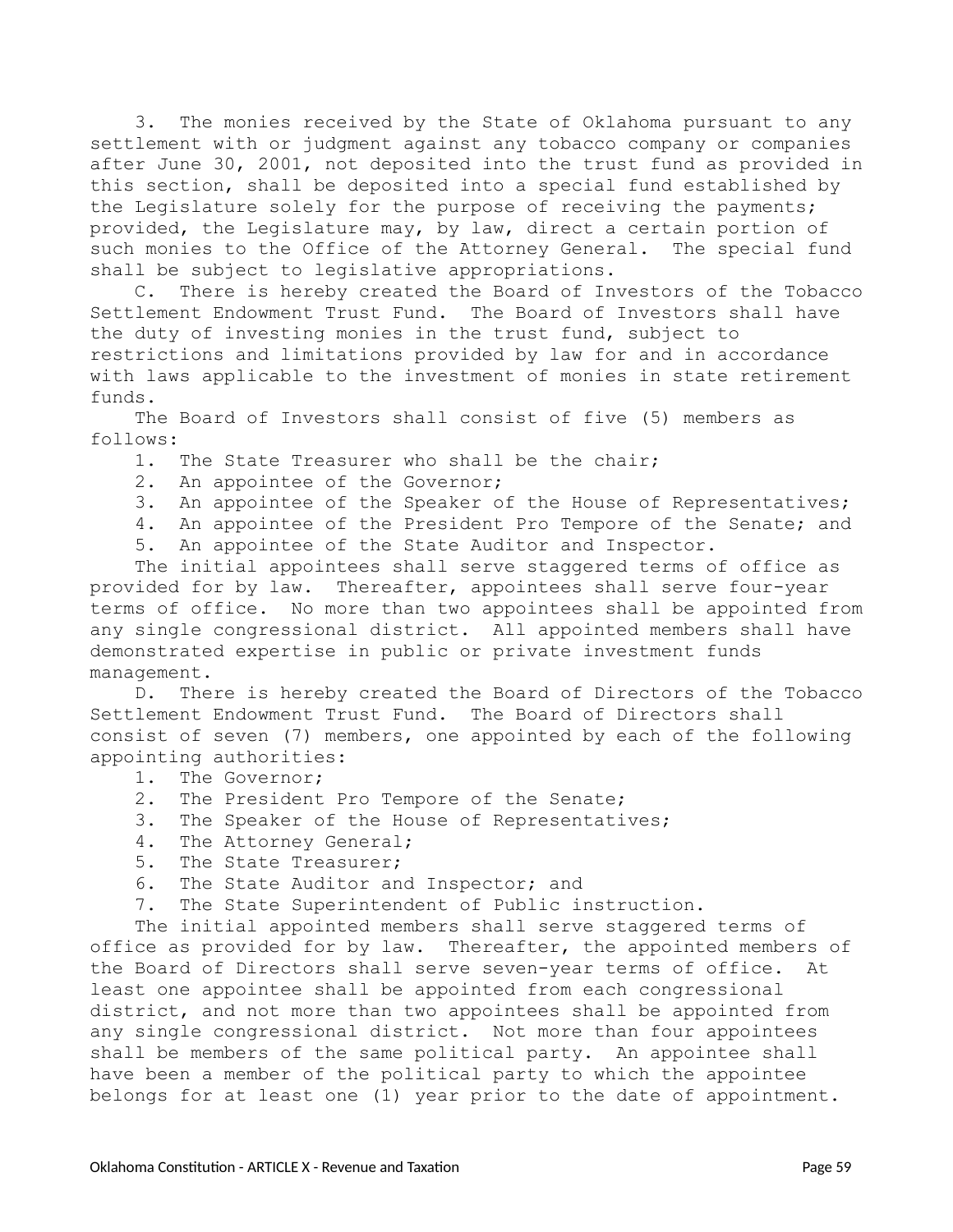Appointees shall have demonstrated expertise in public or private health care or programs related to or for the benefit of children or senior adults.

The Board of Directors shall meet at least one time each calendar quarter.

E. Earnings from the trust fund, including but not limited to interest, dividends, and realized capital gains from investments of the trust fund shall be expended as provided in subsection F of this section for the following purposes:

1. Clinical and basic research and treatment efforts in Oklahoma for the purpose of enhancing efforts to prevent and combat cancer and other tobacco-related diseases;

2. Cost-effective tobacco prevention and cessation programs;

3. Programs other than those specified in paragraph 1 of this subsection designed to maintain or improve the health of Oklahomans or to enhance the provision of health care services to Oklahomans, with particular emphasis on such programs for children;

4. Programs and services for the benefit of the children of Oklahoma, with particular emphasis on common and higher education, before- and after-school and pre-school programs, substance abuse prevention and treatment programs and other programs and services designed to improve the health and quality of life of children;

5. Programs designed to enhance the health and well-being of senior adults; and

6. Authorized administrative expenses of the Office of the State Treasurer and the Board of Directors.

F. Each fiscal year, the Board of Directors may expend the amount of earnings which actually accrued to the trust fund during the preceding fiscal year. Any amount not so expended shall remain in the trust fund. The Board shall direct specific expenditures to be made for the purposes specified in subsection E of this section.

G. The Legislature may enact laws to further implement the provisions of this section.

Added by State Question No. 692, Legislative Referendum No. 320, adopted at general election held on Nov. 7, 2000.

SECTION X-41

Oklahoma Education Lottery Trust Fund.

A. There is hereby created a trust fund to be known as the "Oklahoma Education Lottery Trust Fund". The trust fund shall consist of the funds transferred to it from the Oklahoma Education Lottery.

B. Monies in the Oklahoma Education Lottery Trust Fund shall only be expended for the following educational purposes and programs:

1. Kindergarten through twelfth grade public education, including but not limited to compensation and benefits for public school teachers and support employees;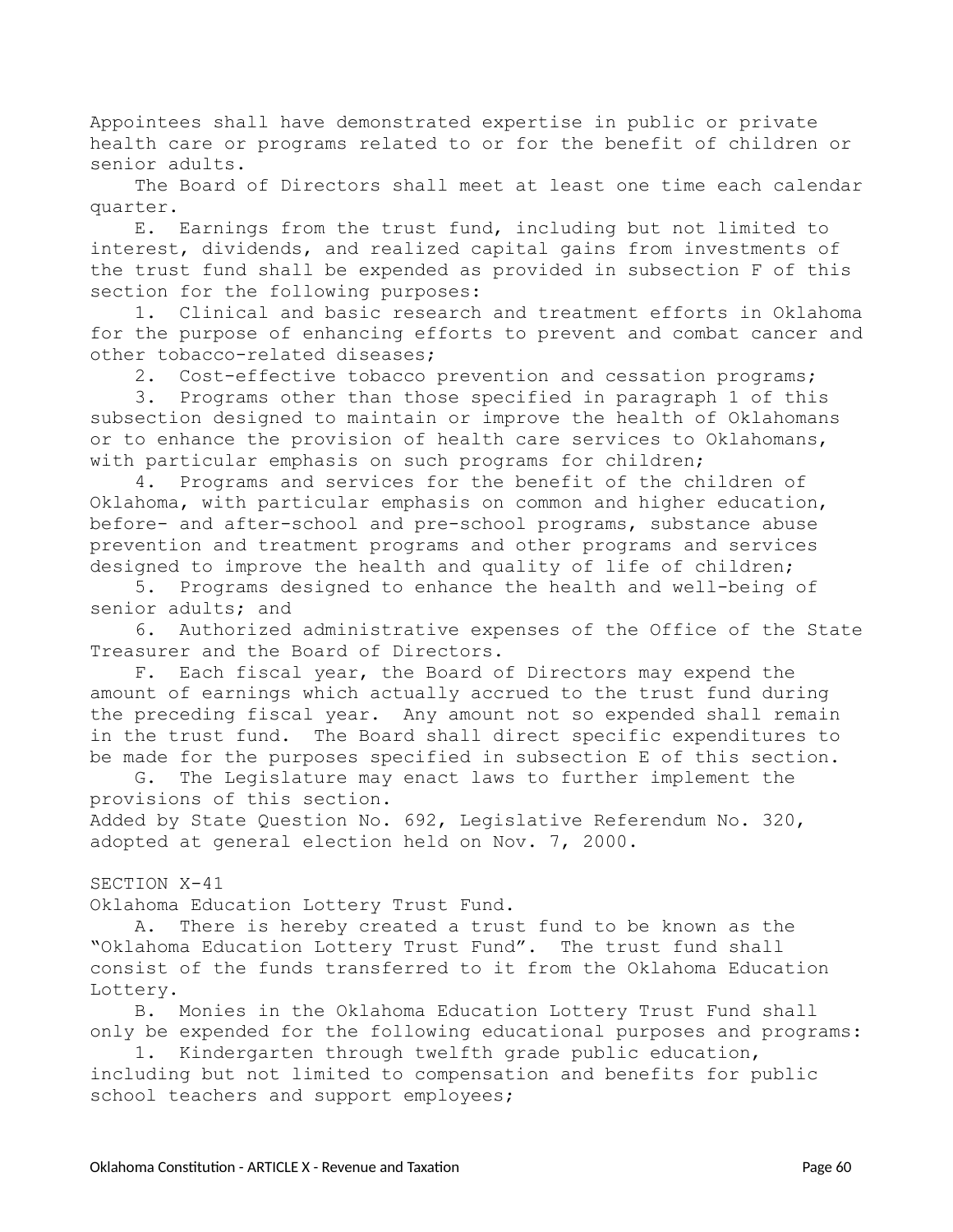2. Early childhood development programs;

3. Tuition grants, loans and scholarships to citizens of this state to enable such citizens to attend colleges and universities located within this state which are accredited by the Oklahoma State Regents for Higher Education or to attend institutions operated under the authority of the Oklahoma Department of Career and Technology Education;

4. Construction of educational facilities for elementary school districts, independent school districts, the Oklahoma State System of Higher Education, and career and technology education;

5. Capital outlay projects for elementary school districts, independent school districts, the Oklahoma State System of Higher Education, and career and technology education;

6. Technology for public elementary school district, independent school district, state higher education, and career and technology education facilities;

7. Endowed chairs for professors at institutions of higher education operated by the Oklahoma State System of Higher Education;

8. Programs and personnel of the Oklahoma School for the Deaf and the Oklahoma School for the Blind;

9. The School Consolidation and Assistance Fund; and

10. The Teachers' Retirement System Dedicated Revenue Revolving Fund.

C. The Legislature shall appropriate funds from the Oklahoma Education Lottery Trust Fund only for the purposes specified in subsection B of this section. Even when the funds from the trust fund are used for these purposes, the Legislature shall not use funds from the trust fund to supplant or replace other state funds supporting common education, higher education, or career and technology education.

D. In order to ensure that the funds from the trust fund are used to enhance and not supplant funding for education, the State Board of Equalization shall examine and investigate appropriations from the trust fund each year. At the meeting of the State Board of Equalization held within five (5) days after the monthly apportionment in February of each year, the State Board of Equalization shall issue a finding and report which shall state whether appropriations from the trust fund were used to enhance or supplant education funding. If the State Board of Equalization finds that education funding was supplanted by funds from the trust fund, the Board shall specify the amount by which education funding was supplanted. In this event, the Legislature shall not make any appropriations for the ensuing fiscal year until an appropriation in that amount is made to replenish the trust fund.

E. The provisions of this section shall not become effective if Enrolled House Bill No. 1278 of the 1st Session of the 49th Oklahoma Legislature is not approved by the people of this state.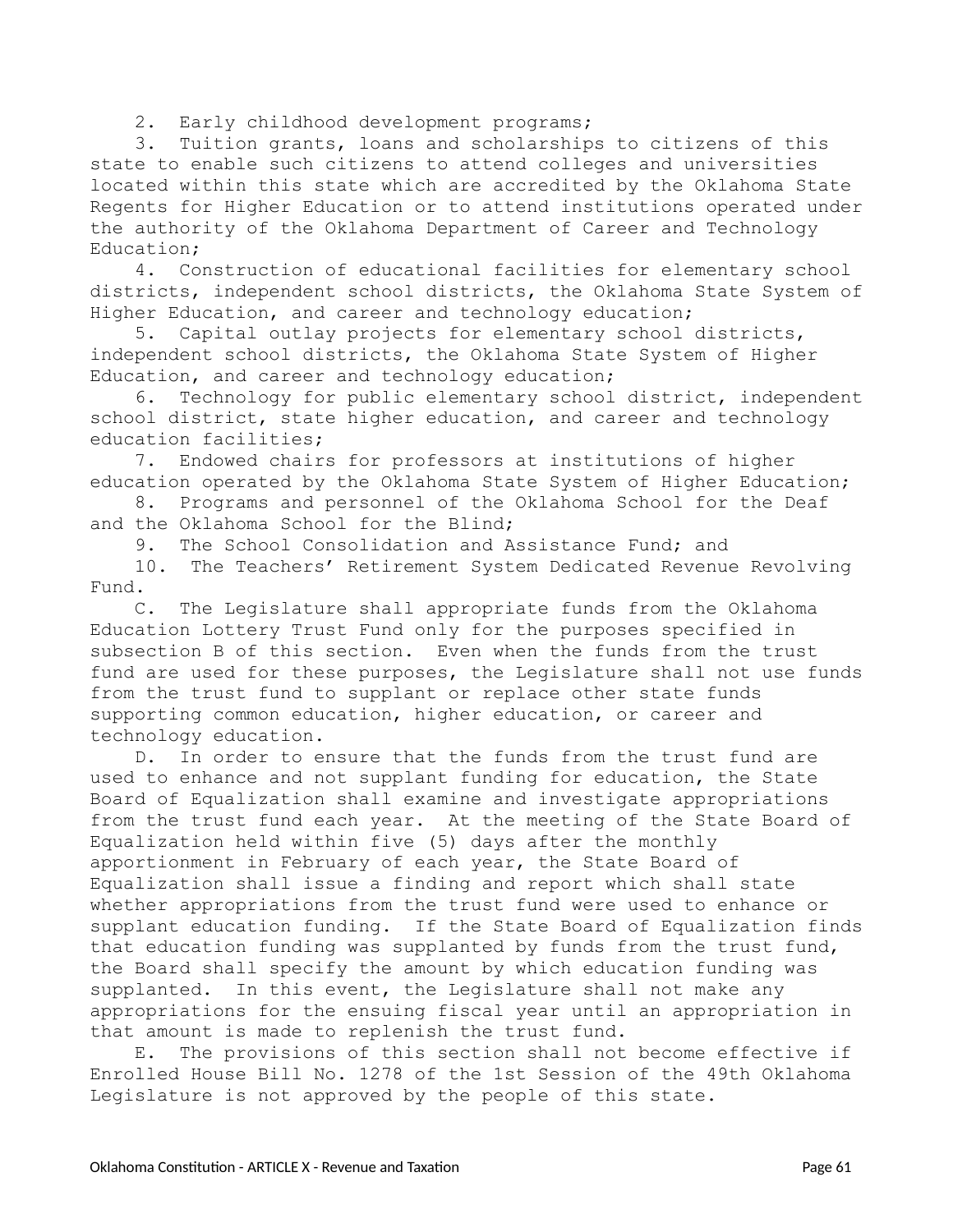Added by State Question No. 706, Legislative Referendum No. 331, adopted at election held on Nov. 2, 2004. Addition proposed by Laws 2003, S.J.R. No. 22, § 1.

SECTION X-42 Economic development credit enhancement reserve fund - General obligation bonds.

The Oklahoma Development Finance Authority is hereby authorized to issue general obligation bonds, in an amount not to exceed One Hundred Million Dollars (\$100,000,000.00), for the purpose of providing an economic development credit enhancement reserve fund for the Authority. This fund shall be used by the Authority solely to secure the payment of principal, interest and premium, if any, on the revenue bonds and other financial obligations issued by the Authority after other pledged monies and other reserve funds are used to the extent allowable by law. The Legislature shall provide sufficient appropriations to pay the principal and interest of any general obligation bonds issued pursuant to this resolution. Further, the Legislature shall establish a method by law to provide for issuance of the bonds or portions thereof when it is necessary and to provide for administration of the economic development credit enhancement reserve fund.

Added by State Question No. 610, Legislative Referendum No. 267, adopted at election held on Sept. 20, 1988. Addition proposed by Laws 1987, p. 1715, H.J.R. No. 1034 and Laws 1988, p. 1847, H.J.R. No. 1034.

#### SECTION X-43

State construction, remodeling or other capital improvements - Amount of indebtedness - Payment and discharge of debt - Issuance of bonds.

The State of Oklahoma may become indebted in an amount not to exceed Three Hundred Fifty Million Dollars (\$350,000,000.00) pursuant to the provisions of Enrolled House Bill No. 2428 of the 2nd Session of the 43rd Oklahoma Legislature and any amendments thereto for the purpose of constructing new buildings, remodeling, modernizing and repairing any and all existing buildings and providing other capital improvements and for the purchase of land, equipment and furnishings necessary for such new construction, remodeling or other capital improvements, including any costs of issuance associated with the indebtedness, for the following departments of state government in the amounts and for the purposes indicated as follows:

1. Oklahoma State Regents for Higher Education for expenditure as follows: a. University of Oklahoma - Norman Campus \$22,731,000.00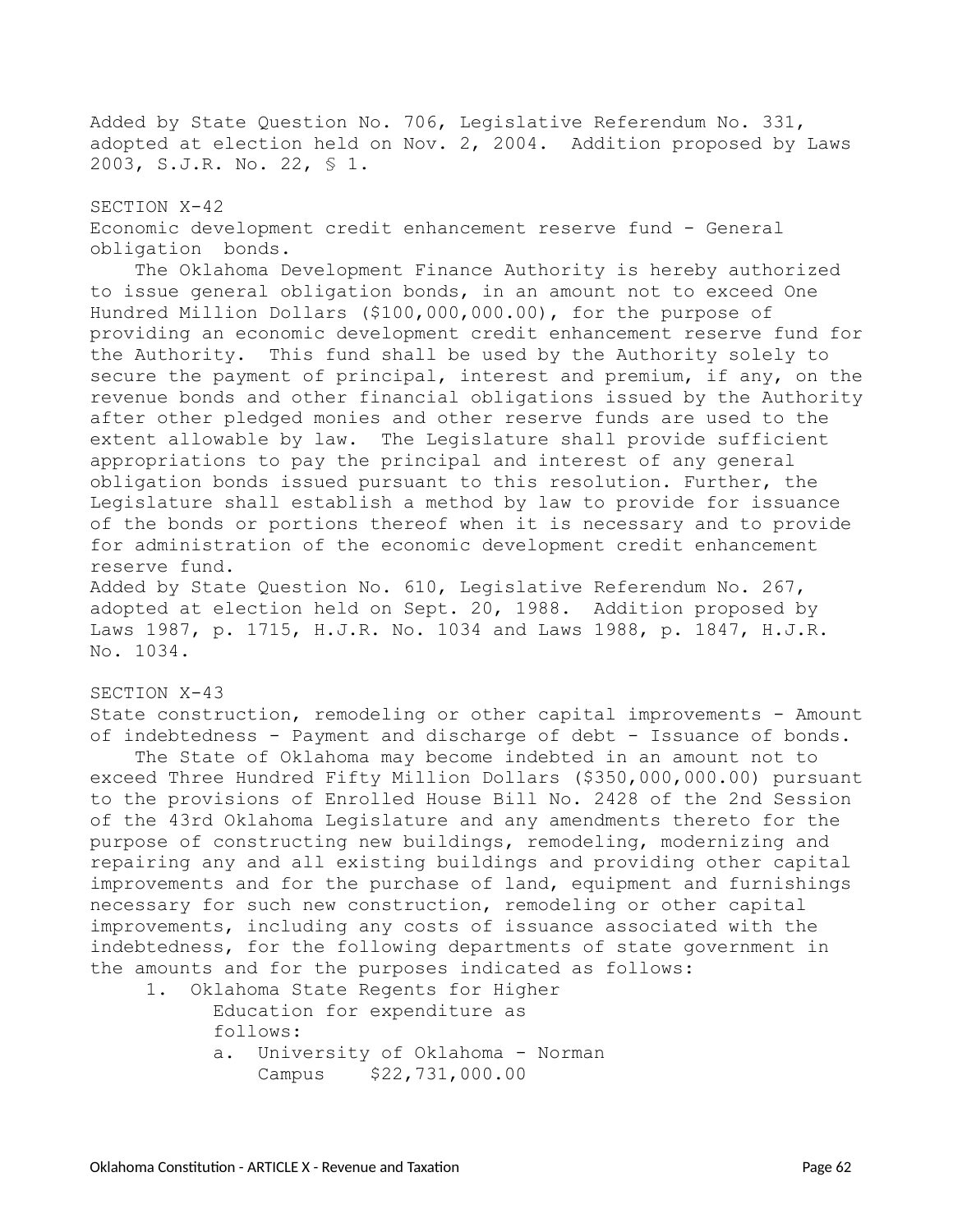```
b. University of Oklahoma - Health 
    Sciences Center
         $22,400,000.00
c. Oklahoma State University - 
    Stillwater Campus
         $22,328,000.00
d. Oklahoma State University - 
    Agriculture Experiment Station
         $4,000,000.00
e. Oklahoma State University - 
    Veterinary Medicine
         $5,075,000.00
f. Oklahoma State University - 
    Technical Branch – Okmulgee
         $4,118,000.00
g. Oklahoma State University - 
    Technical Branch – Oklahoma City
         $3,868,000.00
h. Oklahoma State University - 
   College of Osteopathic Medicine
         $3,750,400.00
i. University of Central Oklahoma
         $7,765,106.00
j. East Central University
         $5,869,000.00
k. Northeastern State University
         $8,813,400.00
l. Northwestern Oklahoma State 
   University $2,860,000.00
m. Southeastern Oklahoma State 
   University $5,586,900.00
n. Southwestern Oklahoma State 
    University – Weatherford Campus
         $6,297,500.00
o. Southwestern Oklahoma State 
    University – Sayre Campus
         $300,000.00
p. Cameron University
         $10,200,000.00
q. Langston University
         $2,842,500.00
r. Oklahoma Panhandle State 
   University $2,016,500.00
s. University of Science and Arts 
    of Oklahoma $3,104,376.00
t. University Center at Tulsa
         $15,000,000.00
```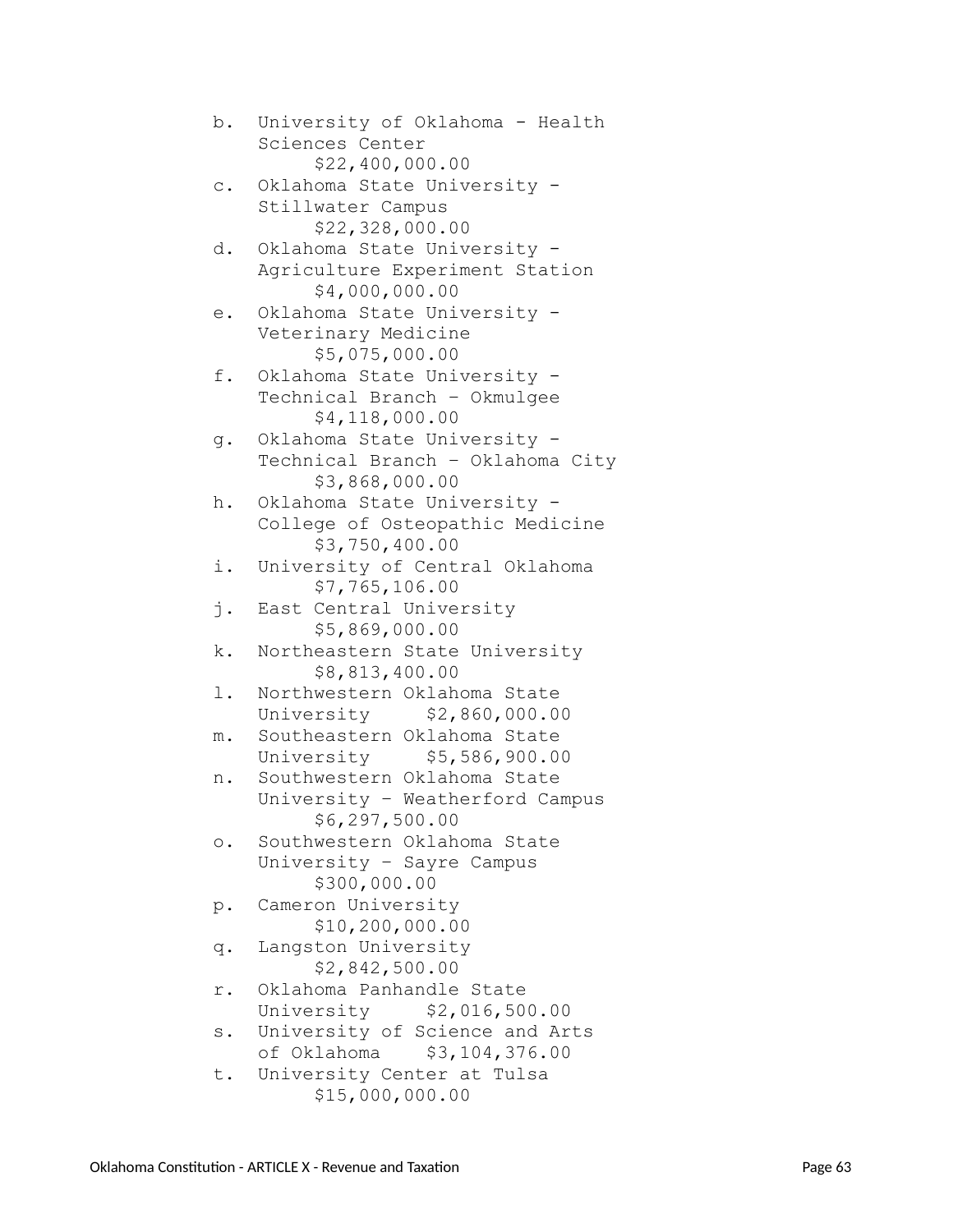```
u. Carl Albert State College
          $3,021,000.00
 v. Connors State College
          $2,055,100.00
 w. Eastern Oklahoma State College
          $2,007,600.00
 x. Murray State College
          $2,045,000.00
 y. Northeastern Oklahoma 
     Agricultural and Mechanical 
     College $2,410,400.00
 z. Northern Oklahoma College
          $1,206,500.00
aa. Oklahoma City Community College
          $6,152,100.00
bb. Redlands Community College
          $2,003,900.00
cc. Rogers State College
          $5,035,100.00
dd. Rose State College
          $6,158,600.00
ee. Seminole Junior College
          $2,125,924.00
ff. Tulsa Junior College
          $22,333,800.00
gg. Western Oklahoma State College
          $2,500,000.00
hh. Enid Higher Education Program
          $619,123.00
ii. Enid Higher Education Program - 
     this allocation is contingent 
     upon a $2,200,000.00 match by 
     the local community
          $1,980,877.00
jj. Ardmore Higher Education Program
          $619,123.00
kk. Muskogee Higher Education 
     Program $619,123.00
ll. Idabel Higher Education Program
          $619,123.00
mm. Tulsa Medical Center debt 
     retirement $6,600,000.00
nn. Food Processing Research Center 
     – Stillwater $14,000,000.00
oo. Natural History Museum - Norman
          $15,000,000.00
```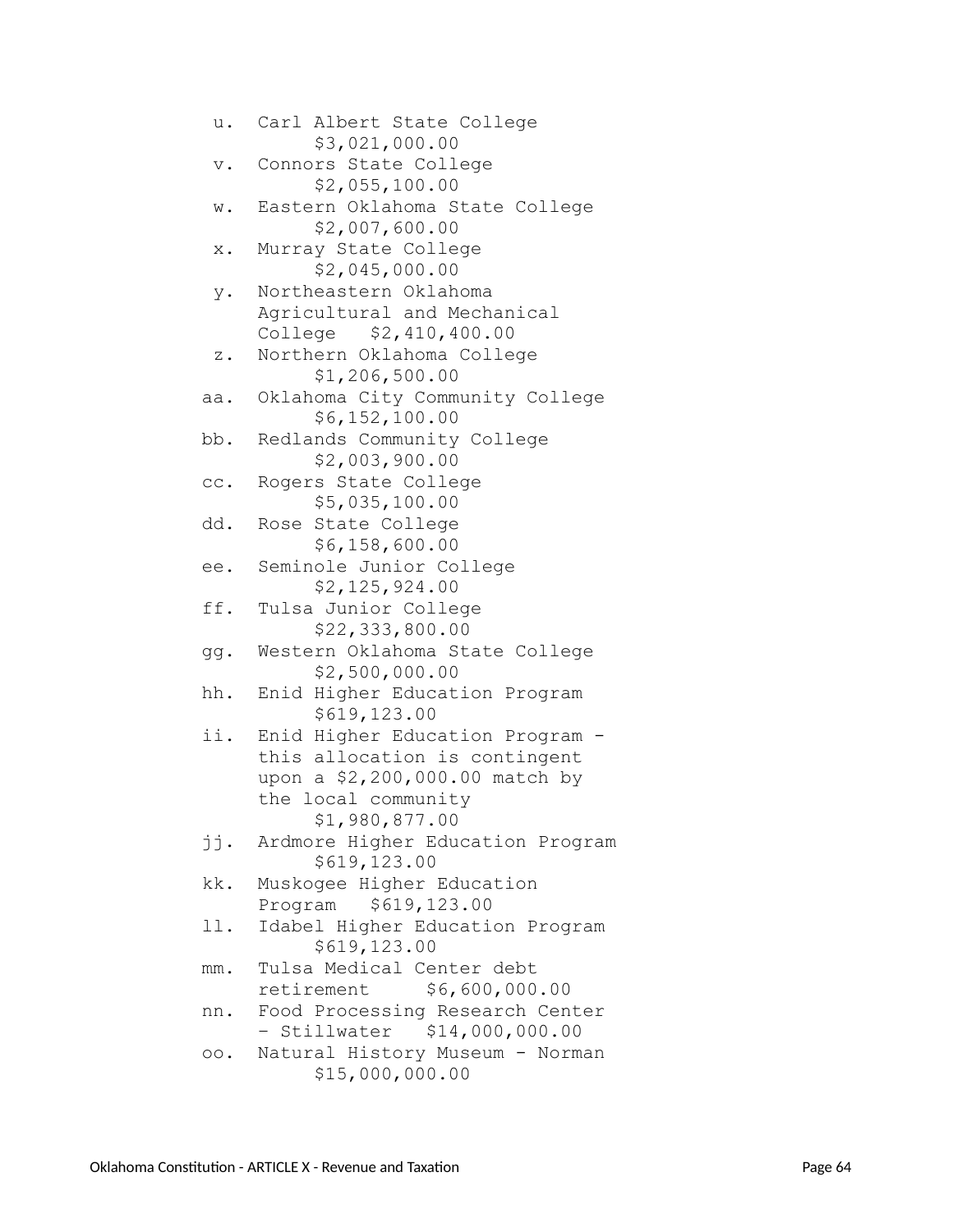2. State Department of Vocational and Technical Education for expenditure as follows: a. Instructional equipment for area schools, including inmate training facilities \$2,300,000.00 b. Mid-Del Vo-Tech \$200,000.00 c. Okmulgee County AVTS \$3,200,000.00 d. Southwest AVTS \$1,500,000.00 e. Wes Watkins AVTS \$1,000,000.00 f. Western Oklahoma AVTS \$2,000,000.00 3. Oklahoma Water Resources Board \$5,700,000.00 4. Oklahoma Tourism and Recreation Department for the following purposes: roads, park improvements, sewage treatment, facility rehab, equipment, trails, park visitor centers, tourism information centers, Will Rogers Museum and other museums, Oklahoma Jazz Hall of Fame and Quartz Mountain Arts and Conference Center \$18,000,000.00 5. Oklahoma Historical Society \$1,700,000.00 6. Department of Human Services \$5,300,000.00 7. Department of Corrections for the following purposes: drug offender work camps and meat processing facility at Jackie Brannon \$6,500,000.00 8. State Department of Health \$7,500,000.00 9. State Department of Agriculture for purposes of dry fire hydrants and rural fire equipment \$1,000,000.00 10. Department of Central Services \$4,300,000.00 11. Oklahoma Military Department \$800,000.00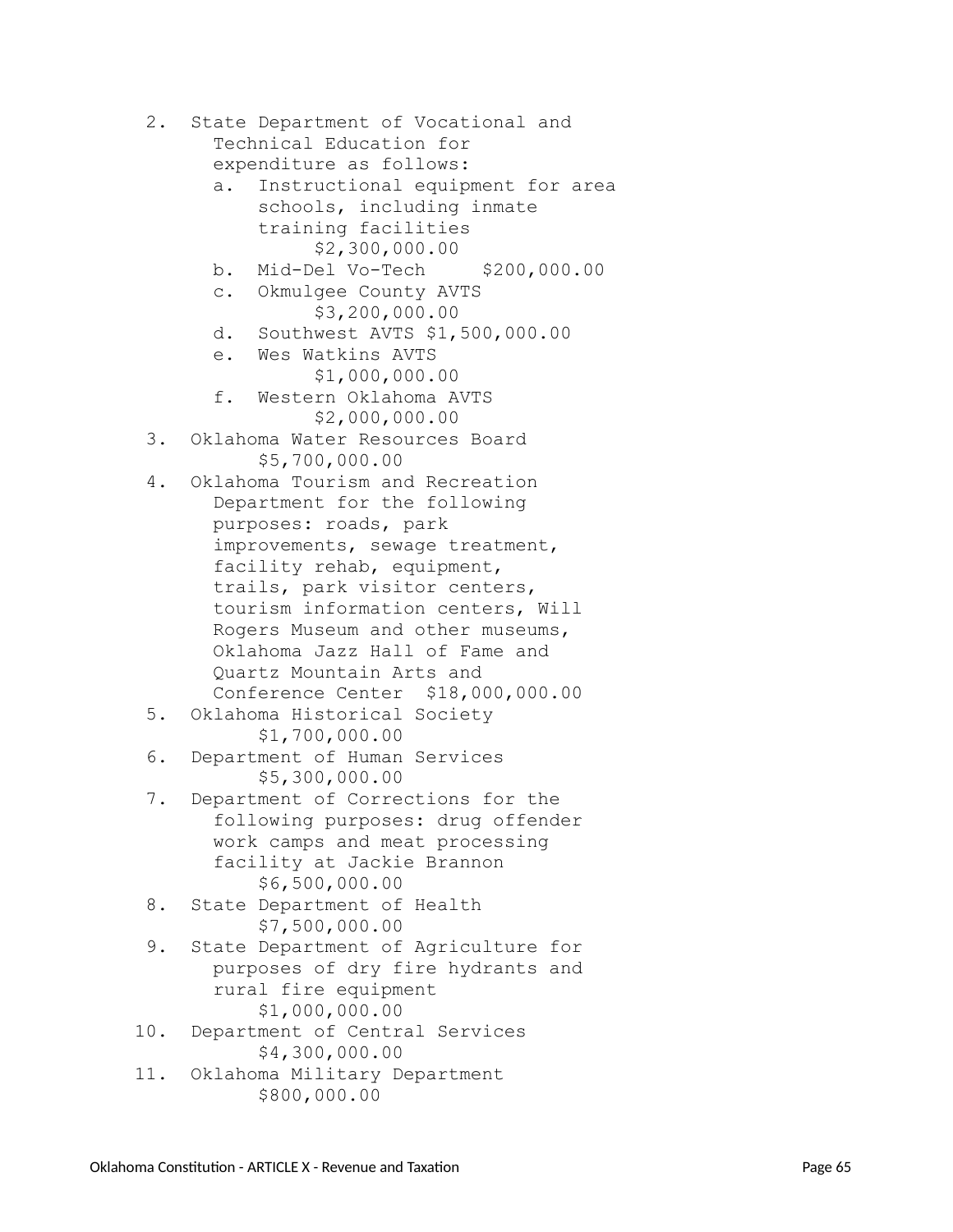- 12. Oklahoma School of Science and Mathematics. Said amount shall not be used for purposes of subsection D of Section 168.3 of Title 73 of the Oklahoma Statutes \$4,500,000.00
- 13. Office of State Finance for expenditure for telecommunications as recommended by the State Data Processing and Telecommunications Advisory Committee \$14,000,000.00
- 14. Oklahoma Department of Libraries for expenditure for matching grant program for handicapped access \$500,000.00
- 15. Oklahoma Department of Veterans Affairs for the following purposes: New facility at Norman, computer programming-mapper system, and improvements at the facilities at Ardmore, Sulphur, Talihina, Clinton, Claremore and Okmulgee \$16,432,500.00
- 16. Department of Mental Health and Substance Abuse Services \$6,400,000.00

If the full amount of funding for any project specified in this section is not necessary for provision of such project, any remaining available funds shall be allocated as provided for by law.

The payment and discharge of the principal of such debt, together with principal and interest on such indebtedness, shall be paid from one or more of the following sources of state income as follows:

1. Any remainder of revenue available from the taxes lawfully levied and collected by the State of Oklahoma on the sale of cigarettes not already committed to other obligations of the State of Oklahoma;

2. Allocations by the Legislature of the State of Oklahoma from any monies in the general revenue fund of the state not otherwise obligated, committed or appropriated; and

3. The proceeds of any tax which the Legislature may impose and collect for the purpose of paying the principal and interest on the indebtedness herein authorized to be created, and authority is hereby granted to the Legislature to so impose and collect such tax, if necessary.

The bonds evidencing the indebtedness herein authorized may be issued by the Oklahoma Building Bonds Commission, the members of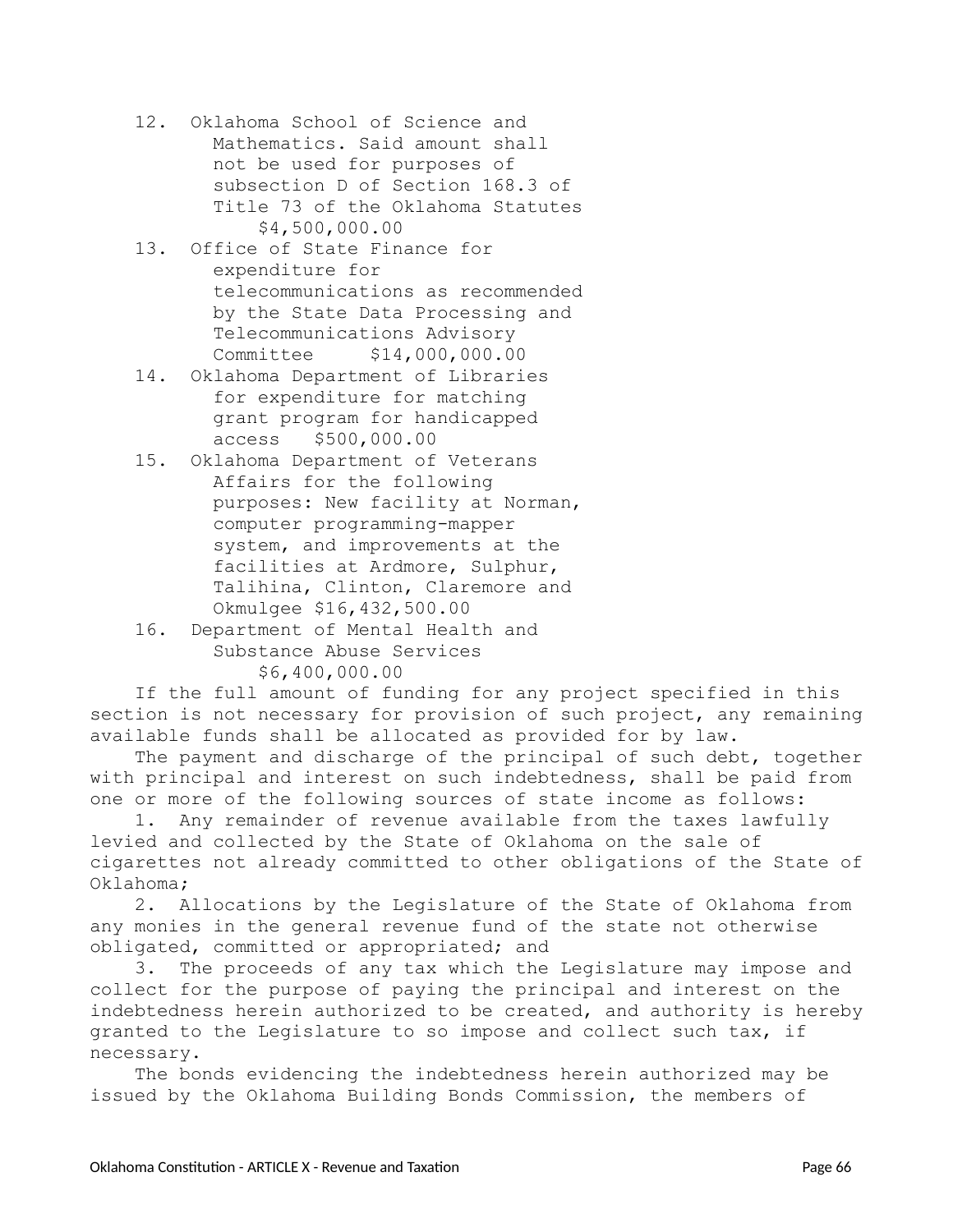which shall be appointed by the Governor, the Speaker of the House of Representatives and the President Pro Tempore of the State Senate as provided for by law and may be issued in one or more series, for a term or terms not to exceed thirty (30) years from their date, and may contain any and all provisions which the Oklahoma State Legislature may deem necessary or expedient to make such bonds marketable as general obligations of the State of Oklahoma with the full faith and credit of the state pledged thereto.

The provisions of this section shall not become effective if Enrolled House Bill No. 2074 of the 2nd Session of the 43rd Oklahoma Legislature is not approved by the people of this state. Added by State Question Number 649, Legislative Referendum No. 293, adopted at election held November 3, 1992.

#### SECTION X-6Av1

Tangible personal property moving through State - Situs.

A. All property consigned to a consignee in this State from outside this State to be forwarded to a point outside this State, which is entitled under the tariffs, rules, and regulations approved by the Interstate Commerce Commission to be forwarded at through rates from the point of origin to the point of destination, if not detained within this State for a period of more than ninety (90) days, shall be deemed to be property moving in interstate commerce, and no such property shall be subject to taxation in this State; provided, that goods, wares and merchandise, whether or not moving on through rates, shall be deemed to move in interstate commerce, and not subject to taxation in this State if not detained more than nine (9) months where such goods, wares and merchandise are so held for assembly, storage, manufacturing, processing or fabricating purposes; provided, further, that personal property consigned for sale within this State must be assessed as any other personal property.

B. The Legislature shall enact laws governing the procedures for making application to the county assessor for purposes of the exemption authorized by this section, including the time as of which the application must be filed and information to be included with the application.

Added by State Question No. 443, Legislative Referendum No. 159, adopted at election held on Sept. 17, 1968. Amended by State Question No. 734, Legislative Referendum No. 342, adopted at election held on Nov. 7, 2006.

### SECTION X-6Av2

Intangible personal property exempt from ad valorem or other tax. Beginning January 1, 2013, intangible personal property shall not be subject to ad valorem tax or to any other tax in lieu of ad valorem tax within this State.